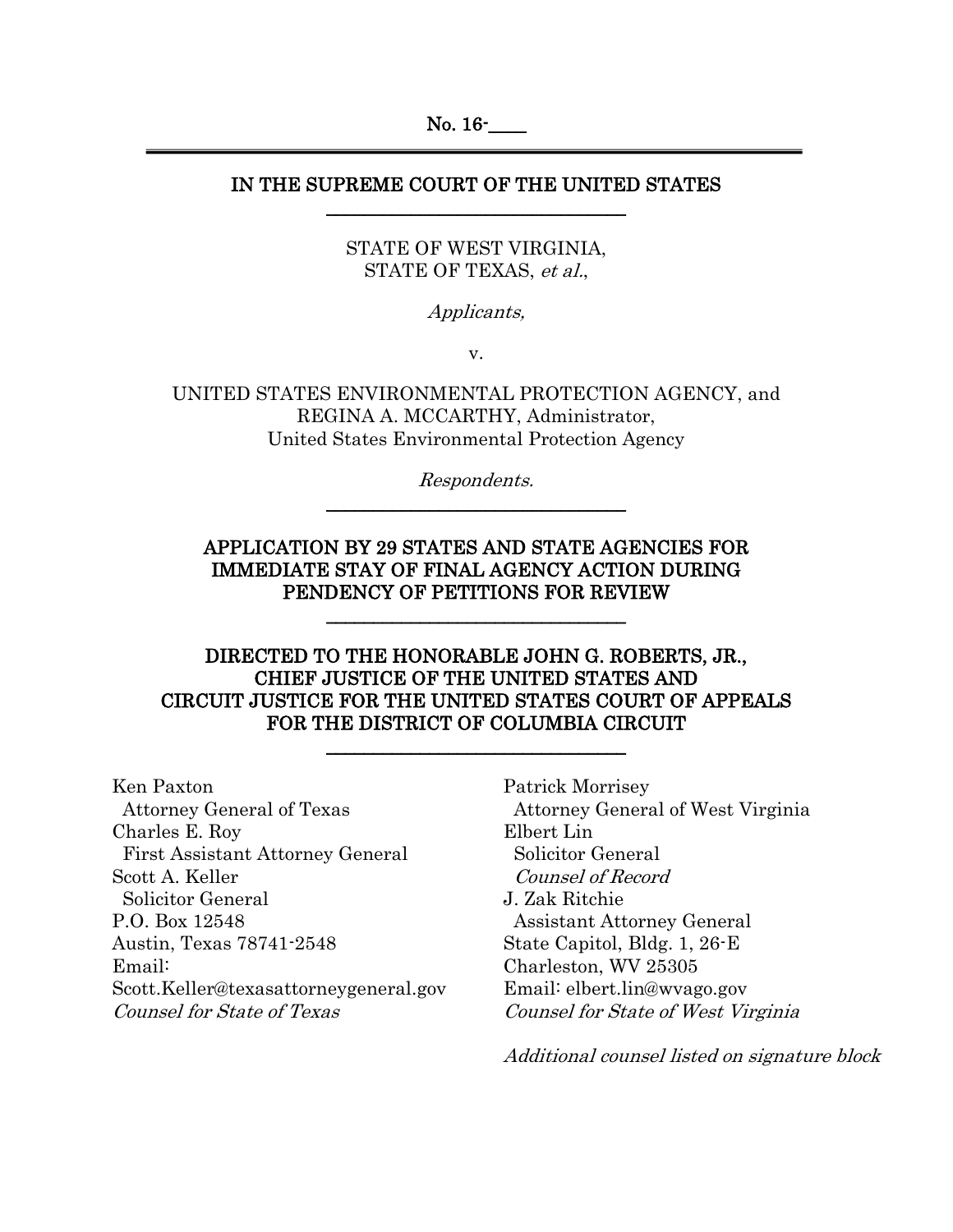## TABLE OF CONTENTS

<span id="page-1-0"></span>

| CONSTITUTIONAL, STATUTORY, AND REGULATORY PROVISIONS 6                                                                                                                                                                                     |
|--------------------------------------------------------------------------------------------------------------------------------------------------------------------------------------------------------------------------------------------|
|                                                                                                                                                                                                                                            |
|                                                                                                                                                                                                                                            |
| If The D.C. Circuit Upholds The Power Plan, There Is A Reasonable<br>Ι.<br>Probability That Four Justices Would Vote To Grant Review And A Fair Prospect                                                                                   |
| The Power Plan's Central Premise That States May Be Required To Meet<br>$A_{\cdot}$<br>Emission Reductions Based On The Shifting Of Electricity Generation Away<br>From Coal-Fired And Fossil Fuel-Fired Power Plants Is Unprecedented And |
| EPA's Vast Assertion Of Authority Fails <i>UARG</i> 's Clear Statement<br>1.                                                                                                                                                               |
| EPA's Invasion Of The States' Historic Powers Is Unsupported By The<br>2.                                                                                                                                                                  |
| Even If The <i>Chevron</i> Framework Applies, Section 111 Unambiguously<br>3.                                                                                                                                                              |
| The Power Plan Unconstitutionally Commandeers And Coerces States<br><b>B.</b><br>And Their Officials Into Carrying Out Federal Energy Policy 23                                                                                            |
| The Power Plan Unlawfully Commandeers the States and Their<br>1.                                                                                                                                                                           |
| 2.                                                                                                                                                                                                                                         |
| The Section 112 Exclusion Unambiguously Prohibits The Power Plan 29<br>C.                                                                                                                                                                  |
| EPA May Not Employ Section 111(d) To Regulate A Source Category That<br>1.                                                                                                                                                                 |
| EPA's Attempts To Escape The Literal Reading Of The Exclusion Are<br>2.                                                                                                                                                                    |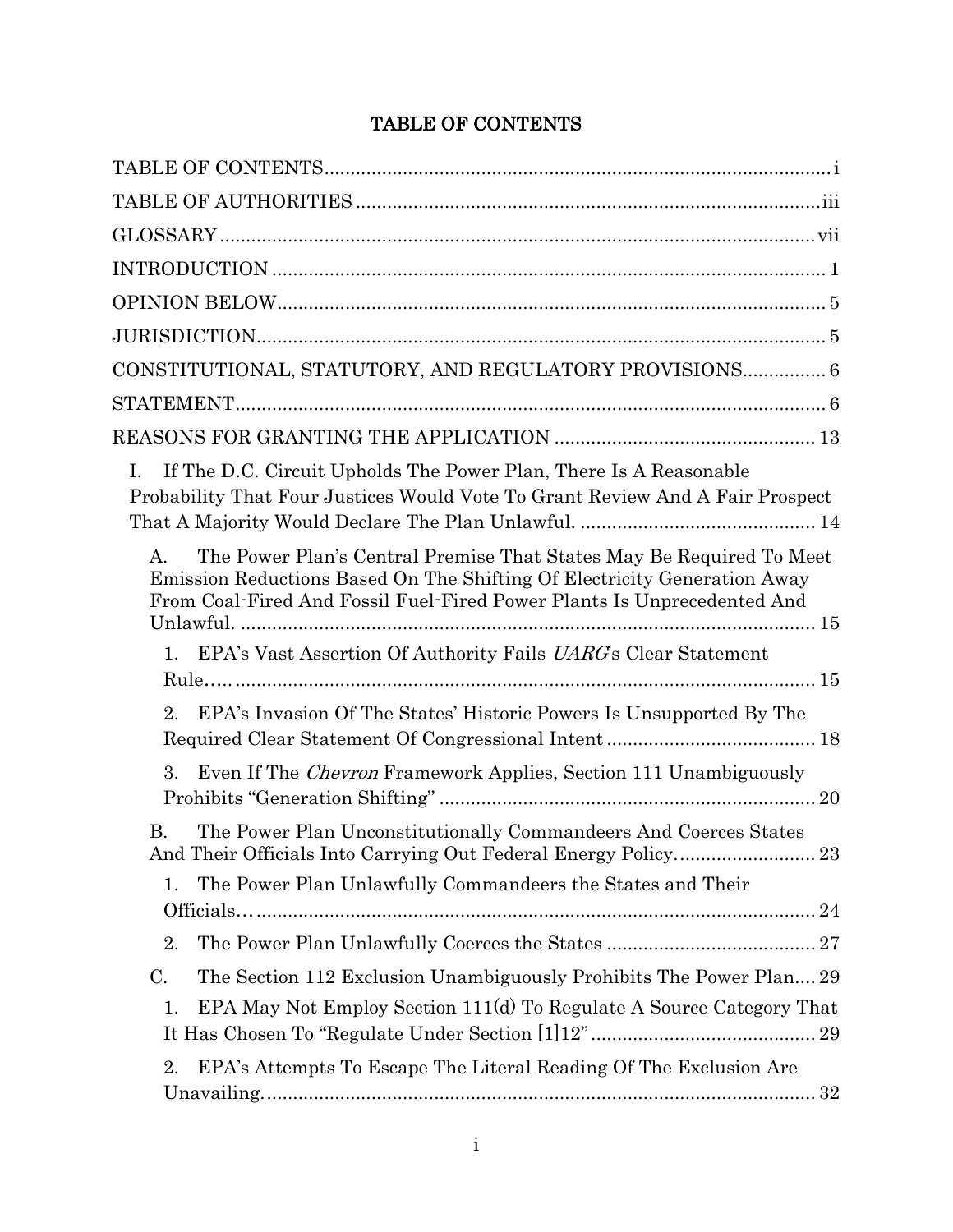| b.                                                                               |  |
|----------------------------------------------------------------------------------|--|
| II. Absent A Stay, The States Will Suffer Substantial Irreparable Harms.  38     |  |
| The States Are Suffering And Will Continue To Suffer Irreparable Harm<br>$A_{-}$ |  |
| The States Have Expended And Will Continue To Expend Significant And<br>B.       |  |
| HI.                                                                              |  |
|                                                                                  |  |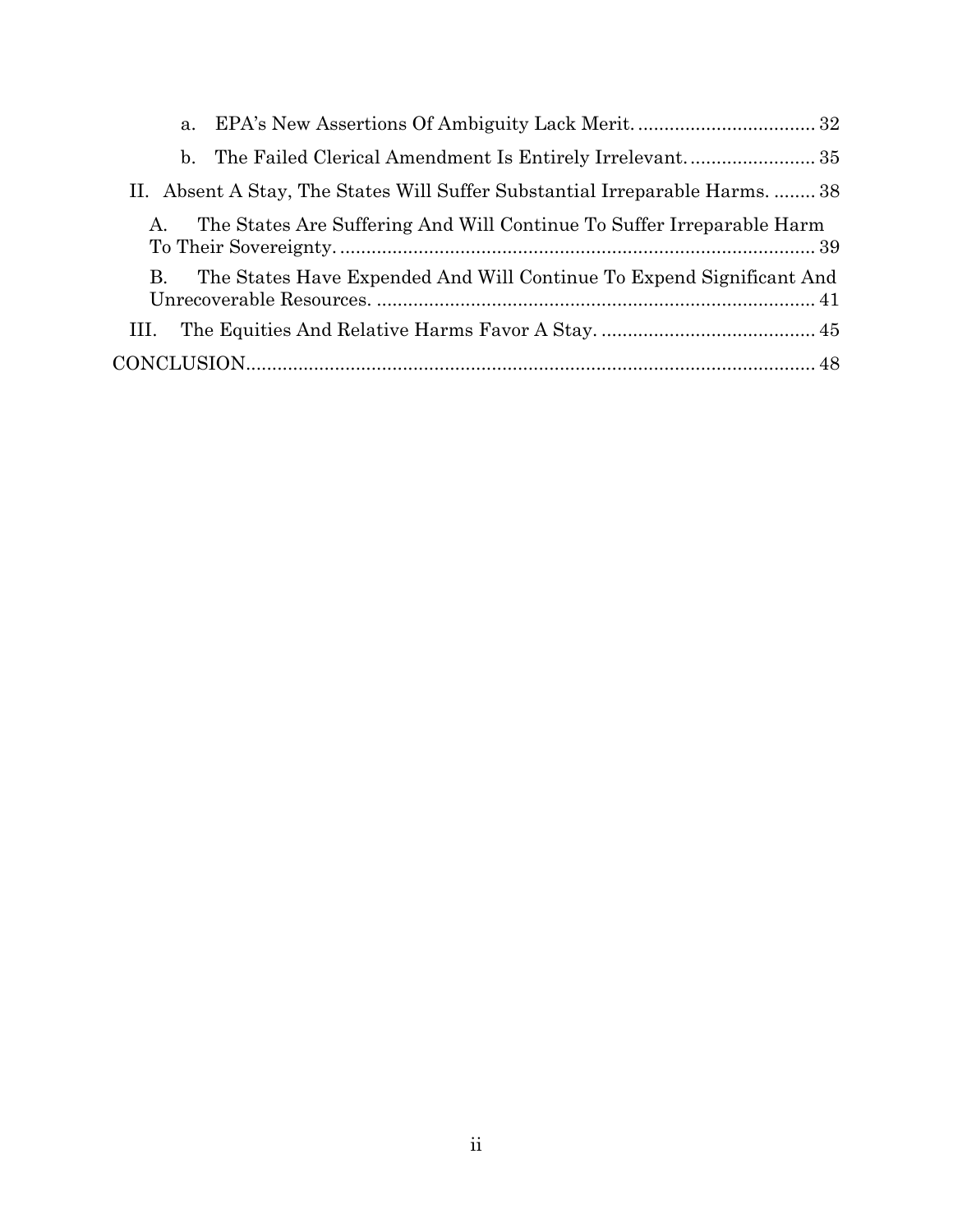## TABLE OF AUTHORITIES

## <span id="page-3-0"></span>Cases

| Alfred L. Snapp & Son, Inc. v. Puerto Rico,          |  |
|------------------------------------------------------|--|
|                                                      |  |
| Am. Elec. Power Co., Inc. v. Connecticut.            |  |
|                                                      |  |
| Ark. Elec. Coop. Corp. v. Ark. Pub. Serv. Comm'n,    |  |
|                                                      |  |
| Atiyeh v. Capps,                                     |  |
|                                                      |  |
| <b>Bond v. United States,</b>                        |  |
|                                                      |  |
| Elrod v. Burns,                                      |  |
|                                                      |  |
| Essex Chem. Corp. v. Ruckelshaus,                    |  |
|                                                      |  |
| FDA v. Brown & Williamson Tobacco Corp.,             |  |
|                                                      |  |
| Gregory v. Ashcroft,                                 |  |
|                                                      |  |
| Hodel v. Va. Surface Mining & Reclamation Ass'n,     |  |
|                                                      |  |
| Hollingsworth v. Perry,                              |  |
|                                                      |  |
| King v. Burwell,                                     |  |
|                                                      |  |
| Lucas v. Townsend,                                   |  |
|                                                      |  |
| Maryland v. King,                                    |  |
|                                                      |  |
| Michigan v. EPA,                                     |  |
|                                                      |  |
| New Jersey v. EPA,                                   |  |
|                                                      |  |
| New Motor Vehicle Bd. of Calif. v. Orrin W. Fox Co., |  |
|                                                      |  |
| New York v. United States,                           |  |
|                                                      |  |
| Nken v. Holder,                                      |  |
|                                                      |  |
| Nken v. Mukasey,                                     |  |
|                                                      |  |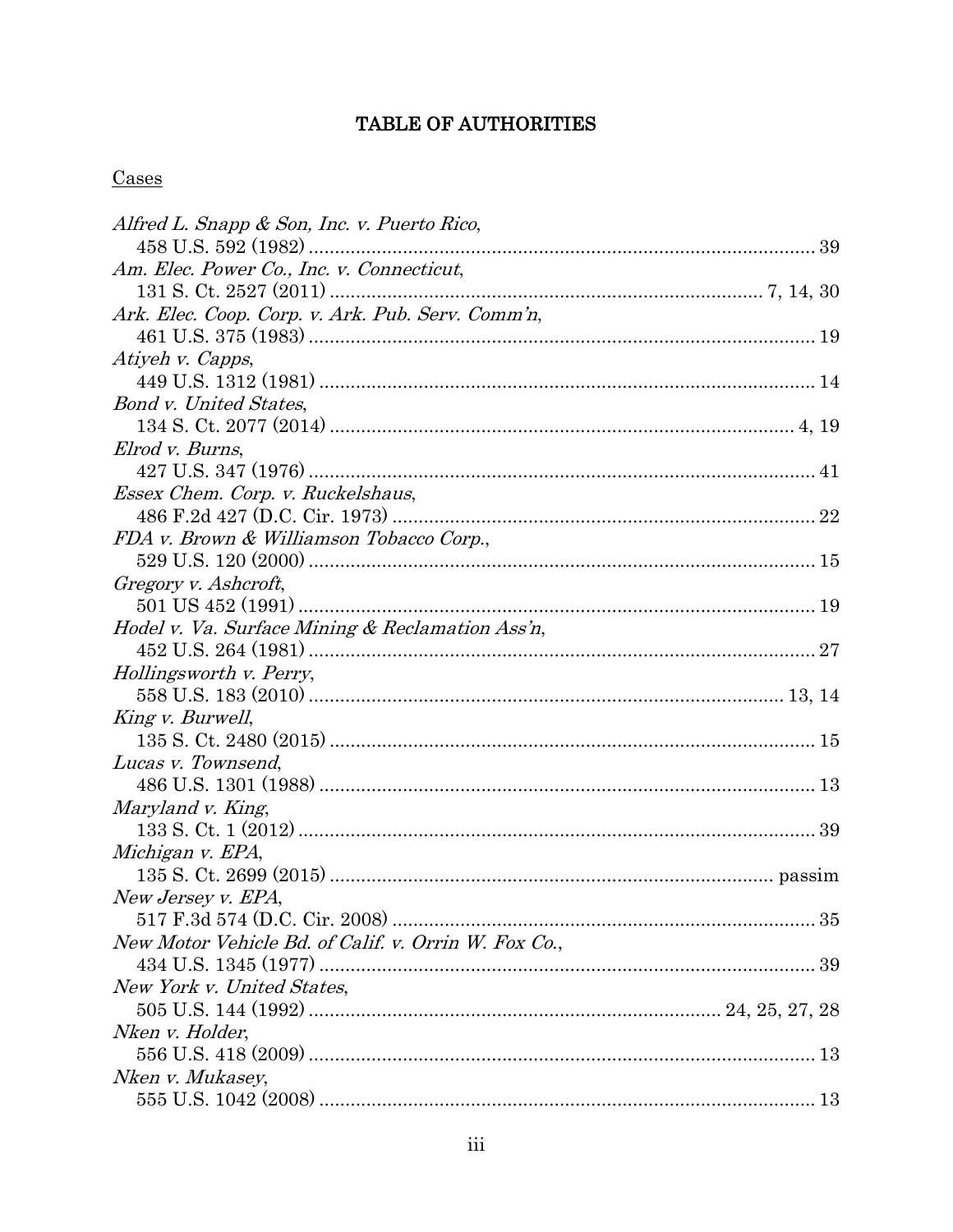| Odebrecht Constr., Inc. v. Sec'y, Fla. Dep't of Transp.,              |  |
|-----------------------------------------------------------------------|--|
|                                                                       |  |
| Pac. Gas & Elec. Co. v. State Energy Res. Conservation & Dev. Comm'n, |  |
|                                                                       |  |
| Printz v. United States,                                              |  |
|                                                                       |  |
| Raygor v. Regents of Univ. of Minn.,                                  |  |
|                                                                       |  |
| Reiter v. Sonotone Corp.,                                             |  |
|                                                                       |  |
| Rice v. Santa Fe Elevator Corp.,                                      |  |
|                                                                       |  |
| San Diegans for the Mt. Soledad Nat'l War Memorial v. Paulson,        |  |
|                                                                       |  |
| Scialabba v. Cuellar De Osorio,                                       |  |
|                                                                       |  |
| Nat'l Fed. Indep. Bus. v. Sebelius,                                   |  |
|                                                                       |  |
| SEC v. Chenery Corp.,                                                 |  |
|                                                                       |  |
| Solid Waste Agency of N. Cook Cnty. v. Army Corps of Eng'rs,          |  |
|                                                                       |  |
| South Dakota v. Dole,                                                 |  |
|                                                                       |  |
| Stephan v. United States,                                             |  |
|                                                                       |  |
| Thunder Basin Coal Co. v. Reich,                                      |  |
|                                                                       |  |
| Util. Air Regulatory Grp. v. EPA,                                     |  |
|                                                                       |  |
| White Stallion Energy Ctr., LLC v. EPA,                               |  |
|                                                                       |  |

## **Statutes**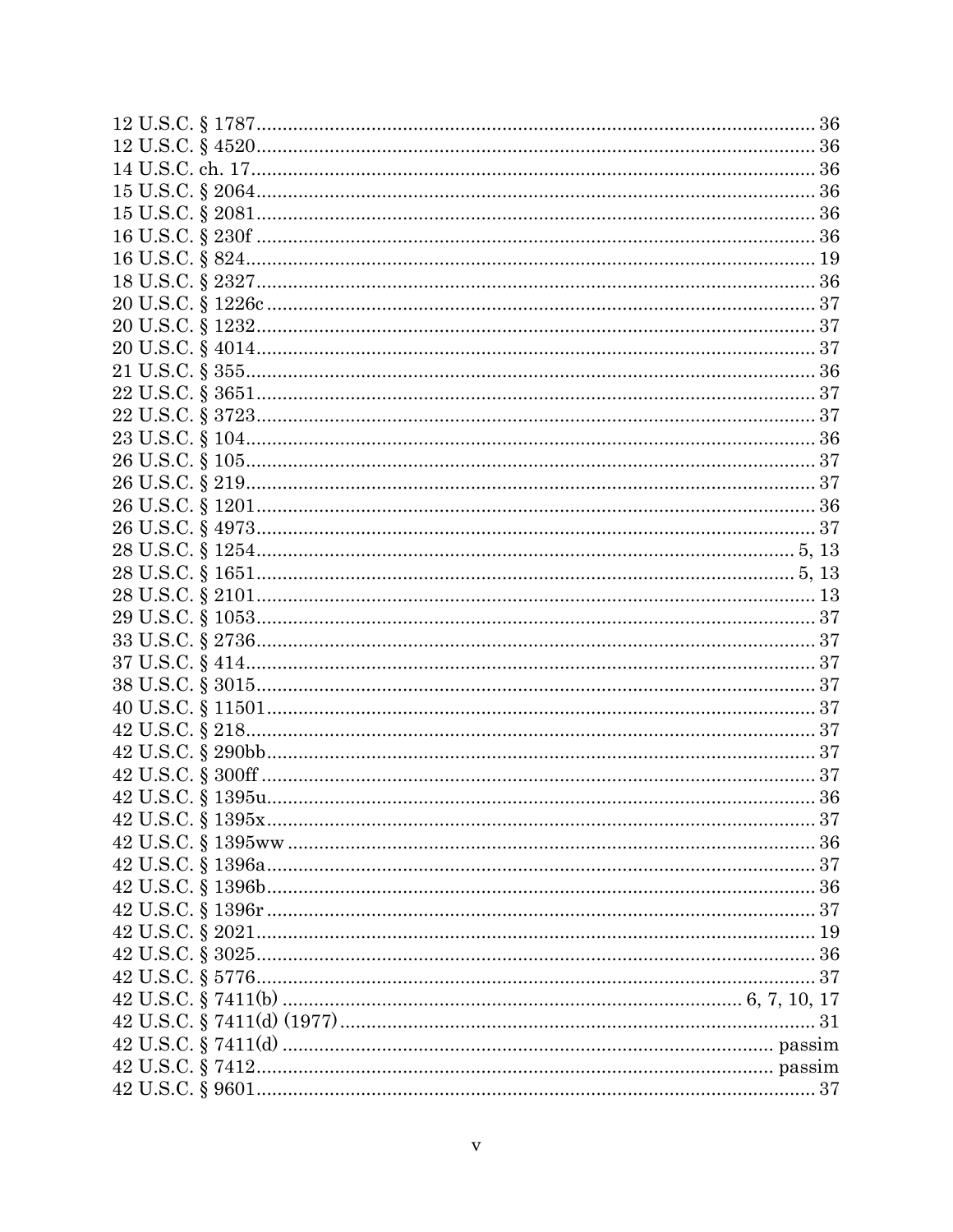# Regulations

# Other Authorities

| Clean Air Act Amendments of 1970, Pub. L. No. 91-604, 84 Stat. 1676 (1970) 8 |  |
|------------------------------------------------------------------------------|--|
|                                                                              |  |
| EPA, Air Emissions from Municipal Solid Waste Landfills,                     |  |
|                                                                              |  |
|                                                                              |  |
|                                                                              |  |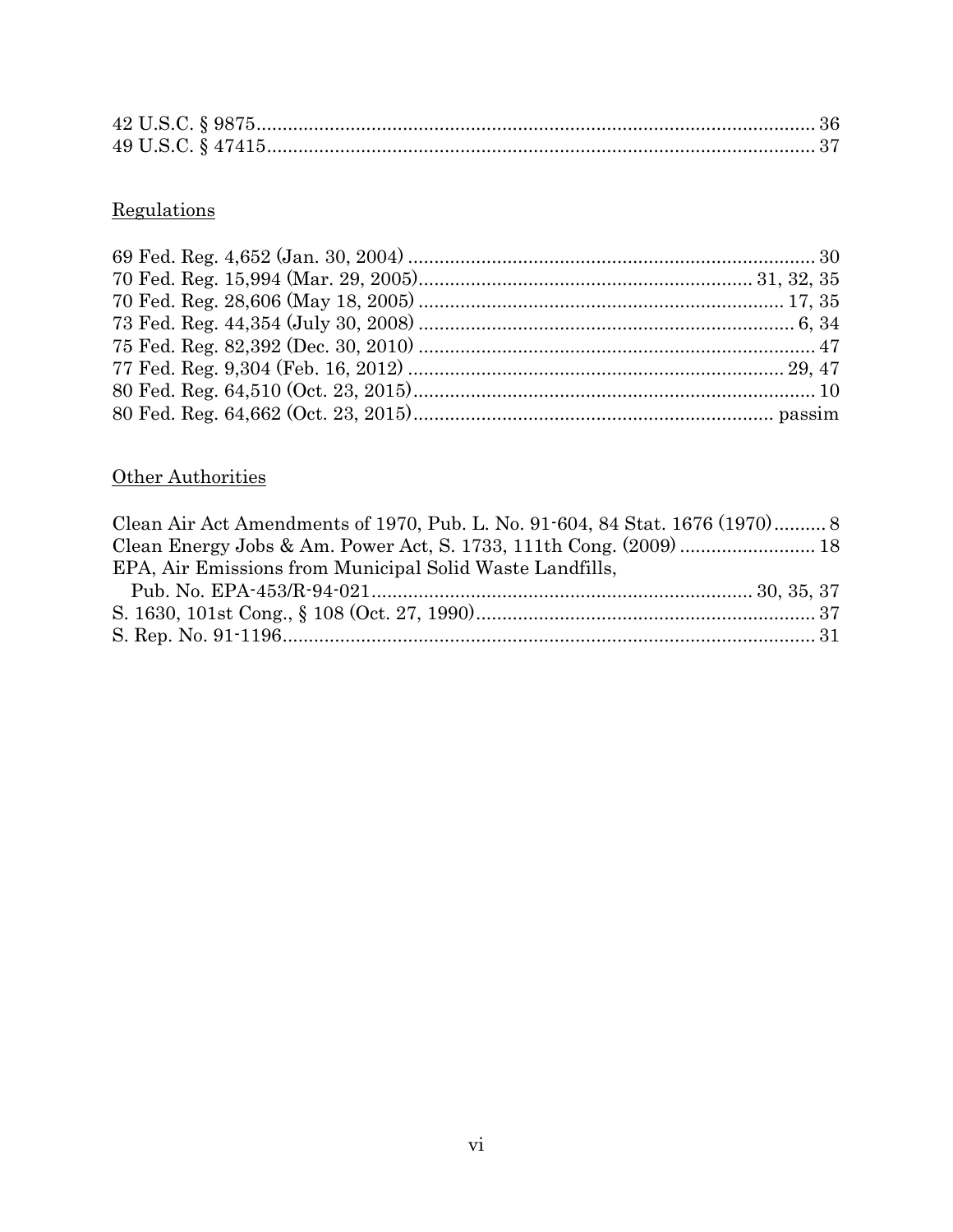## GLOSSARY

<span id="page-7-0"></span>

| Act (or CAA)                | Clean Air Act                                                                                                                                                  |
|-----------------------------|----------------------------------------------------------------------------------------------------------------------------------------------------------------|
| Advanced Energy Opp.        | Response of Advanced Energy Associations In<br>Opposition to Motion for Stay, No. 15-1363 (and<br>consolidated cases), ECF 1587482 (D.C. Cir. Dec. 8,<br>2015) |
| <b>CAMR</b>                 |                                                                                                                                                                |
| (or Clean Air Mercury Rule) | Standards of Performance for New and Existing<br><b>Stationary Sources: Electric Utility Generating</b><br>Units, 70 Fed. Reg. 28,606 (May 18, 2005)           |
| <b>EPA</b>                  | United States Environmental Protection Agency                                                                                                                  |
| EPA Opp.                    | Respondent EPA's Opposition to Motions to Stay<br>Final Rule, No. 15-1363 (and consolidated cases),<br>ECF 1586661 (D.C. Cir. Dec. 3, 2015)                    |
| <b>FERC</b>                 | Federal Energy Regulatory Commission                                                                                                                           |
| Joint States Mot.           | State Petitioners' Motion for Stay and<br>For<br>Expedited Consideration of Petition for Review, No.<br>15-1363, ECF 1579999 (D.C. Cir. Oct. 23, 2015)         |
| <b>NAAQS</b>                | National Ambient Air Quality Standards                                                                                                                         |
| Power Plan or Plan          | Carbon Pollution Emission Guidelines for Existing<br>Stationary Sources: Electric Utility Generating<br>Units, 80 Fed. Reg. 64,662 (Oct. 23, 2015)             |
| Schwartz Report             | Attachment to Exh. 1 to Coal Petitioners' Motion<br>for Stay, No. 15-1366, ECF 1580004 (D.C. Cir. Oct.<br>23, 2015                                             |
| Utility Mot.                | Utility and Allied Petitioners' Motion for Stay, No.<br>15-1370, ECF 1580014 (D.C. Cir. Oct. 23, 2015)                                                         |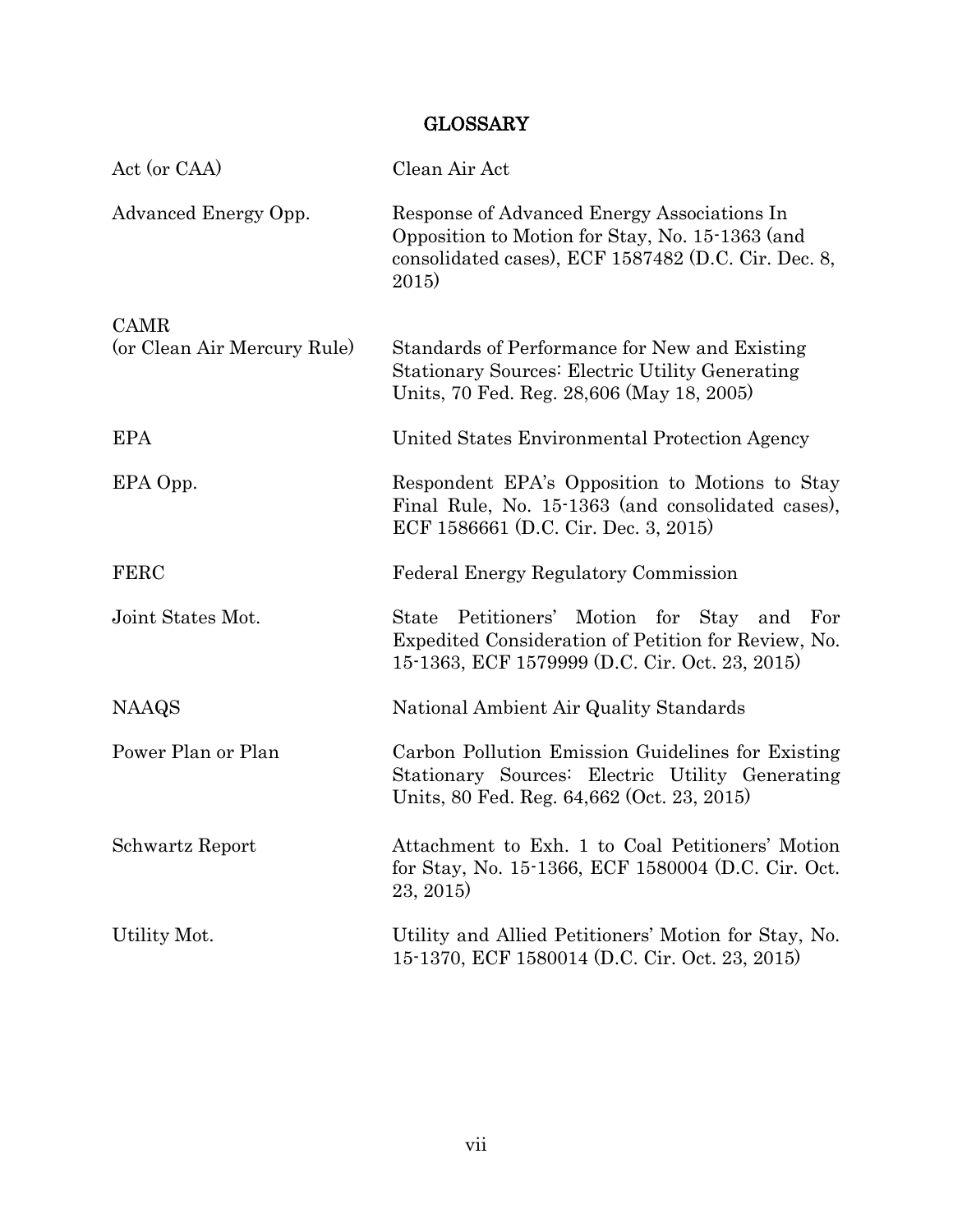## TO THE HONORABLE JOHN G. ROBERTS, JR., CHIEF JUSTICE OF THE UNITED STATES AND CIRCUIT JUSTICE FOR THE UNITED STATES COURT OF APPEALS FOR THE DISTRICT OF COLUMBIA CIRCUIT:

The States of West Virginia, Texas, Oklahoma, and 26 other States and state agencies (the "States") respectfully request an immediate stay of the final rule of the United States Environmental Protection Agency ("EPA") entitled, "Carbon Pollution Emission Guidelines for Existing Stationary Sources: Electric Utility Generating Units," 80 Fed. Reg. 64,662 (Oct. 23, 2015). On the day this so-called "Clean Power Plan" (hereinafter "Power Plan" or "Plan") became subject by statute to judicial review, the States filed petitions for review of the Plan with the D.C. Circuit and, due to the immediate harm from the Plan, also moved simultaneously for a stay pending the court's review. In light of the present and ongoing harm from the Plan, this application is being submitted as soon as practicable following the D.C. Circuit's denial of those motions for a stay late in the day last Thursday, January 21, 2016.

#### INTRODUCTION

<span id="page-8-0"></span>This Court's decision last Term in Michigan v. EPA, 135 S. Ct. 2699 (2015), starkly illustrates the need for a stay in this case. The day after this Court ruled in Michigan that EPA had violated the Clean Air Act ("CAA") in enacting its rule regulating fossil fuel-fired power plants under Section 112 of the CAA, 42 U.S.C. § 7412, EPA boasted in an official blog post that the Court's decision was effectively a nullity. Because the rule had not been stayed during the years of litigation, EPA assured its supporters that "the majority of power plants are already in compliance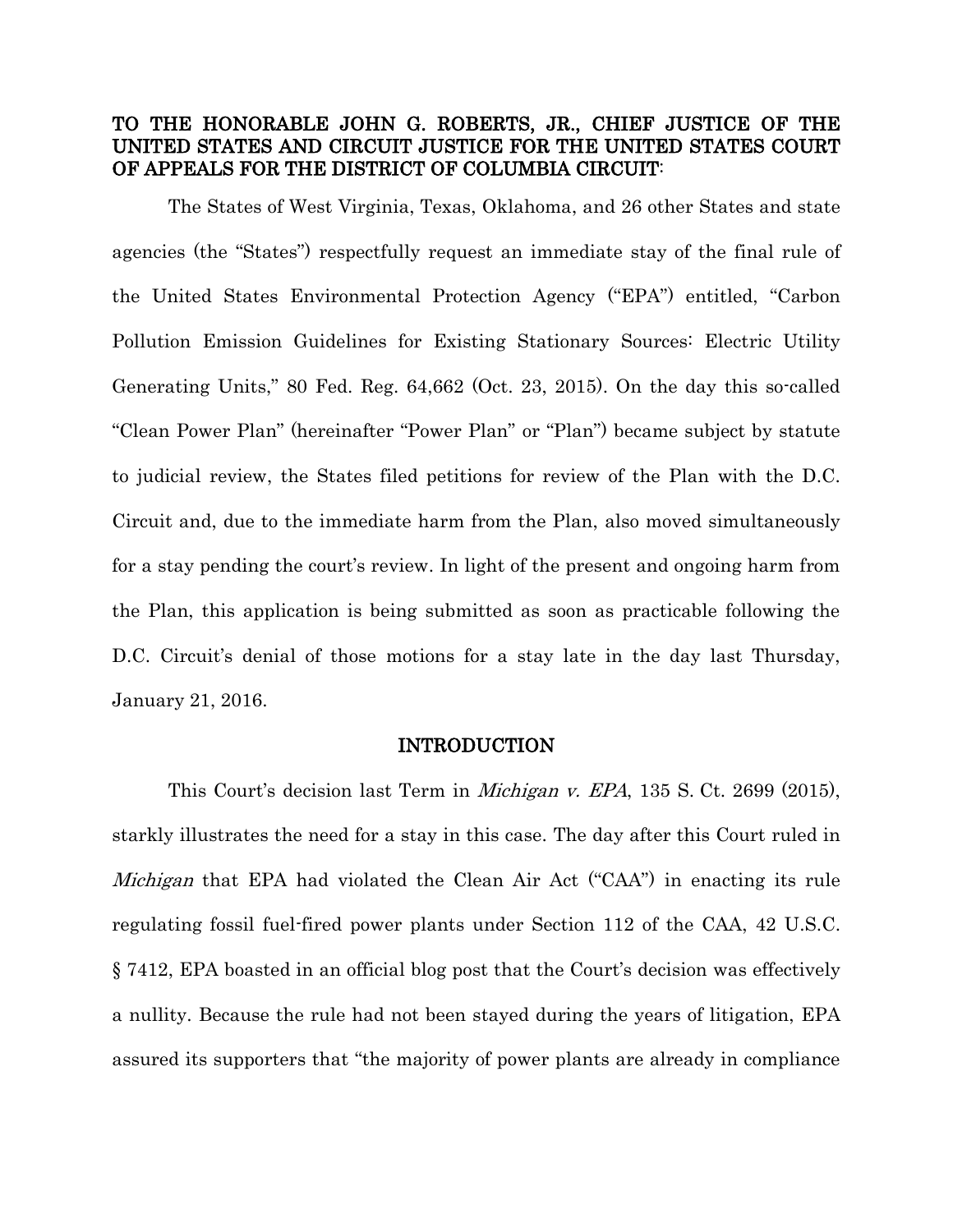or well on their way to compliance."<sup>1</sup> Then, in reliance on EPA's representation that most power plants had already fully complied, the D.C. Circuit responded to this Court's remand by declining to vacate the rule that this Court had declared unlawful. See Per Curiam Order, White Stallion v. EPA, No. 12-1100, ECF 1588459 (Dec. 15, 2015). In short, EPA extracted "nearly \$10 billion a year" in compliance from power plants before this Court could even review the rule, *Michigan*, 135 S. Ct. at 2706, and then successfully used that unlawfully-mandated compliance to keep the rule in place even after this Court declared that the agency had violated the law.

In the present case, EPA is seeking to similarly circumvent judicial review, but on an even larger scale and this time directly targeting the States. In sworn declarations submitted to the D.C. Circuit below, numerous state regulators describe the Plan as the most far reaching and burdensome rule EPA has ever forced onto the States. Relying on five words in a rarely-used provision of the CAA— "best system of emission reduction"—EPA claims the authority to require States to achieve massive carbon dioxide emission reductions that EPA has calculated based on "shifting" electric generation away from fossil fuel-fired power plants to other sources of energy—such as wind and solar—that EPA prefers. 80 Fed. Reg. at 64,726. And because there is no way to meet the Plan's targets solely by making performance improvements at fossil fuel-fired power plants, it is undisputed that the Plan will force a massive reordering of the States' mix of generation facilities.

<sup>&</sup>lt;sup>1</sup> This source may be found here: https://blog.epa.gov/blog/2015/06/in-perspectivethe-supreme-courts-mercury-and-air-toxics-rule-decision/.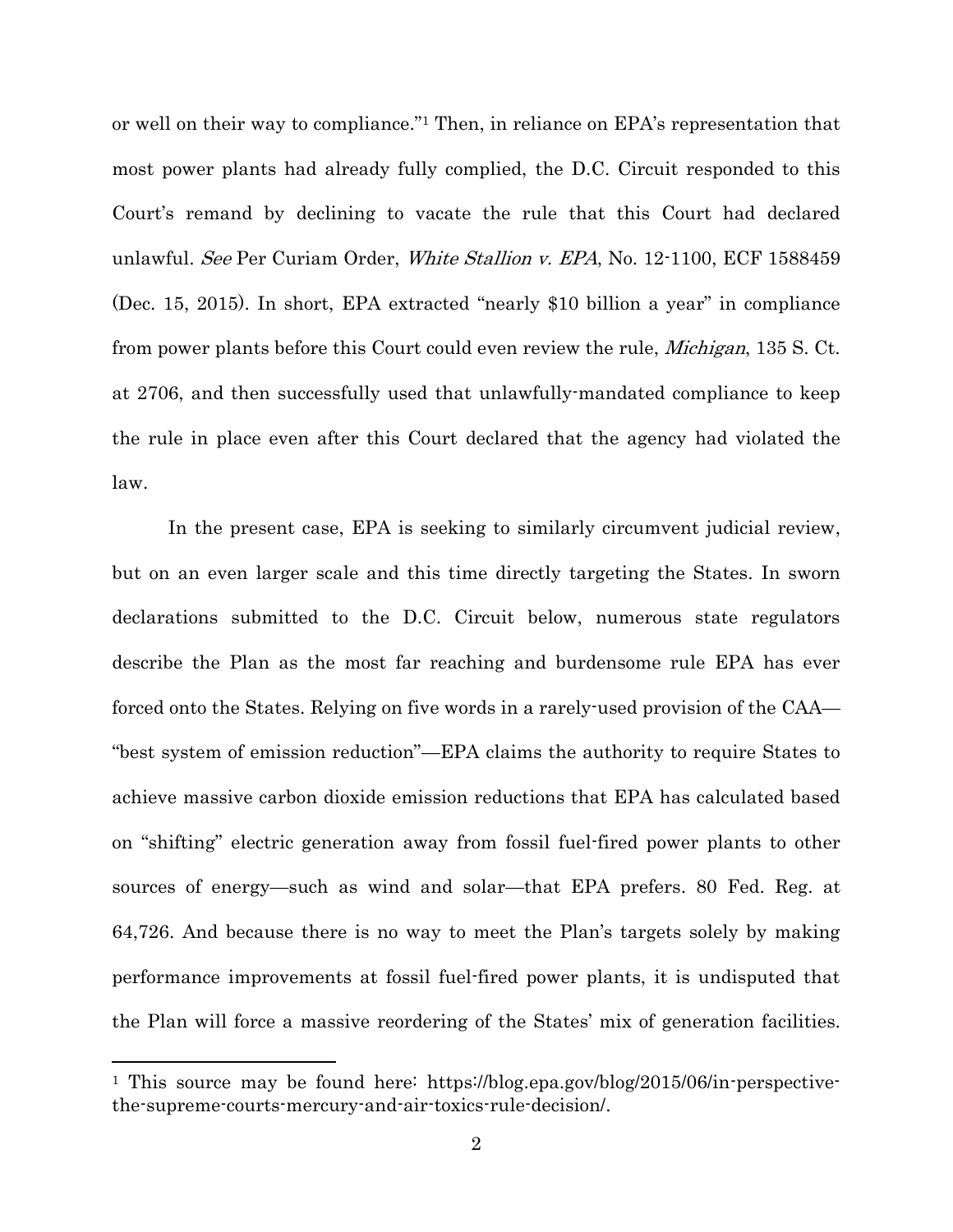Indeed, the Plan is presently compelling States and regulated entities to take irreversible actions—amending state laws and regulations, making irrecoverable expenditures, and undertaking planning and investment decisions, including retiring plants. Thus, the Administration has freely admitted that the Power Plan is designed to "aggressive[ly] transform[] . . . the domestic energy industry."<sup>2</sup>

This power grab—under which the federal environmental regulator seeks to reorganize the energy grids in nearly every State in the nation—violates the CAA and this Court's precedents in numerous respects, while also raising serious federalism concerns. Most obviously, the Plan cannot be reconciled with Utility Air *Regulatory Group v. EPA*, 134 S. Ct. 2427 (2014) (" $UARG$ "), in which this Court told EPA in a case also involving the regulation of carbon dioxide emissions that the agency must point to "clear[]" congressional authorization whenever it "claims to discover in a long-extant statute an unheralded power to regulate a significant portion of the American economy." Id. at 2444 (quotation omitted). The "generation shifting" at the heart of the Plan, 80 Fed. Reg. at 64,729, is a power that EPA has "discover[ed]" in Section 111(d) for the first time in that provision's 45-year history, UARG, 134 S. Ct. at 2444. And there simply is no argument that the statute can be read to "clearly" confer on EPA such transformative authority over the American economy.

<sup>2</sup> Joby Warrick, White House set to adopt sweeping curbs on carbon pollution, WASH. POST (Aug. 1, 2015) (quoting White House Fact Sheet), *available at* https://www.washingtonpost.com/national/healthscience/white-house-set-to-adoptsweeping-curbs-oncarbon-pollution/2015/08/01/ba6627fa-385c-11e5-b673- 1df005a0fb28\_story.html.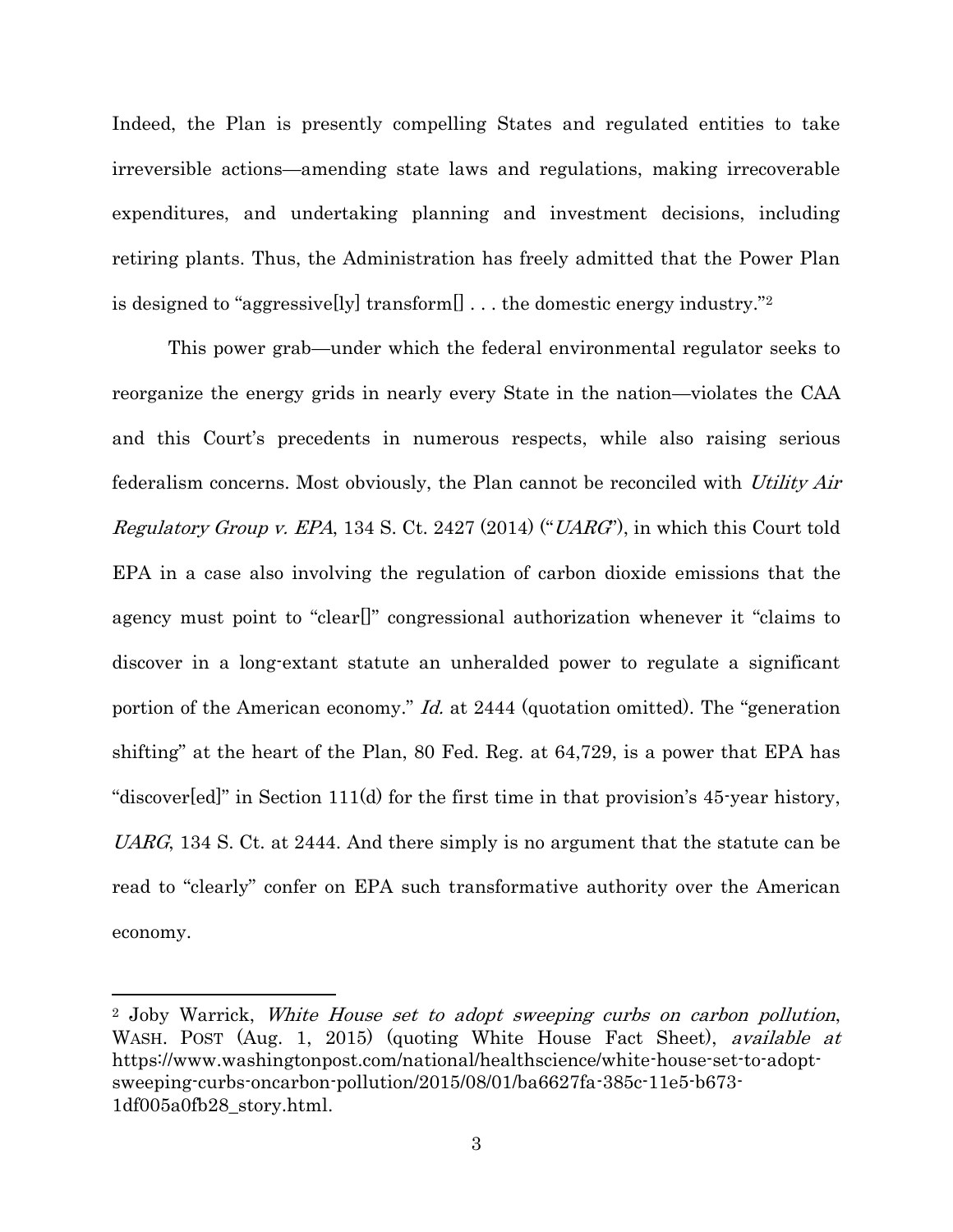Nor is there any statutory indication, as this Court's cases require, that Congress authorized EPA to intrude on an "area[] of traditional state responsibility." Bond v. United States, 134 S. Ct. 2077, 2089 (2014). The Power Plan invades the States' "traditional authority over the need for additional generating capacity, the type of generating facilities to be licensed, land use, ratemaking, and the like." Pac. Gas & Elec. Co. v. State Energy Res. Conservation & Dev. Comm'n, 461 U.S. 190, 260 (1983), and is a blatant act of commandeering that leaves the States no choice but to alter their laws and programs governing electricity generation and delivery to accord with federal policy.

If this Court does not enter a stay, the Plan will continue to unlawfully impose massive and irreparable harms upon the sovereign States, as well as irreversible changes in the energy markets. In the proceedings before the D.C. Circuit, the 27 States that sought to stay the Plan and the 18 States that defended it submitted declarations explaining that States are already expending significant time and resources to implement the Power Plan. These federally mandated efforts are forcing States to expend money and resources, displacing the States' ability to achieve their own sovereign priorities, and requiring some States to change their laws to enable or accommodate a "shift" from fossil fuel-fired generation to other sources of energy. And parties on all sides agree that the Plan is currently forcing businesses to shutter plants and make other decisions with long-term and fundamental impacts on energy markets, further compounding the injury to States as market regulators and energy consumers.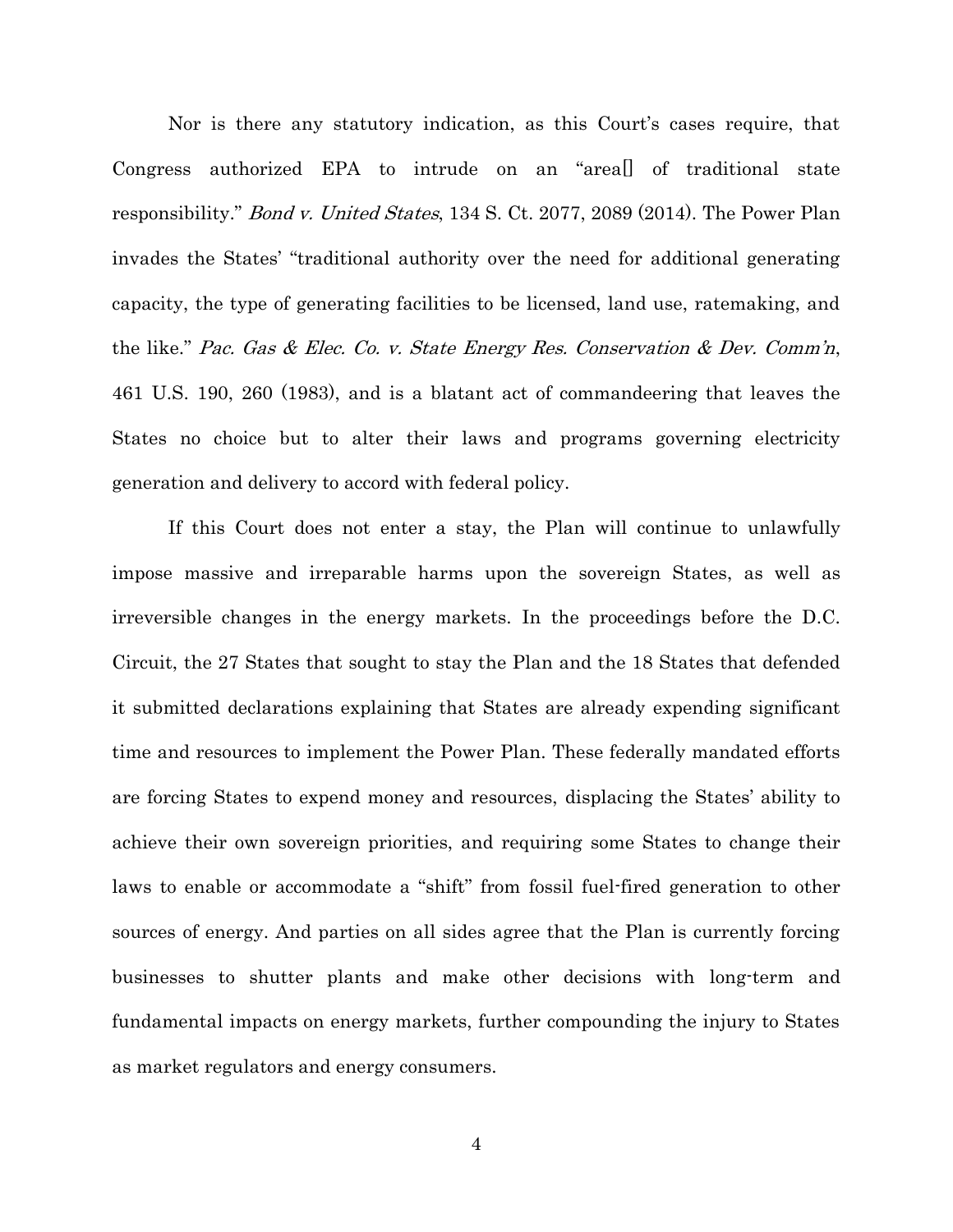Only a stay from this Court now can ensure that EPA will not, in another year or two, once more boast that it has rendered this Court's review practically meaningless. Absent a stay, the Power Plan will—throughout the lifespan of this litigation—force massive, irreversible changes in terms of state policies and resources, power plant shutdowns, and investments in wind and solar power. As in Michigan, EPA will have accomplished much of its objectives even if this Court ultimately declares that the agency did so illegally, in contravention of the CAA and the Constitution. Indeed, the fundamental changes to the Nation's energy policy that EPA would unlawfully achieve here without a stay would eclipse what it did in Michigan.

Accordingly, Applicants respectfully request the Court to enter a stay of EPA's Power Plan during the pendency of their petitions for review.

#### OPINION BELOW

<span id="page-12-0"></span>The D.C. Circuit order denying the States' motion for a stay of the Power Plan is unpublished. App. 1A. The rule at issue, Carbon Pollution Emission Guidelines for Existing Stationary Sources: Electric Utility Generating Units, is published at 80 Fed. Reg. 64,662 (Oct. 23, 2015). See also App. 40B.

#### **JURISDICTION**

<span id="page-12-2"></span><span id="page-12-1"></span>This Court has jurisdiction over this Application pursuant to 28 U.S.C. § 1254(1) and has authority to grant the Applicants relief under the Administrative Procedure Act, 5 U.S.C. § 705, and the All Writs Act, 28 U.S.C. § 1651(a).

5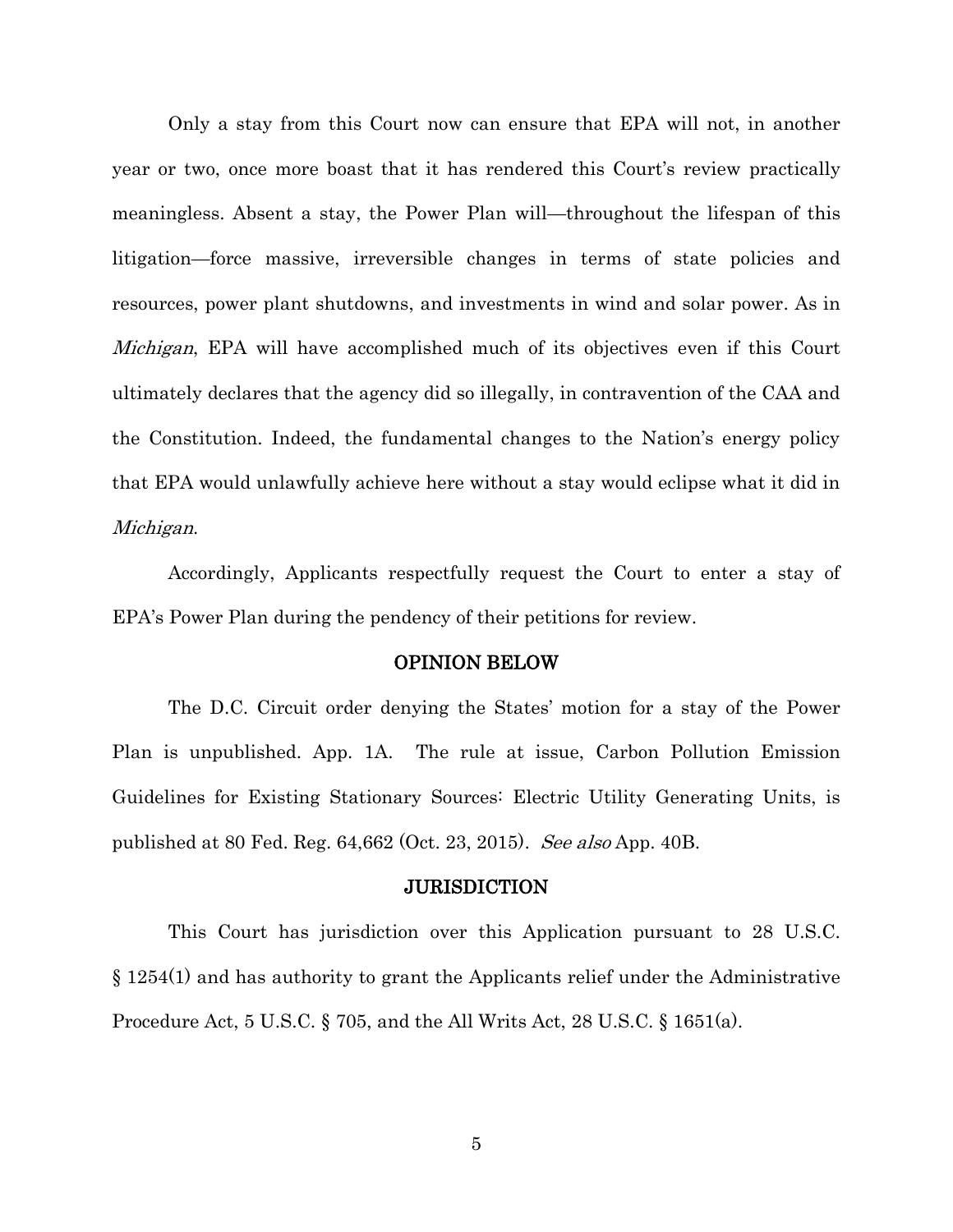#### CONSTITUTIONAL, STATUTORY, AND REGULATORY PROVISIONS

Pertinent constitutional, statutory, and regulatory provisions are reprinted in the Appendix beginning at App. 1B.

#### STATEMENT

<span id="page-13-0"></span>1. Enacted in 1970, Section 111 of the CAA permits EPA to regulate the emission of air pollutants from stationary sources in certain circumstances. 42 U.S.C. § 7411. The provision's primary focus—as reflected in its title, "standards of performance for new stationary sources"—is the regulation of new sources under the robust Section 111(b) program. EPA has employed Section 111(b) to adopt new source regulations "for more than 70 source categories and subcategories ... [including] fossil fuel-fired boilers, incinerators, [and] sulfuric acid plants . . . ." 73 Fed. Reg. 44,354, 44,486-87 nn.239 & 242 (July 30, 2008).

In contrast—and most importantly in this case—Section 111 contains in subsection (d) a separate, narrow, and rarely-used program for *existing* sources. Subject to certain prohibitions (one of which applies in this case), see infra at p. 29, once EPA establishes a "standard of performance" for a new source category under Section 111(b), EPA may under Section 111(d) require *States* to establish a "standard of performance for" existing sources in the same source category. 42 U.S.C. § 7411(d)(1)(B). EPA has lawfully invoked Section 111(d) only five times in its 45-year history, and just once since the 1990 Amendments to the CAA. 80 Fed. Reg. at 64,703; see infra at p. 29. Section 111(d) is the provision upon which EPA purports to base the Power Plan.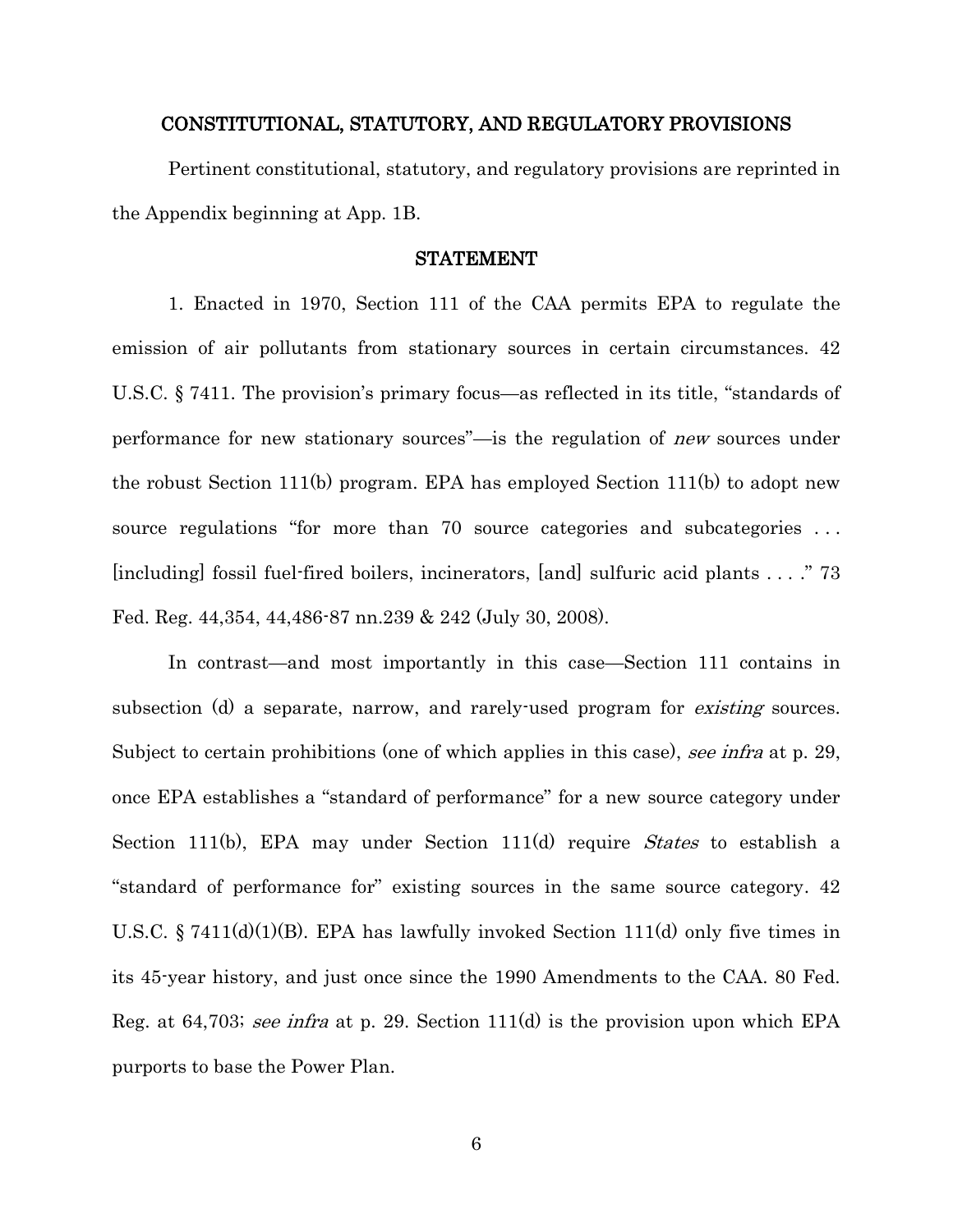Under both Sections 111(b) and 111(d), a "standard of performance" must be "apple icable  $\lfloor$ ... to all particular source" within a regulated source category. 42 U.S.C. § 7411(d)(1)(B); accord id. § 7411(a)(2) (discussing standards of performance "which will be applicable to" individual new sources). By definition, a "standard of performance" must "reflect[] the degree of emission limitation achievable through the application of the best system of emission reduction which (taking into account the cost of achieving such reduction and any nonair quality health and environmental impact and energy requirements) the Administrator determines has been adequately demonstrated." Id.  $\S 7411(a)(1)$  (emphasis added). The principal difference between a performance standard for new sources under Section 111(b) and one for existing sources under Section 111(d) is that EPA itself sets the former and States set the latter. Notably, every prior rule that EPA has adopted under Section 111(b) or (d)—either setting performance standards itself or providing guidelines for the States to set performance standards—has been based upon sources adopting pollution control techniques that are applicable to individual sources within the regulated source category.

2. The infrequent use of Section 111(d) stems from an important limitation on EPA's authority contained in that provision itself: the Section 112 Exclusion. Since the 1990 Amendments to the CAA, Section 111(d) has included an express prohibition on EPA's use of Section 111(d) to require States to regulate "any air pollutant . . . emitted from a source category which is regulated under section [1]12." 42 U.S.C. § 7411(d)(1)(A). As this Court observed in American Electric Power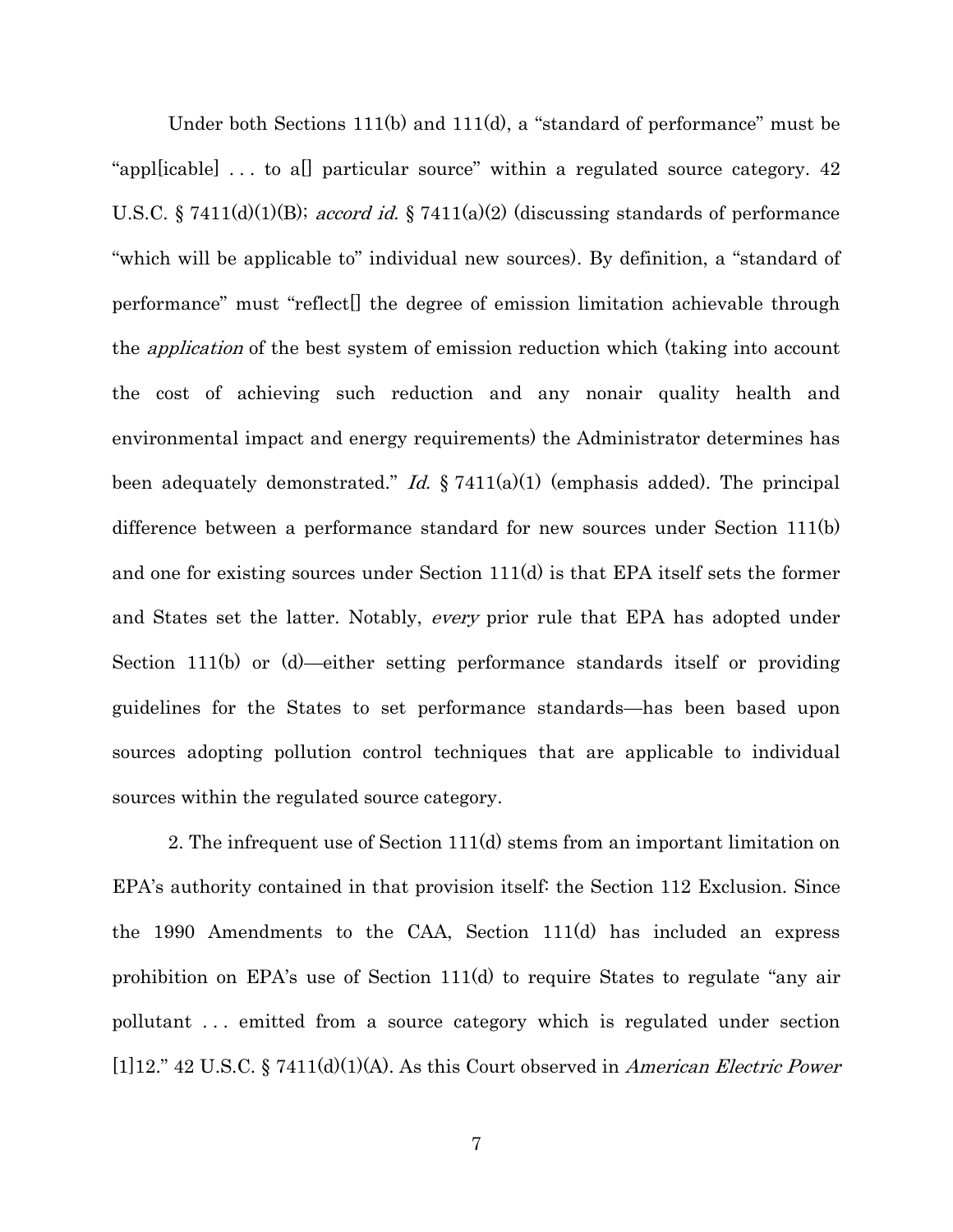*Company, Inc. v. Connecticut,* 131 S. Ct. 2527 (2011) (" $AEP$ ), "EPA may not employ  $\S$  [1][11(d) if existing stationary sources of the pollutant in question are regulated ... under . . . § [1]12." *Id.* at 2537 n.7.

Congress's decision to adopt the Exclusion traces back to its significant expansion of Section 112—the regulatory regime for hazardous air pollutants ("HAPs") that was at issue in this Court's recent decision in *Michigan*—in the 1990 Amendments to the CAA. As originally enacted in 1970, Section 112 was a narrow program, due in part to the limited definition of HAPs as those pollutants that "may cause, or contribute to, an increase in mortality or an increase in serious irreversible[] or incapacitating reversible[] illness." Pub. L. No. 91-604, § 112, 84 Stat. at 1685-86. In the 1990 Amendments, Congress broadly expanded the stringency and reach of Section 112, including by re-defining HAPs as any pollutants that pose "a threat of adverse human health effects" "through inhalation or other routes of exposure" or "adverse environmental effects whether through ambient concentrations, bioaccumulation, deposition, or otherwise." 42 U.S.C. § 7412(b). With the expansion of the Section 112 program in 1990, Congress also limited the reach of Section 111(d) with the prohibition on double regulation now found in the Section 112 Exclusion.

3. EPA published the final Power Plan in the Federal Register on October 23, 2015, asserting that the Plan is a regulation of existing fossil fuel-fired power plants under Section 111(d). The Plan is an enormously complicated document, covering 303 pages of the Federal Register, as well as 152 pages of a supporting legal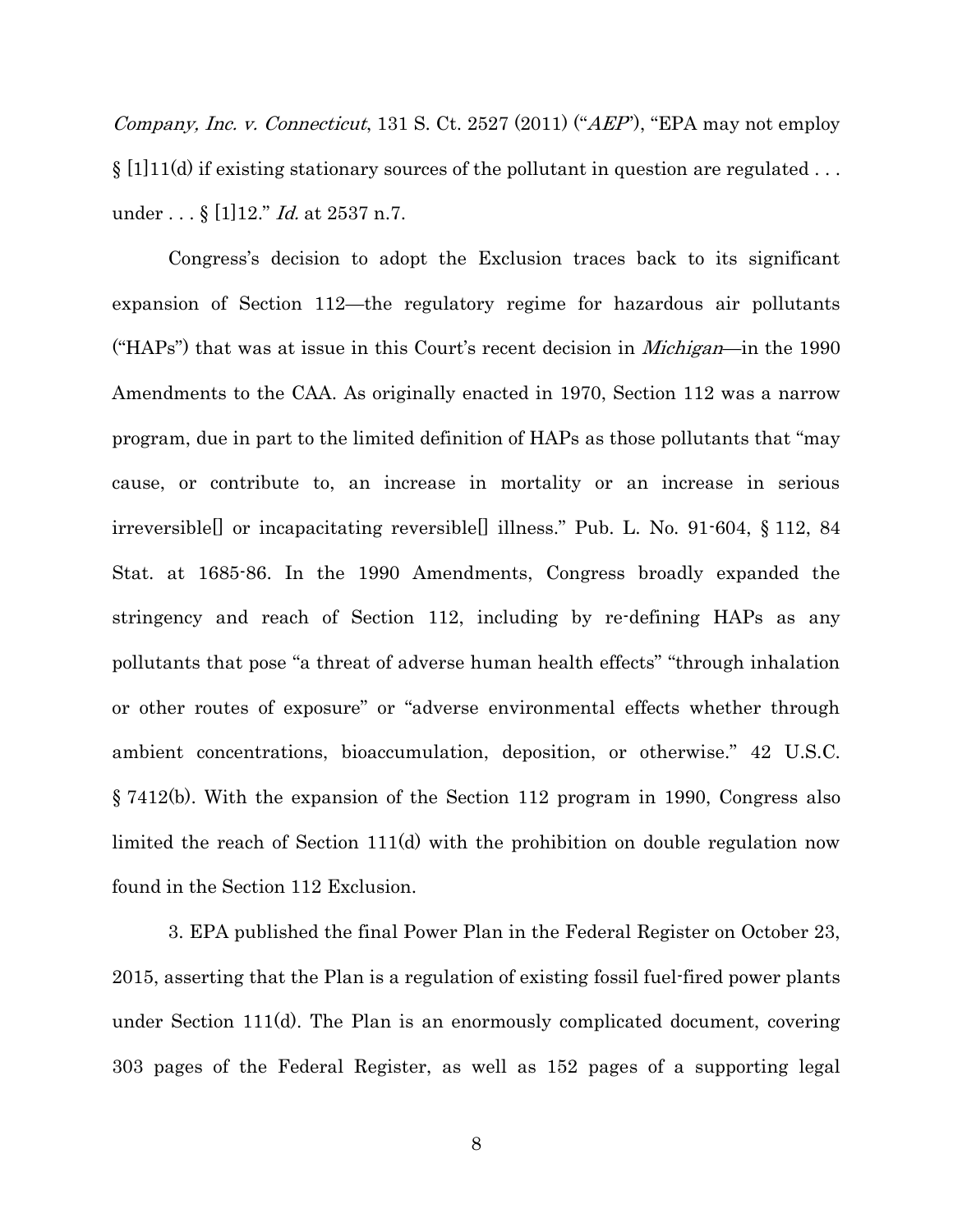memorandum<sup>3</sup> and 7,565 pages of responses to comments.<sup>4</sup> Three features of the Plan are particularly relevant here.

First, the Plan sets carbon dioxide emission reduction requirements for the States that cannot be achieved through measures "appl[icable] . . . to" individual existing power plants. 42 U.S.C. § 7411(d)(1)(B). Specifically, EPA calculated required emission reductions for existing fossil fuel-fired power plants from three "building blocks": (1) altering coal-fired power plants to increase efficiency; (2) increasing the use of existing natural gas capacity, thereby shifting coal-fired electricity generation to natural gas; and (3) shifting fossil fuel-fired electricity generation to renewable sources such as wind and solar. 80 Fed. Reg. at 64,745. Using those source-category-level requirements, EPA then calculated state-wide reduction mandates for virtually every State.

Building blocks 2 and 3—which make up the vast majority of the Power Plan's emission reductions, *id.* at 64,663, 64,727-28, 64,734—are not measures that existing sources can take to make their operations more environmentally friendly. Rather, they assume a decrease in operations of those sources and increased utilization of entirely different kinds of sources. It follows, and EPA does not dispute, that States and individual power plants cannot come close to meeting the Plan's aggressive emission limits through any improvements that can be "appl[ied] ... to" those sources. 42 U.S.C.  $\S 7411(d)(1)(B)$ . EPA did not employ this novel

l

<sup>3</sup> This document can be found here: http://www.epa.gov/sites/production/files/2015- 11/documents/cpp-legal-memo.pdf.

<sup>4</sup> The collection can be found here: http://www.regulations.gov/#!documentDetail; D=EPA-HQ-OAR-2013-0602-37106.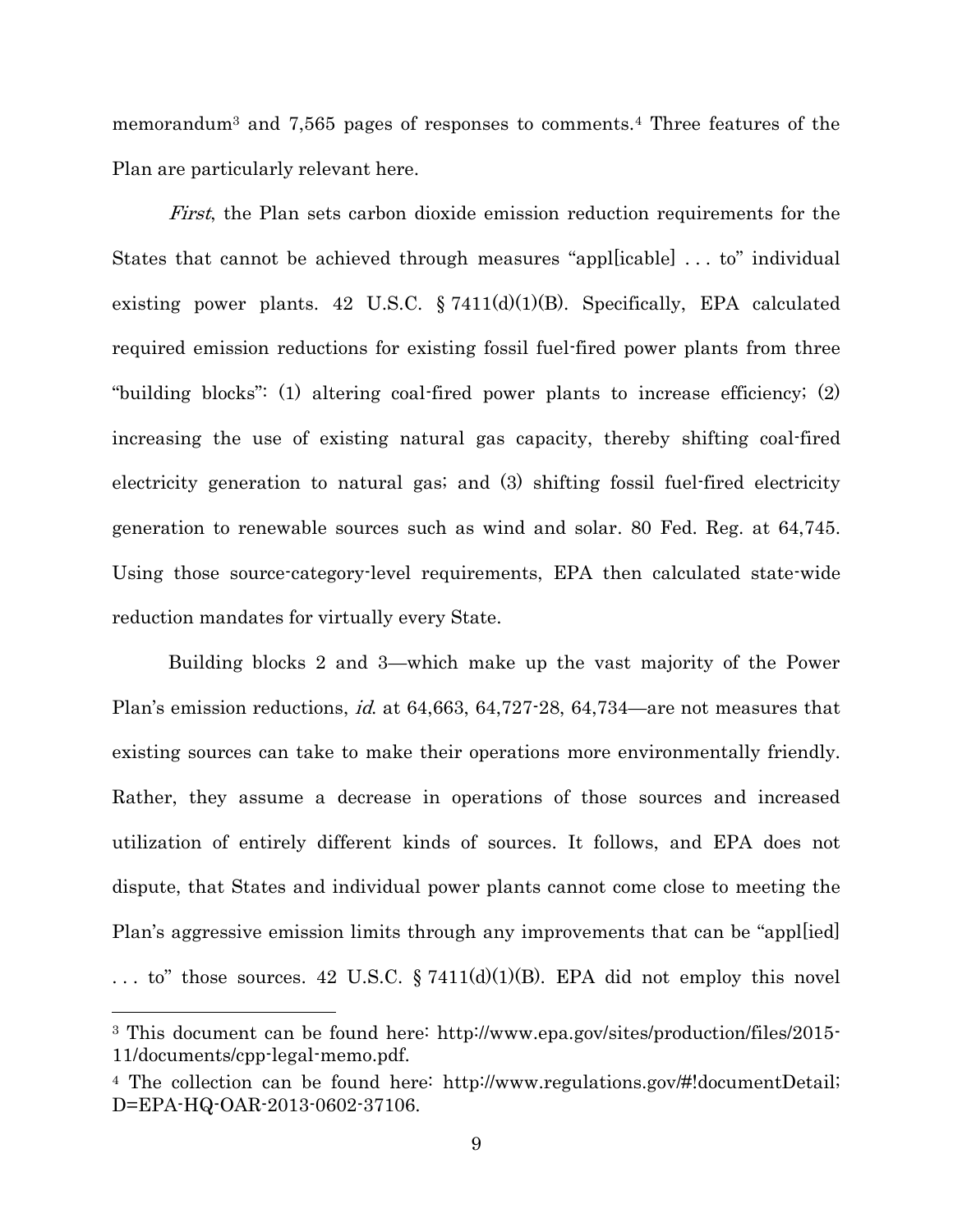approach when setting the emission limits for new power plants, which EPA adopted under Section 111(b) on the same day that it finalized the Power Plan. As a result, the emission limits for new plants are actually *less stringent* than the limits calculated for existing power plants under the building-block approach in the Power Plan. 5

EPA's mandate that States require such steep emission reductions is based on a regulatory concept that the agency has never used in establishing emission reductions for any source category in any Section 111 rule in the provision's 45-year history: "generation shifting." As EPA itself explains, "generation shifting" involves "replacement of higher emitting generation with lower- or zero-emitting generation." 80 Fed. Reg. at 64,728. Put another way, EPA claims that it can require States to force emission reductions premised on a fossil fuel-fired power plant's "owners or operators" buying or investing in their "cleaner" competitors' businesses. Id. at 64,726, 64,767-68. This can be done by power plant owners shutting down or curtailing operations at their plants, and then replacing the lost energy by "invest [ing]" in natural gas, wind, and solar, "purchasing" or "building"

<sup>&</sup>lt;sup>5</sup> The limits for new power plants are based on a combination of improved technology (boilers that operate at higher pressure) and emission controls (carbon capture and sequestration). 80 Fed. Reg.  $64,510, 64,540$  (Oct. 23, 2015) ("state-ofthe-art means of control"). Those limits are  $1,400 \text{ lb } CO_2/\text{MWh}$  for new coal-fired power plants as compared to 1,305 lb CO2/MWh under the Power Plan for existing coal-fired power plants, compare 80 Fed. Reg. at 64,510, with 80 Fed. Reg. at 64,707, and 1,000 lb  $CO<sub>2</sub>/MWh$  for new gas-fired power plants as compared to 771 lb CO<sub>2</sub>/MWh under the Power Plan for existing gas-fired power plants, *compare* 80 Fed. Reg. at 64,513, with 80 Fed. Reg. at 64,707. In the Power Plan, EPA found that carbon capture and sequestration, the system that would reduce  $CO<sub>2</sub>$  by approximately 30 percent at new power plants, was not a "demonstrated" system of emission reduction for existing coal-fired power plants.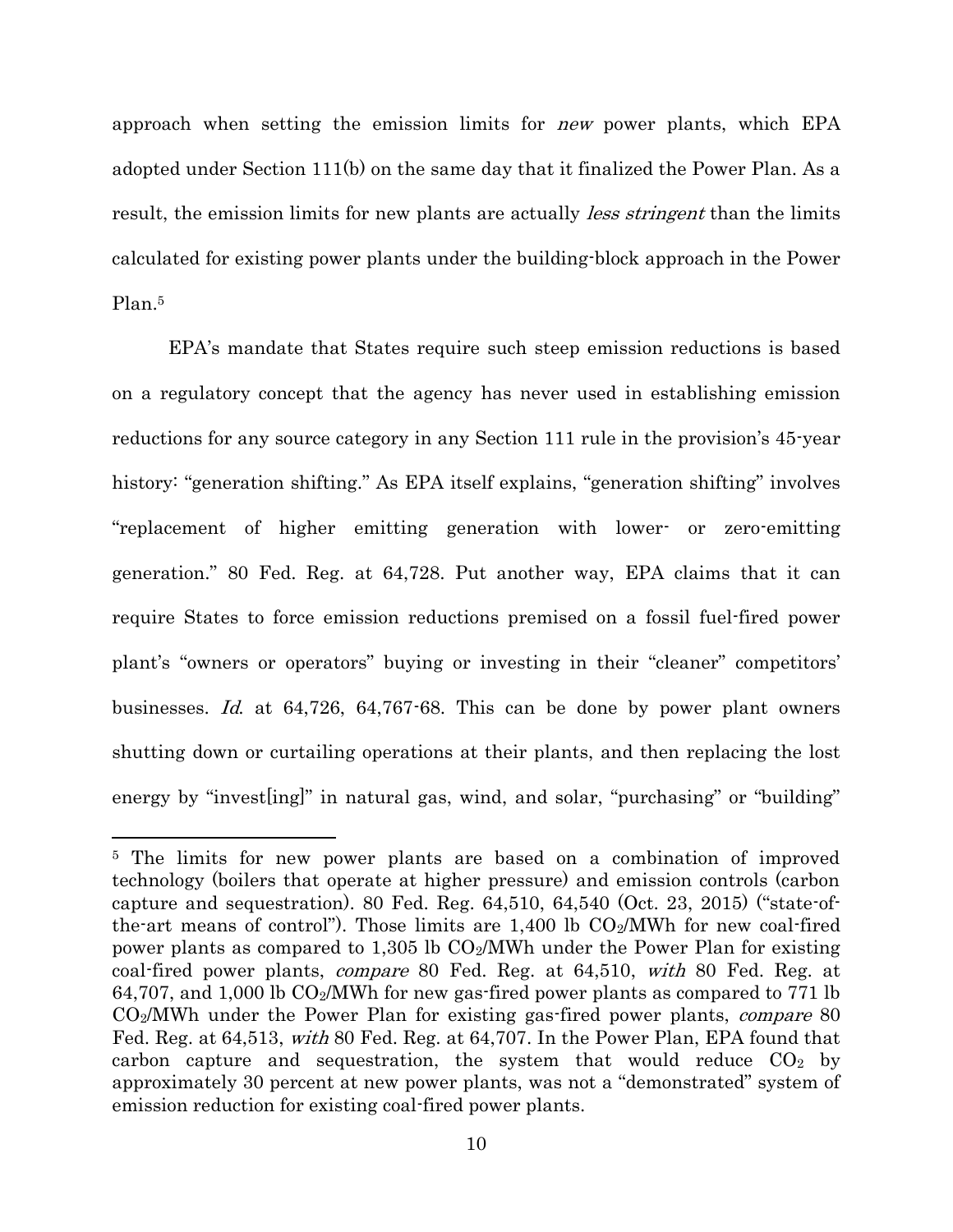those sources of energy, or "purchasing" "in the form of a credit" emission reductions from competitors engaged in those forms of electricity generation. Id. at 64,726.

Second, the Plan regulates existing power plants under Section 111(d), even though those plants are regulated under Section 112. By its terms, the Section 112 Exclusion prohibits EPA from regulating a source category under Section 111(d) where that source category is already "regulated under section [1]12."  $\S 7411(d)(1)(A)$ . Abandoning the understanding of that text that EPA has taken for 20 years (and honored in practice), the agency now claims that "the phrase 'regulated under section [1]12'" is ambiguous and "only exclud[es] the regulation of HAP emissions under [S]ection [74]11(d) and only when that source category is regulated under [S]ection 112." 80 Fed. Reg. at 64,714. On this basis, EPA asserts that it may impose carbon dioxide limitations under Section 111(d) on power plants notwithstanding its Section 112 regulation of those same plants. *Id.* 

Third, the Plan requires States to act now. A State Plan or extension request is due by September 2016. Even with an extension, a State Plan must be submitted by September 2018. 80 Fed. Reg. at 64,669. If a State does not submit a timely State Plan or extension request that meets EPA's approval, EPA will impose a Federal Plan. Id. at 64,828. By EPA's own admission, these deadlines are meant "to assure that states begin to address the urgent needs for reductions quickly." Id. at 64,675. What is more, whether under a State Plan or the Federal Plan, States and sources must achieve extreme reductions in emissions starting as early as 2022. Id. at 64,664. To take just one example, West Virginia currently obtains 95% of its energy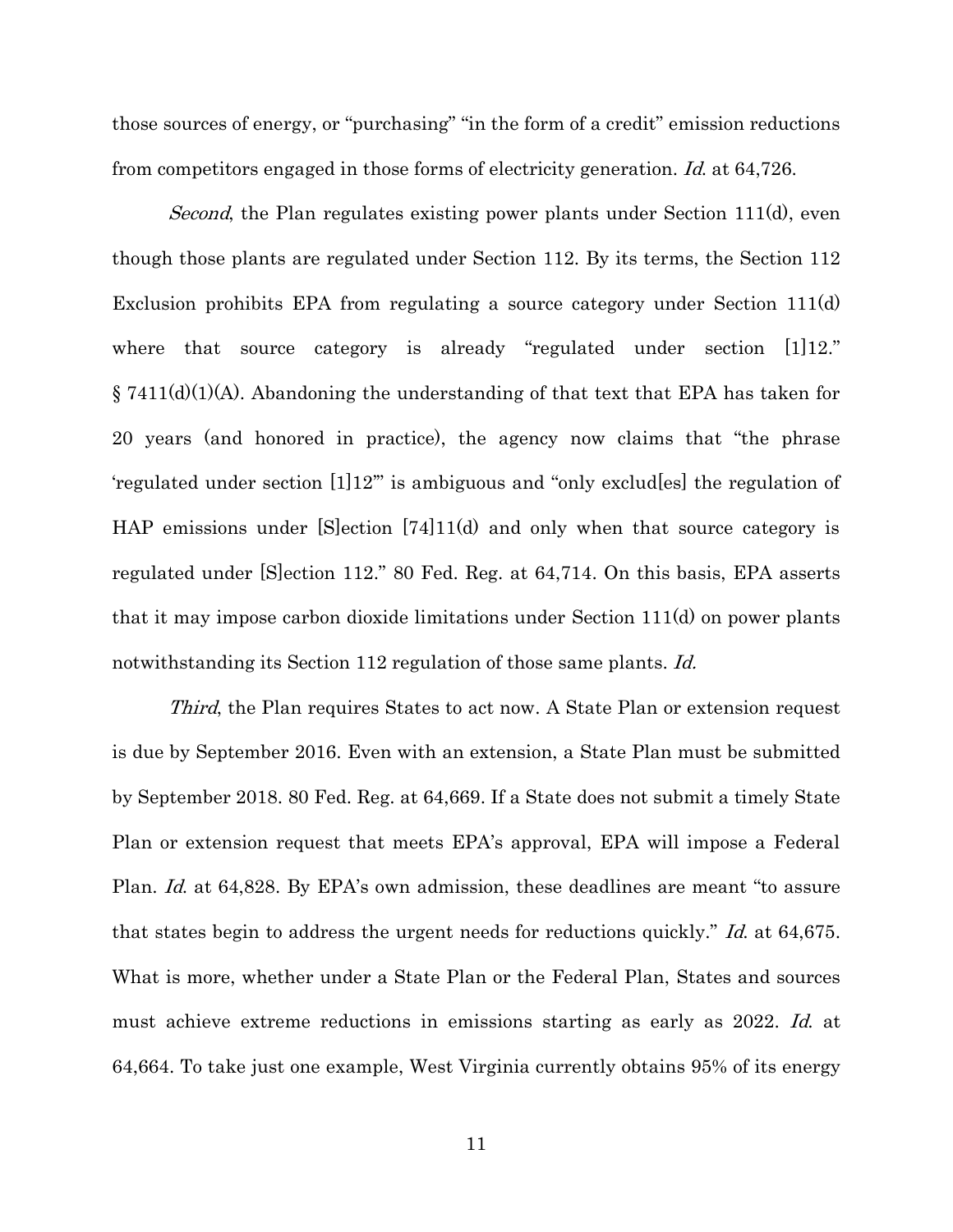from coal-fired power plants, and yet must reduce carbon dioxide emissions 26% by 2022, and a staggering 37% by 2030. <sup>6</sup> Given the long lead times required for infrastructure projects like generation and transmission capacity, decisions on compliance with the Power Plan are being made now.

As a result, the Power Plan is having massive impacts upon the States and energy markets right now. E.g., Hyde Decl.  $\P\P$  10, 22; Lloyd Decl.  $\P\P$  86, 93; Stevens Decl. ¶¶ 5-10; Thomas Decl. ¶ 7; Bracht Decl. ¶¶ 7-8. The Plan is currently forcing States to take action to accommodate the forced retirement or reduced utilization of massive amounts of generating capacity, as well as undertake substantial legislative, regulatory, planning, and other activities that are necessary to carry out the Plan and to maintain electric service. E.g., Lloyd Decl. ¶¶ 78-81, 88-93; Nowak Decl. ¶¶ 7, 16-17; Bracht Decl. ¶¶ 12-13; McClanahan Decl. ¶¶ 4, 11; Wreath Decl.  $\P\P$  2, 4, 6, 15.20. Indeed, *all* of the States that submitted a declaration below, including States that strongly support the Plan, explained that they are presently expending time and substantial resources as a direct result of the Plan, and will continue to do so throughout this year. E.g., Durham Decl.  $\P$  6; McClanahan Decl. ¶ 6; Gore Decl. ¶ 6; Hyde Decl. ¶ 9; Stevens Decl. ¶¶ 5-10. The Plan's present impacts on the energy markets are also profound. As EPA's own modeling shows, and declarations submitted below confirm, the Plan will force the shutdown of coalfired power plants *this year. E.g.*, Schwartz Reply Decl.  $\P\P$  19-32; Gaebe Decl.  $\P$  12;

<sup>6</sup> See 80 Fed. Reg. at 64,824 tbl. 12 (emission targets by State); U.S. Energy Information Administration, State Profiles and Energy Estimates, http://www.eia.gov/state/?sid=US (coal reliance by State).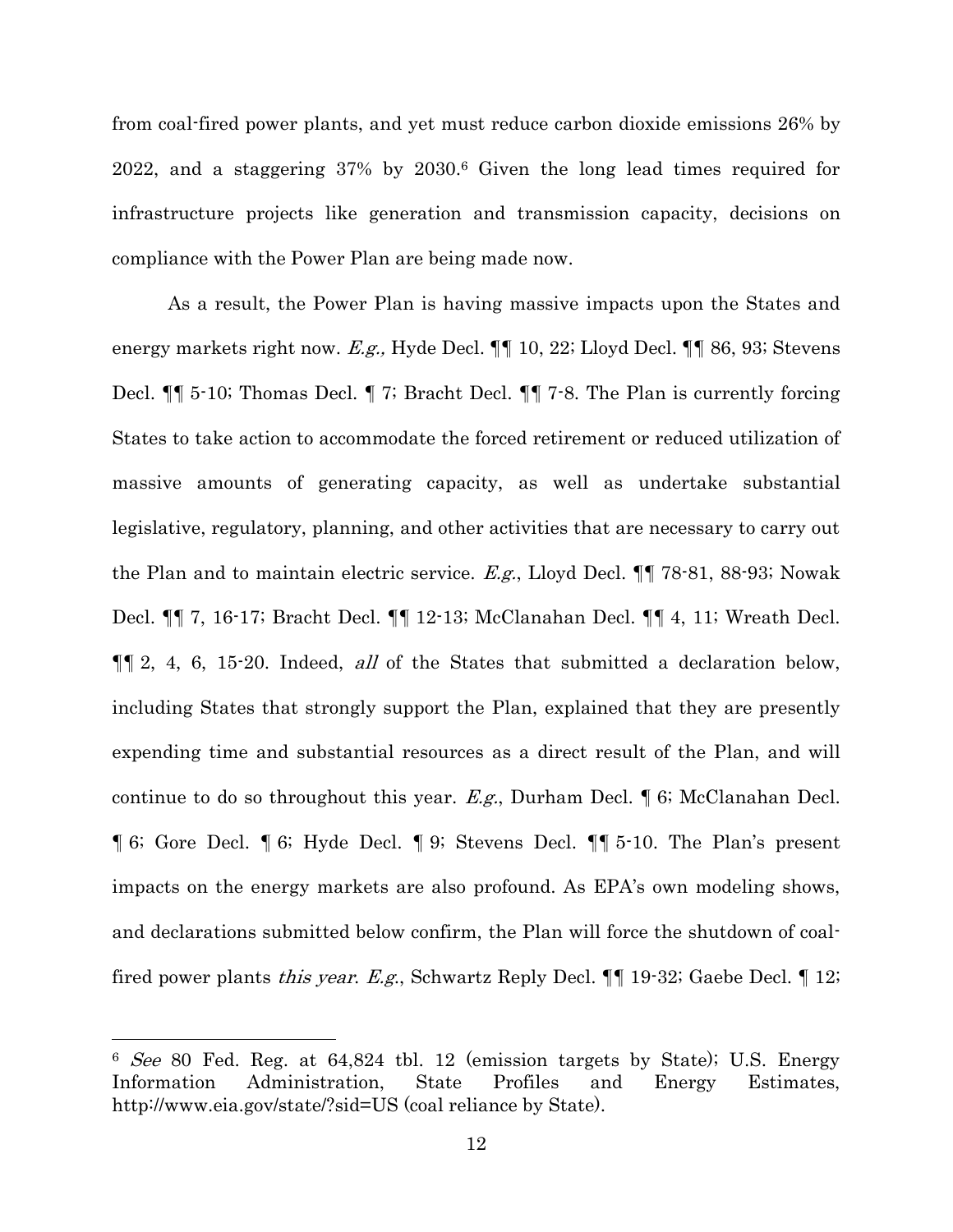Glatt Decl. ¶ 14; Christman Decl. ¶ 12. Correspondingly, the Plan is presently driving "billion[s]" of dollars in investments to wind and solar power. Advanced Energy Opp. at 7-8 (citing declarations); see also Storch Decl. ¶ 18.

#### REASONS FOR GRANTING THE APPLICATION

<span id="page-20-0"></span>This Court should stay the Power Plan, which is an unprecedented power grab by EPA that seeks to reorder the Nation's energy grid. Under 5 U.S.C. § 705, this Court "may issue all necessary and appropriate process to postpone the effective date of an agency action." *Id.*; see also 28 U.S.C.  $\S$ § 1254, 2101; *Nken v.* Mukasey, 555 U.S. 1042 (2008). And under "well settled" principles, such "equitable relief" is appropriate here. Lucas v. Townsend, 486 U.S. 1301, 1304 (1988) (Kennedy, J., in chambers). There is: "(1) a reasonable probability that four Justices will consider the issue sufficiently meritorious to grant certiorari;  $(2)$  a fair prospect that a majority of the Court w[ould] vote to reverse [a] judgment below [upholding the Power Plan]; and (3) a likelihood that irreparable harm will result from the denial of a stay." Hollingsworth v. Perry, 558 U.S. 183, 190 (2010); San Diegans for the Mt. Soledad Nat'l War Memorial v. Paulson, 548 U.S. 1301, 1302 (2006) (Kennedy, J., in chambers); see also Nken v. Holder, 556 U.S. 418, 427-29 (2009). "[B]alanc[ing] the equities and weigh[ing] the relative harms to the applicant and to the respondent" also favors issuing a stay. Hollingsworth, 558 U.S. at 190.<sup>7</sup>

<sup>7</sup> Alternatively, if this Court concludes that 5 U.S.C. § 705 does not provide sufficient authority to stay the Power Plan, the States respectfully request the same relief be granted through a writ of mandamus under 28 U.S.C. § 1651(a). See Hollingsworth, 558 U.S. at 190. "Before a writ of mandamus may issue, a party must establish that (1) no other adequate means exist to attain the relief he desires,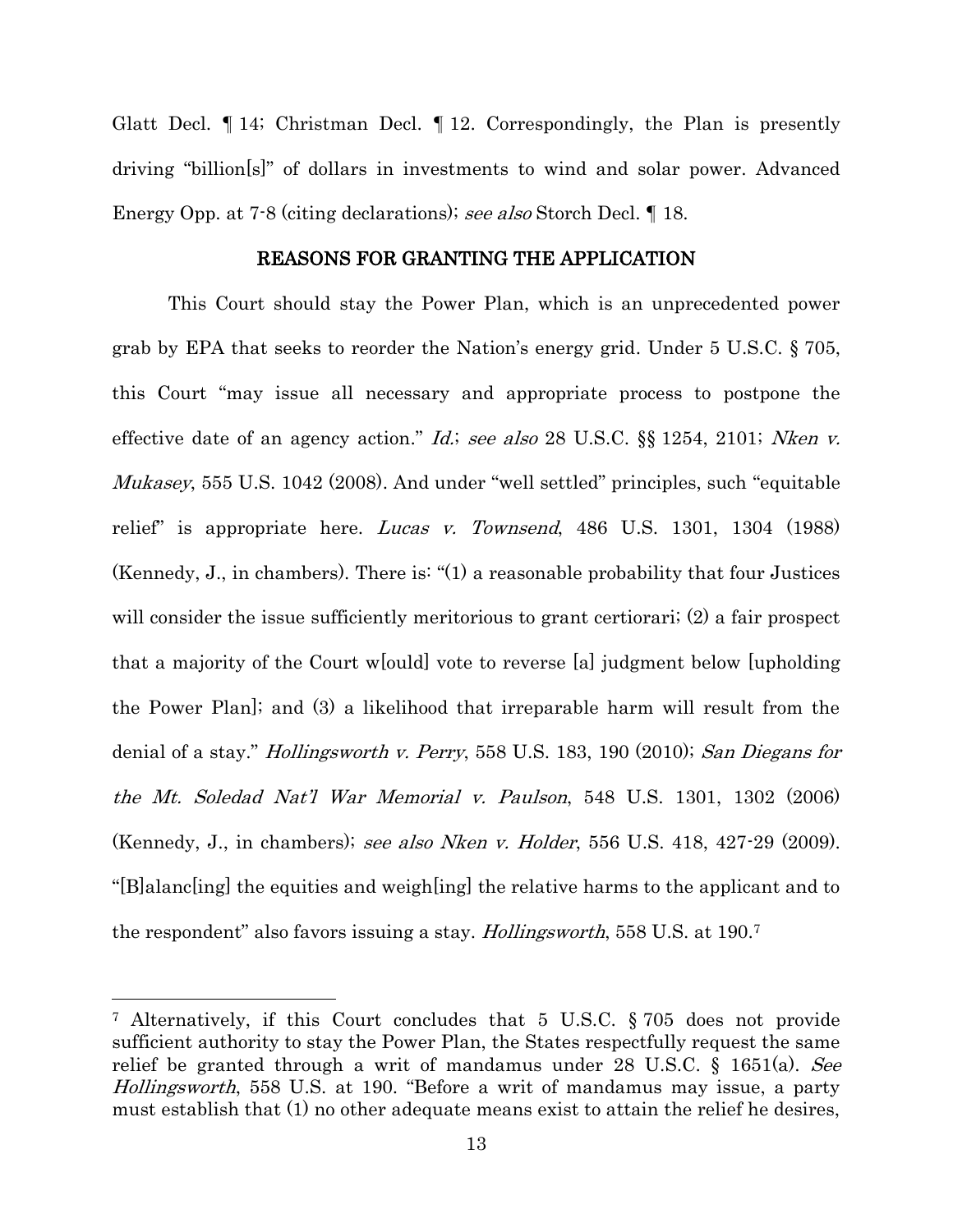<span id="page-21-0"></span>I. If The D.C. Circuit Upholds The Power Plan, There Is A Reasonable Probability That Four Justices Would Vote To Grant Review And A Fair Prospect That A Majority Would Declare The Plan Unlawful.

Given the wide-ranging impact of the Power Plan and its clear illegality, this case more than satisfies the stay factors concerning the likelihood that this Court would grant certiorari and reverse a decision of the D.C. Circuit upholding the Power Plan. Just in the last two Terms, this Court has granted review and declared at least partly unlawful two major EPA rules under the CAA. See Michigan v. EPA, 135 S. Ct. 2699 (2015); UARG v. EPA, 134 S. Ct. 2427 (2014). In terms of scope and significance, the Power Plan far outstrips those recent EPA rulemakings that this Court decided to review. The Plan is also unlawful from multiple perspectives: it directly contravenes (1) UARG, (2) the anti-commandeering and coercion principles recognized by the Court in numerous cases, and (3) the statutory interpretation adopted by this Court in American Electric Power Company, Inc. v. Connecticut, 131 S. Ct. 2527, 2537 n.7 (2011). There is at least a fair probability that if the D.C. Circuit upholds the Power Plan, four Justices of this Court would vote to grant a petition for a writ of certiorari and at least a fair prospect that the court majority would declare the Plan unlawful.

<sup>(2)</sup> the party's right to issuance of the writ is clear and indisputable, and (3) the writ is appropriate under the circumstances." Id. (quotation omitted); accord Atiyeh v. *Capps*, 449 U.S. 1312, 1313-14 (1981) (Rehnquist, J., in chambers). The States' showings that the Power Plan is unlawful, that irreparable harm will occur in the absence of a stay, and that the public interest favors equitable relief would satisfy the mandamus standard as well.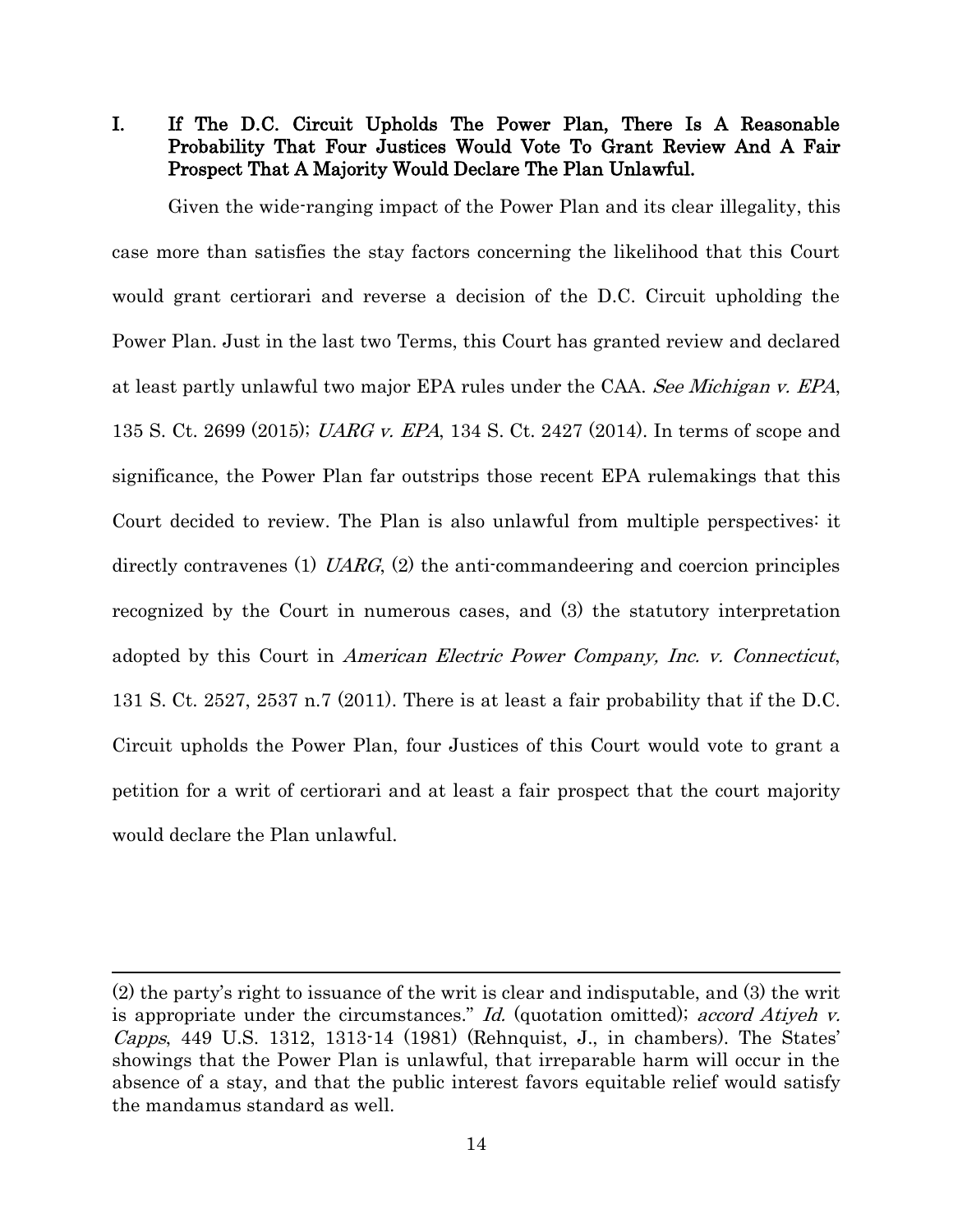<span id="page-22-0"></span>A. The Power Plan's Central Premise That States May Be Required To Meet Emission Reductions Based On The Shifting Of Electricity Generation Away From Coal-Fired And Fossil Fuel-Fired Power Plants Is Unprecedented And Unlawful.

#### 1. EPA's Vast Assertion Of Authority Fails UARG's Clear Statement Rule.

<span id="page-22-1"></span>Just two years ago, this Court made clear in UARG that an agency cannot exercise significant and transformative power unless it has clear congressional authorization. In UARG, EPA attempted to expand two CAA programs to cover stationary sources based solely on their carbon dioxide emissions. 134 S. Ct. at 2437-38. This Court rejected that effort, holding that when an agency seeks to make "decisions of vast 'economic and political significance'" under a "long-extant statute," it must point to a "clear<sup>[]"</sup> statement from Congress. Id. at 2444 (quoting FDA v. Brown & Williamson Tobacco Corp., 529 U.S. 120, 160 (2000)); see also King v. Burwell, 135 S. Ct. 2480, 2489 (2015). This Court found that "EPA's interpretation" of the CAA "would bring about an enormous and transformative expansion in EPA's regulatory authority without clear congressional authorization." Id.

The Power Plan's reliance on the concept of "generation shifting," 80 Fed. Reg. at 64,677, 64,709; EPA Opp. 16, is precisely the sort of significant and transformative assertion of authority that is subject to UARG's clear-statement rule. This novel concept is breathtaking in its audacity: EPA claims that it can require States to force emission reductions premised on the regulated sources' owners buying or investing in competitor industries that are determined by EPA to be "cleaner," and then shutting down or curtailing their own operations. 80 Fed. Reg. at 64,726, 64,767-68. This is no less than an assertion of authority to pick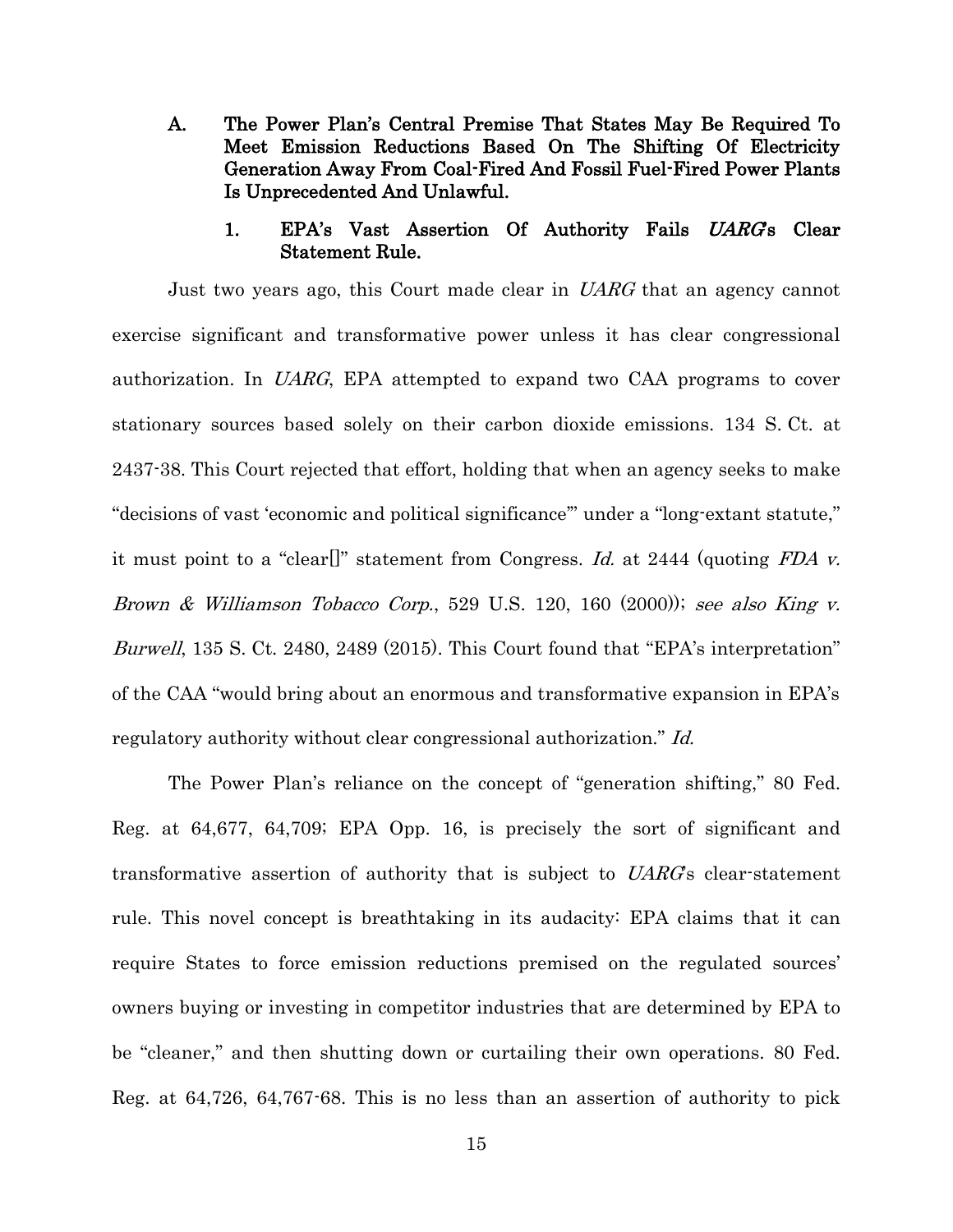winners and losers among competitor industries in a marketplace, and is thus unquestionably an unprecedented attempt by EPA to make "decisions of vast 'economic and political significance'" that requires a clear statement from Congress. UARG, 134 S. Ct. at 2444 (quotation omitted). As the Administration has admitted, the Power Plan is designed to "transfor[m]  $\dots$  the domestic energy industry." See supra at p.3.

The far-reaching logical consequences of EPA's claim that it may force emission reductions based on generation shifting further confirms that "EPA's interpretation" of Section 111(d) "would bring about an enormous and transformative expansion in EPA's regulatory authority." UARG, 134 S. Ct. at 2444. Under EPA's logic, the agency could eventually require emission reductions premised on a complete shift of electric generation away from fossil fuel-fired power plants, if the power grid could produce sufficient substitute electricity from sources designated by EPA as "cleaner," such as wind and solar power. EPA would no longer be an environmental regulator, but rather the nation's central energy planning authority, with the unilateral authority to end the use in this country of certain kinds of energy generation.

But that is not all, as EPA's logic could not be limited to just the energy field. Under the same authority, for example, EPA could require States to reduce pollutant emissions from municipal landfills (the last source category regulated under Section  $111(d)$  by switching to recycling plants. More generally, the agency could effectively require substitution of any disfavored class of stationary sources

16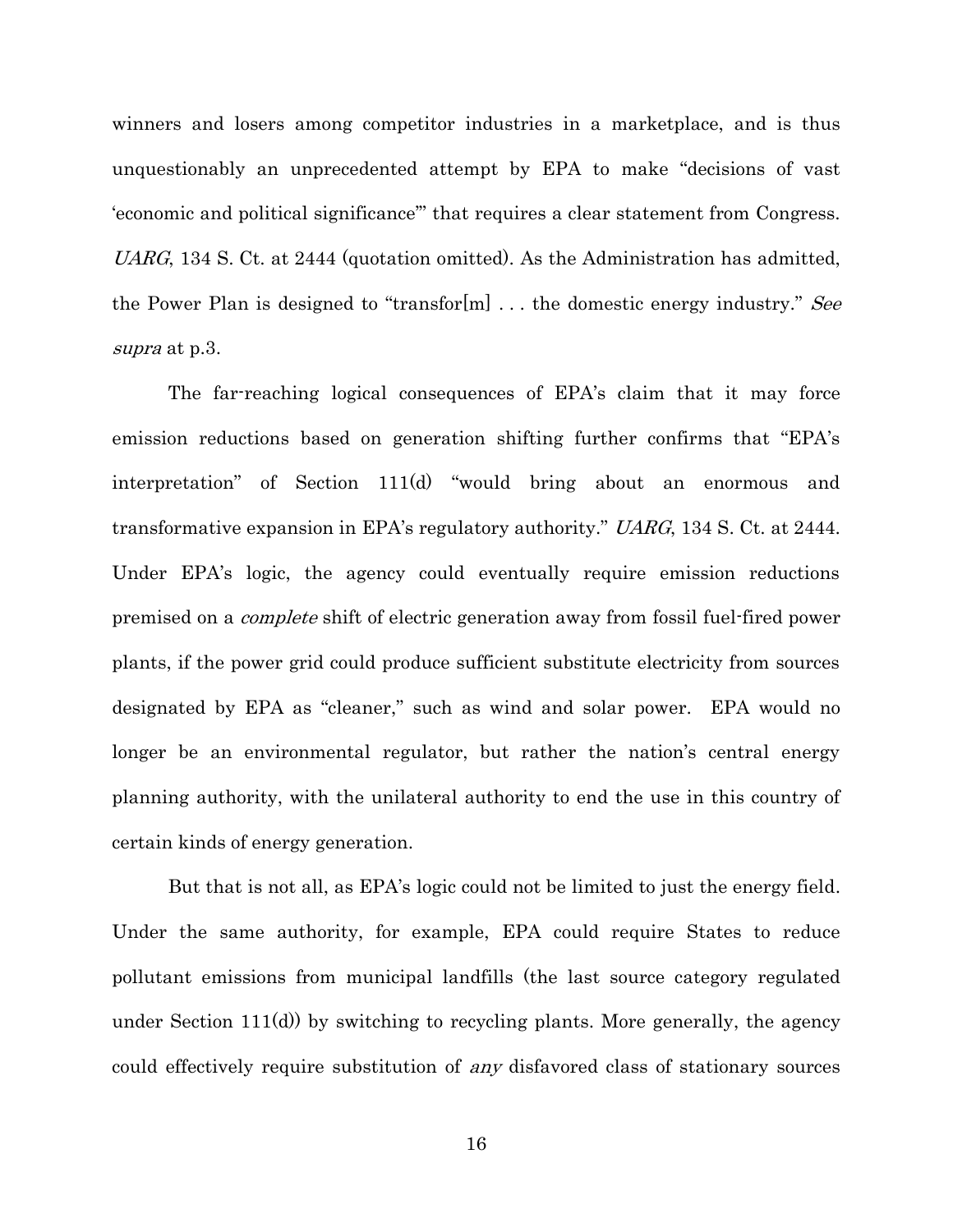with those that it prefers and believes are "cleaner"—a vast power nowhere reflected in the statutory design.

The absence of any precedent for the use of generation shifting under Section 111(b) or (d) underscores the transformative nature of EPA's view of the statute and the need for clear congressional authorization under UARG. In the proceedings below, EPA's sole alleged example of "generation shifting" in Section 111's 45-year history was its failed attempt in 2005 to authorize States to implement unit-specific control technology-based standards for mercury emissions, using a cap-and-trade compliance regime in the Clean Air Mercury Rule ("CAMR"), 70 Fed. Reg. 28,606 (May 18, 2005). But CAMR is not a valid precedent for the use of "generation shifting" under Section 111. First, the D.C. Circuit vacated CAMR on other grounds in New Jersey v. EPA, 517 F.3d 574 (D.C. Cir. 2008), see infra at p. 35, and never addressed the scope of permissible pollution-reduction measures under Section 111. Second, EPA did not base its emission reduction requirements in CAMR on the "shifting" of generation to preferred categories of sources. CAMR's emission reduction requirements were calculated "based on *control technology* available in the relevant timeframe" for power plants, 70 Fed. Reg. at 28,617, 28,620 (emphasis added)), and it thus set caps based on an analysis of technology that individual units could install. Trading was not necessary to achieve the emission caps, but rather was a compliance option that might have been more efficient for some plants. In contrast, the Power Plan's emission reduction requirements are based expressly on shifting generation to competitors outside the regulated source category, and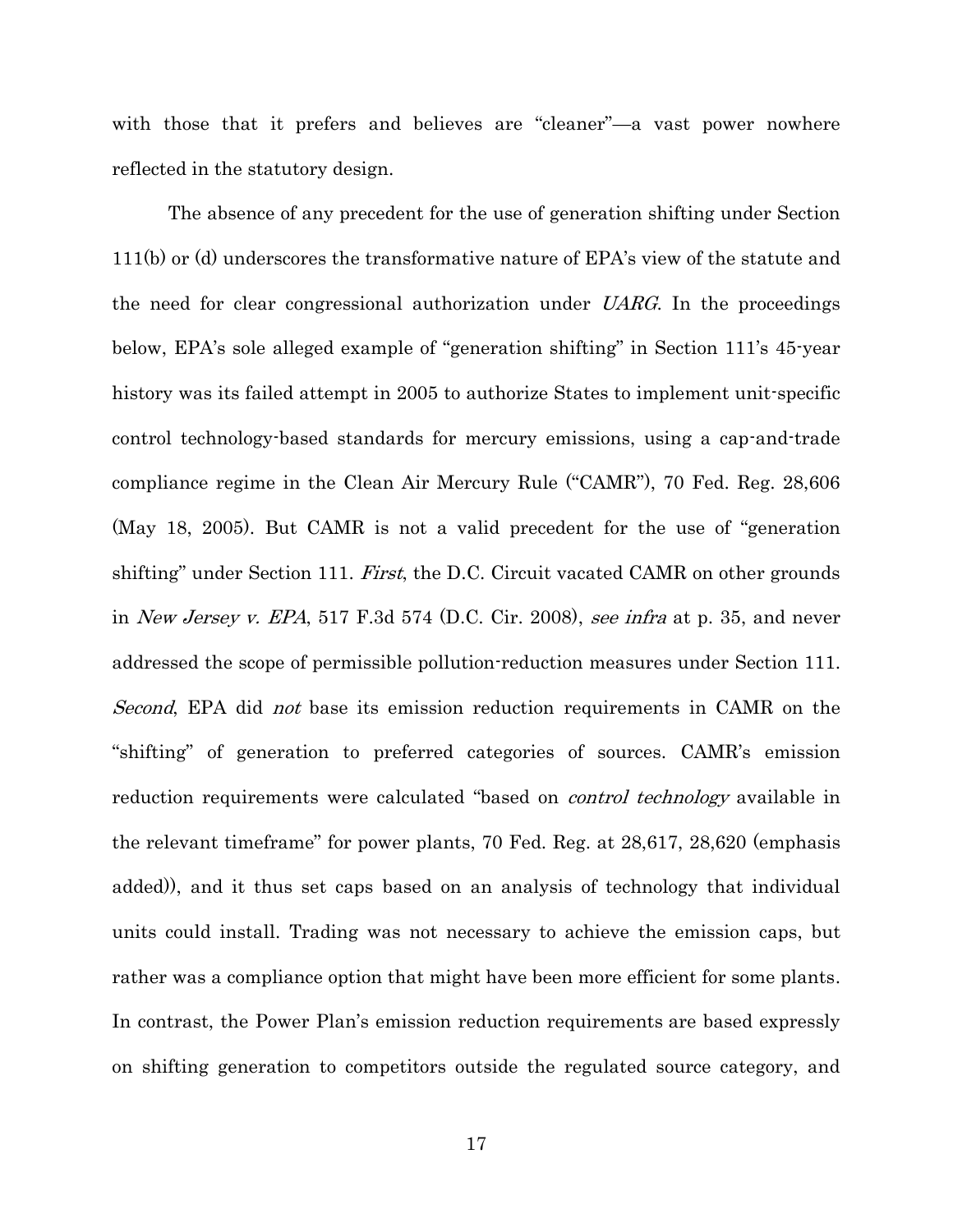cannot be achieved by any existing power plant with control techniques applicable to that plant. *See supra* at p. 9.<sup>8</sup>

It therefore cannot be disputed that UARG's clear-statement rule applies, and that is fatal to the Plan. EPA failed in the Power Plan to make any attempt to show the clear congressional authorization for "generation shifting" that is required under UARG. The agency sought only to distinguish  $UARG$ , and relied exclusively on a Chevron deference argument to defend its interpretation of Section 111. 80 Fed. Reg. at 64,783-85; id. at 64,719 n.31. Because agency action can only be sustained on "grounds upon which the agency itself based its action,"  $SEC~v$ . *Chenery Corp.*, 318 U.S. 80, 88 (1943), a holding that  $UARGs$  clear statement rule applies would thus be sufficient to hold the Plan unlawful.

## 2. EPA's Invasion Of The States' Historic Powers Is Unsupported By The Required Clear Statement Of Congressional Intent.

<span id="page-25-0"></span>Though UARG alone mandates a clear statement from Congress to justify EPA's use of "generation shifting" under Section 111(d), clear congressional authorization is further required here because the Power Plan raises serious federalism concerns. It is a "well-established principle that it is incumbent upon the federal courts to be certain of Congress' intent before finding that federal law

<sup>8</sup> In the Power Plan, EPA relies heavily upon Congress's authorization of a cap-andtrade regime for sulfur-dioxide emissions under Title IV of the CAA. 80 Fed. Reg. at 64,665, 64,734, 64,761, 64,770-71, 64,778. In their stay motions below, the States pointed out that this only shows that Congress knows how to authorize a cap-andtrade regime when it wants to, and it did not do so under Section 111(d). Joint States Mot. 9. Indeed, Congress specifically rejected this Administration's effort to pass Title IV-like cap-and-trade authority for carbon dioxide emissions from coalfired power plants. See Clean Energy Jobs & Am. Power Act, S. 1733, 111th Cong. (2009).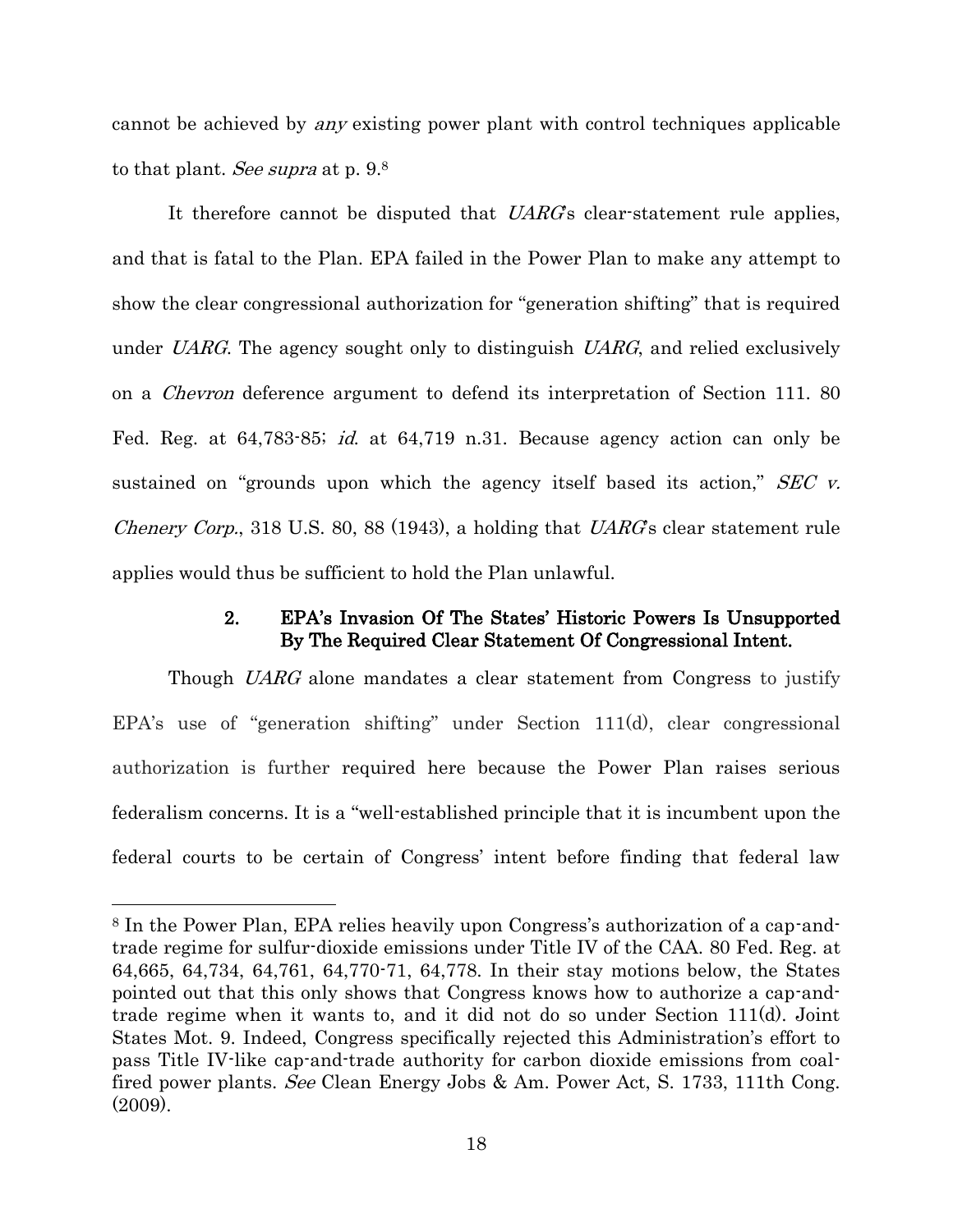overrides the usual constitutional balance of federal and state powers." *Bond*, 134 S. Ct. at 2089 (internal quotations omitted). "This principle applies when Congress 'intends to pre-empt the historic powers of the States' or when it legislates in 'traditionally sensitive areas' that 'affec[t] the federal balance.'" Raygor v. Regents of Univ. of Minn., 534 U.S. 533, 544 (2001); see also Gregory v. Ashcroft, 501 US 452, 460–61 (1991) (applying same principle).

The Power Plan cannot be squared with that principle. The States' authority over the intrastate generation and consumption of energy is "one of the most important functions traditionally associated with the police powers of the States." Ark. Elec. Coop. Corp. v. Ark. Pub. Serv. Comm'n, 461 U.S. 375, 377 (1983). Congress specifically protected this state authority in the Federal Power Act, which recognizes the States' "traditional responsibility in the field of regulating electrical utilities for determining questions of need, reliability, cost and other related state concerns." Pac. Gas, 461 U.S. at 205; see also 16 U.S.C.  $\S 824(b)(1)$  (recognizing States' exclusive jurisdiction over intrastate generation and transmission); 42 U.S.C. § 2021(k) (recognizing presumptive role of States in power regulation). And historically, the "economic aspects of electrical generation"—which lie at the very heart of the Plan—"have been regulated for many years and in great detail by the states." Pac. Gas., 461 U.S. at 206.

EPA's interpretation of Section 111 intrudes on that traditional state authority. By arrogating to itself the authority to choose favored and disfavored industries in the domestic energy field, EPA undermines the States' authority to

19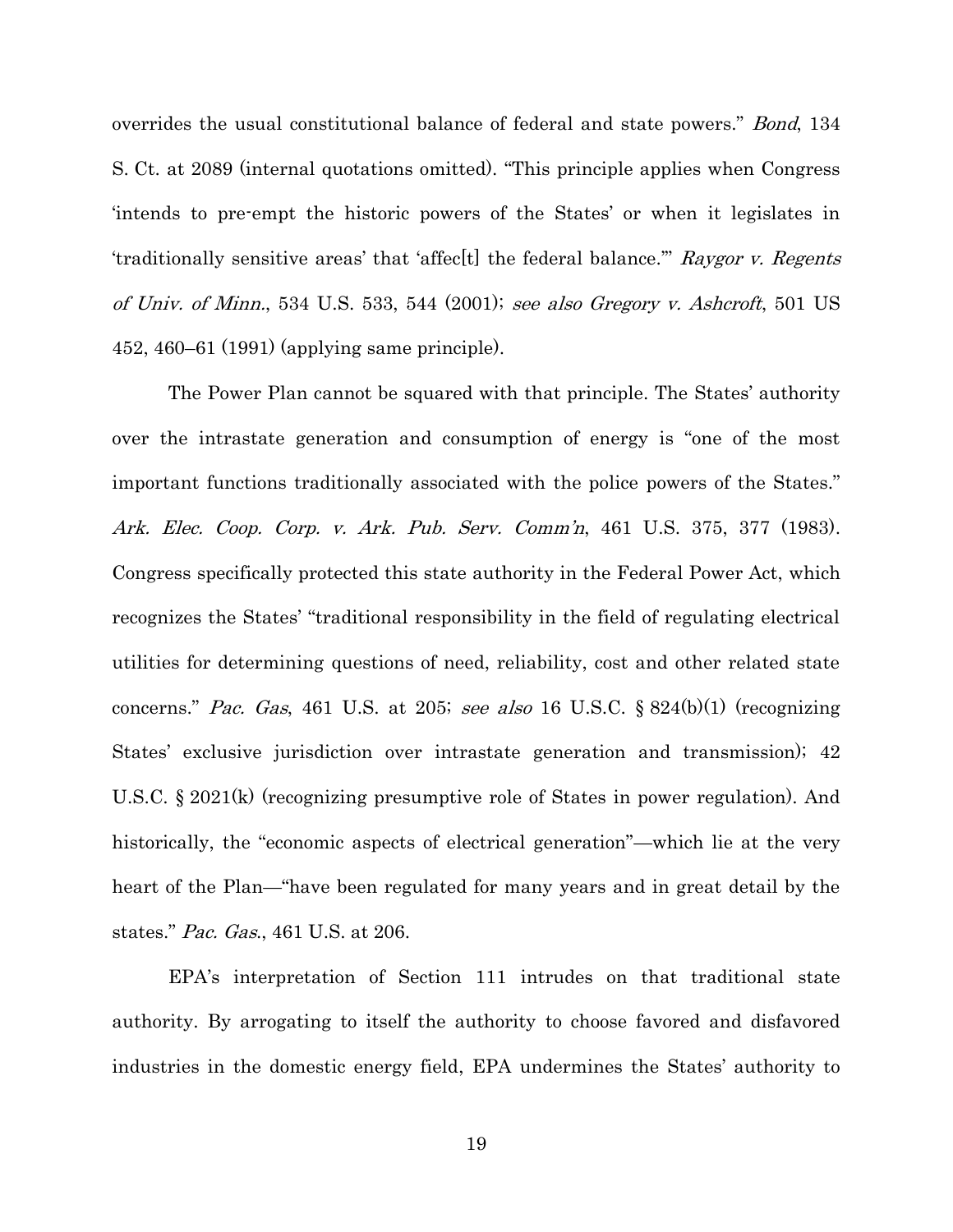independently assess the intrastate "[n]eed for new power facilities, their economic feasibility, and rates and services." Id. at 205; e.g., Lloyd Decl. ¶¶ 9-93; Nowak Decl. ¶ 7; McClanahan Decl. ¶¶ 5, 11; Bracht Decl. ¶ 13. EPA has set emission limits that effectively require States to transform their domestic energy markets in line with EPA's—and not the States'—policies.

In addition, as explained more fully below, the Power Plan "use[s] the States as implements of regulation" by requiring the exercise of state regulatory authority to facilitate the changes to electricity generation that are needed to meet the Plan's emission limits. See infra at p. 24. That violates the Constitution's bar on commandeering and coercion of the States, and is an independent reason for finding the Plan unlawful. But at a minimum, in the absence of any clear statement by Congress, the Court's analysis may begin and end with "the assumption that the historic police powers of the States were not to be superseded by the Federal Act." Rice v. Santa Fe Elevator Corp., 331 U.S. 218, 230 (1947).

## 3. Even If The Chevron Framework Applies, Section 111 Unambiguously Prohibits "Generation Shifting."

<span id="page-27-0"></span>The text of Section 111 unambiguously bars generation shifting, which would make the Plan illegal even under *Chevron's* deferential framework. Section 111(d) permits EPA, in certain circumstances, to require States to establish "standards of performance for any existing source." 42 U.S.C.  $\S 7411(d)(1)(A)$ . By definition, a "standard of performance" is "a standard for emissions of air pollutants which reflects the degree of emission limitation achievable through the application of the best system of emission reduction." *Id.*  $\S 7411(a)(1)$  (emphasis added). For both new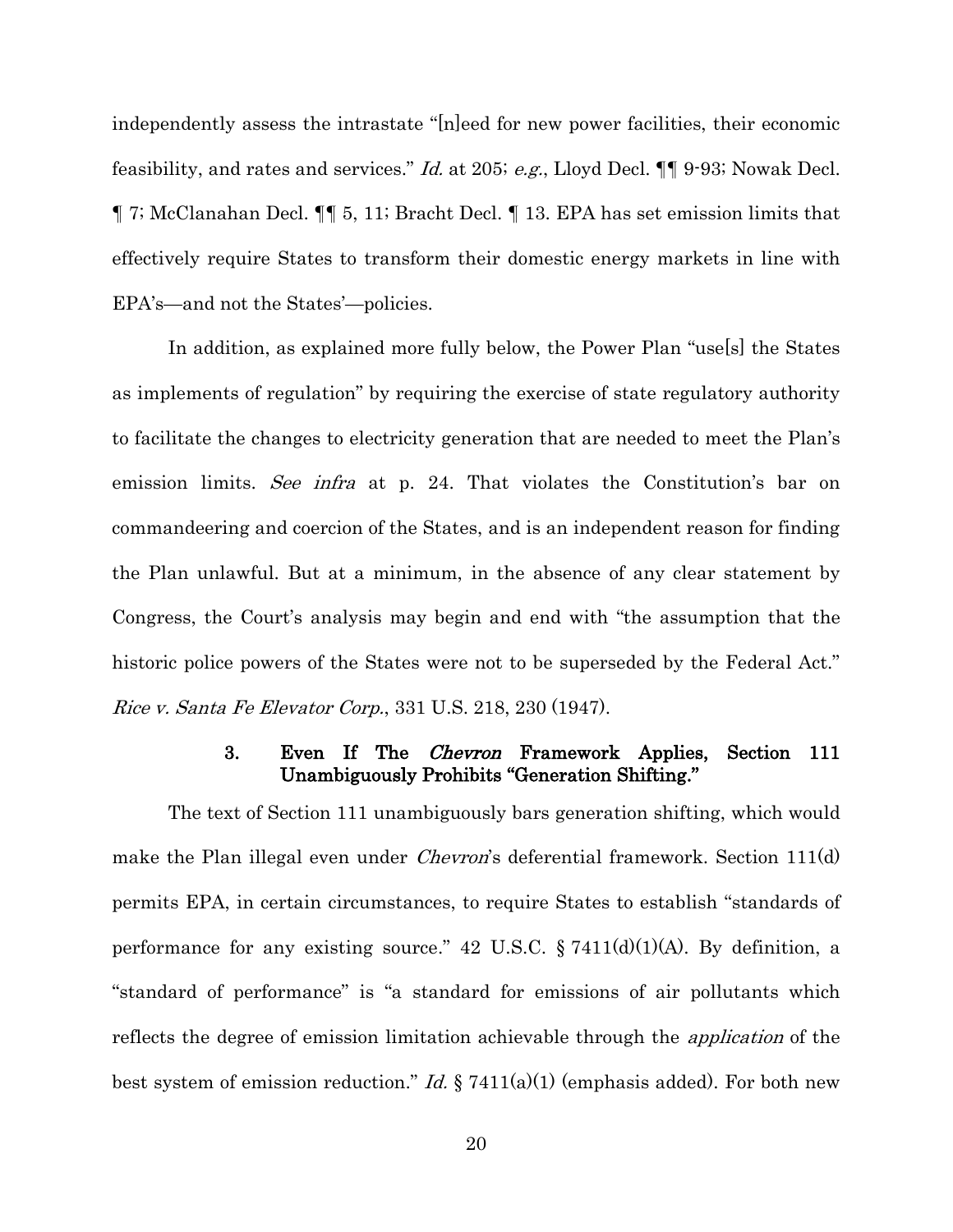and existing sources, a "standard of performance" must be "*appl[icable]* ... to a[] particular source" within a regulated source category. 42 U.S.C.  $\S 7411(d)(1)(B)$ (emphasis added); *accord id.*  $\S 7411(a)(2)$  (discussing standards of performance "which will be *applicable to*" individual new sources (emphasis added)). In sum, Section 111(d) authorizes EPA to require States to set standards of performance "for" existing sources, which must be "appl[icable] . . . to" those sources and "reflect . . . the application of the best system of emission reduction."

The unambiguous requirement that standards of performance must "appl[y] . . . to" individual sources within a regulated source category forecloses EPA's claim to generation shifting authority. "Apply" in this context means "[t]o administer to, to bring (a thing) to bear upon, in order to produce an effect." 1 Oxford English Dictionary 576 (J.A. Simpson & E.S.C. Weiner, eds. 2d ed. 1989) (emphasis in original). Generation shifting does not involve "administering  $t\ddot{o}$ " or "bring[ing] to bear" any "thing" upon an individual source in order to "produce" the "effect" that the CAA contemplates—*i.e.*, more environmentally friendly operation of the source. Rather, generation shifting involves replacing or reducing the operation of the source category in question with that of entirely different kinds of sources, deemed by EPA to be cleaner. That is plainly beyond what the statutory text permits.

Generation shifting is also prohibited because it gives no meaning to Congress's use of the word "performance" in the phrase "standard of performance." Performance means "[t]he accomplishment, execution, carrying out, working out of anything ordered or undertaken, the doing of any action or work." 11 Oxford

21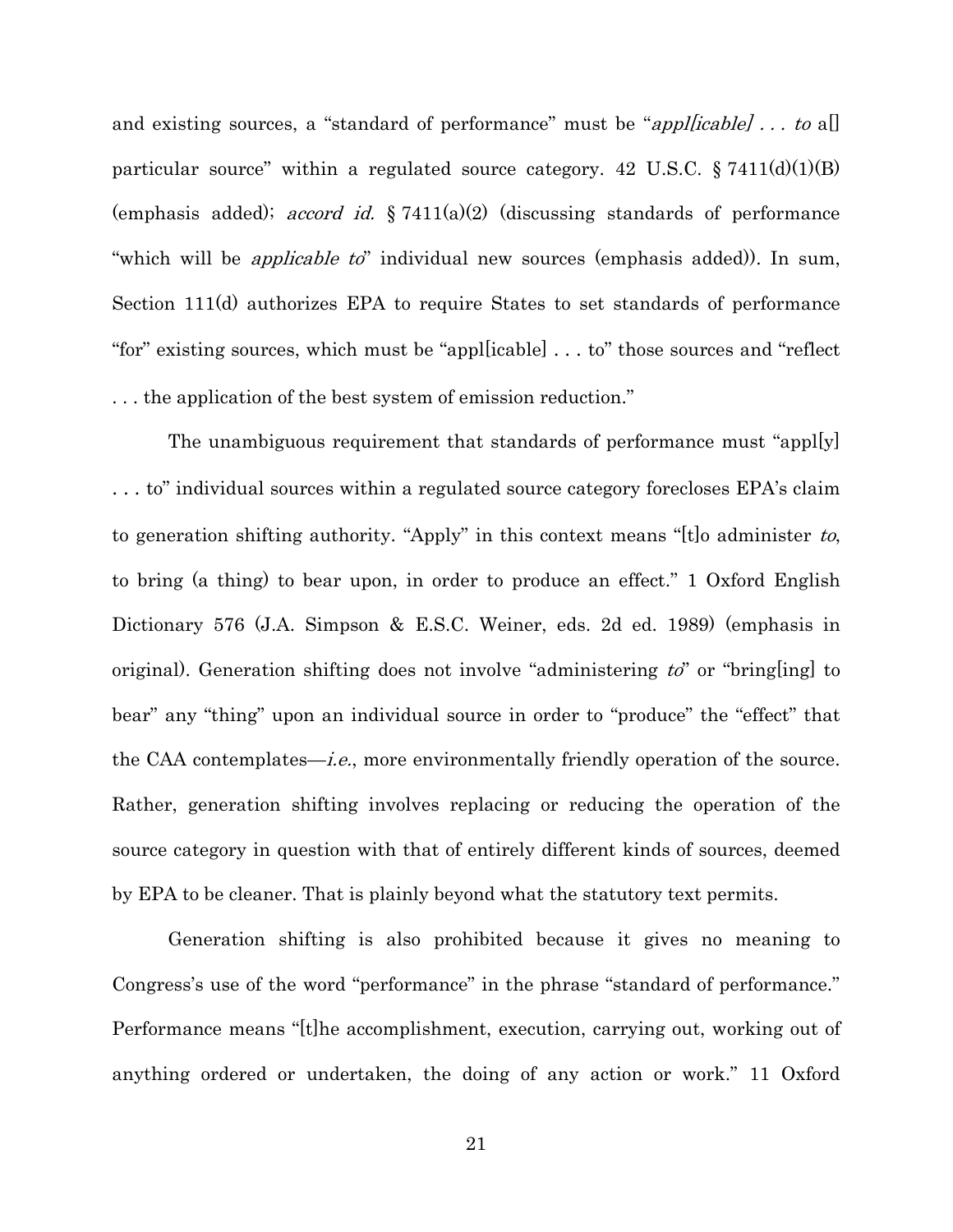English Dictionary 544. Generation shifting does not involve power plants doing any action or work, but ceasing to do work through *non*-performance. As this Court explained in Solid Waste Agency of Northern Cook County v. Army Corps of Engineers, 531 U.S. 159 (2001), courts must give statutory terms meaning, even where they are part of a larger statutorily defined phrase. Id. at 172 (requiring that the word "navigable" in the Clean Water Act's statutorily defined term "navigable waters" be given "effect"). 9

Having no answer to the plain text, EPA attempts an interpretive sleight of hand. EPA argues that Section 111(d) permits the agency to calculate emission reductions based on measures that can be implemented by a source's "owners and operators." 80 Fed. Reg. at 64,726, 64,767-68. And because "owners and operators" can move into or invest in other types of energy generation, EPA claims that Section 111 permits the agency to establish emission requirements premised on such generation shifting. Id.

This is simply an impermissible attempt to "rewrite clear statutory terms to suit [EPA's] own sense of how the statute should operate." UARG, 134 S. Ct. at 2446. Section 111(d) contemplates "standards of performance" that can be "appl[ied] ... to" "source[s]," not the sources' owners and operators. 42 U.S.C.  $\S 7411(d)(1)(A)$ (emphasis added). In fact, the statute separately defines the term "stationary

<sup>9</sup> Similarly, a "standard of performance" and the "best system of emission reduction" must be "achievable" and "adequately demonstrated,"  $\S$  7411(a)(1), but those requirements would be nullified if generation shifting were a permissible basis for a performance standard. Indeed, the D.C. Circuit has long held that "achievability" must be demonstrated with respect to the regulated source category itself. *Essex* Chem. Corp. v. Ruckelshaus, 486 F.2d 427, 433 (D.C. Cir. 1973).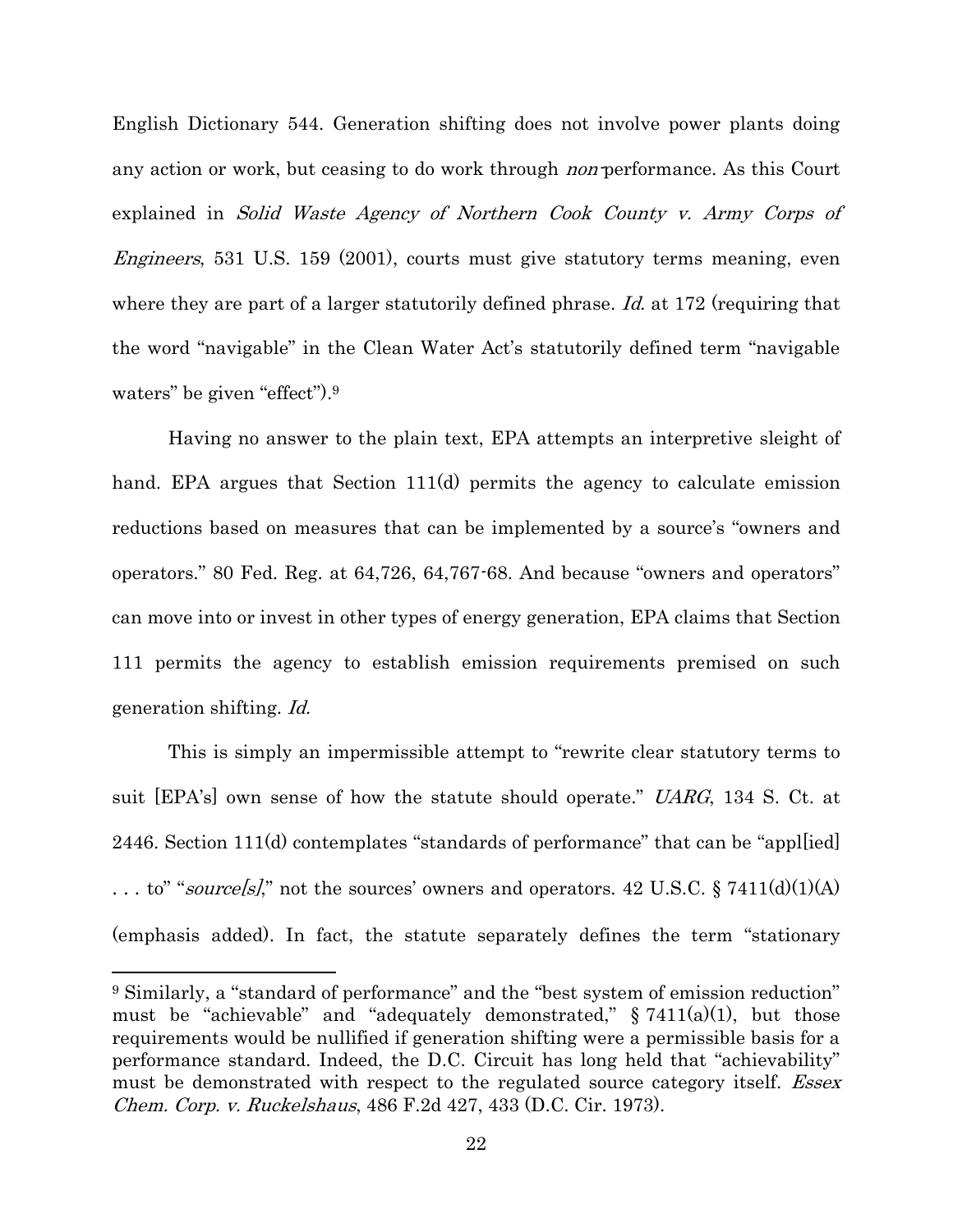source" ("any building, structure, facility, or installation which emits or may emit any air pollutant," *id.*  $\S 7411(a)(3)$ , and the term "owner or operator" ("any person who owns, leases, operates, controls, or supervises a stationary source," id. § 7411(a)(5)). It also includes an independent prohibition on "owners or operators" of the sources that are subject to "standards of performances," providing that it is unlawful for "any owner or operator of any new source to operate such source in violation of any standard of performance applicable to such source." Id.  $\S 7411(e)$ . EPA's attempt to equate "sources" with their "owners or operators" is flatly prohibited by the statutory text.

EPA also argued in the D.C. Circuit that "the description of 'standards of performance' as applying to sources . . . does nothing to limit the scope of measures that can be considered part of the 'best system of emission reduction.'" EPA Opp. 23- 24, arguing that the term "system" has an "expansive" dictionary definition, id. at 14. But this contradicts EPA's candid acknowledgment in the final Plan that "the system must be limited to measures that can be implemented—'appl[ied]'—by the sources themselves." 80 Fed. Reg. at 64,720. That concession follows from the plain statutory language. Because a "standard of performance" must be "appl[icable] . . . to a[] particular source," so too must the best system of emission reduction, which sets the "degree of emission limitation" for the standard.  $42 \text{ U.S.C.}$  §  $7411(a)(1)$ .

## <span id="page-30-0"></span>B. The Power Plan Unconstitutionally Commandeers And Coerces States And Their Officials Into Carrying Out Federal Energy Policy.

By attempting to use an obscure Clean Air Act program to fulfill a major regulatory role for which it was never intended, the Power Plan not only clashes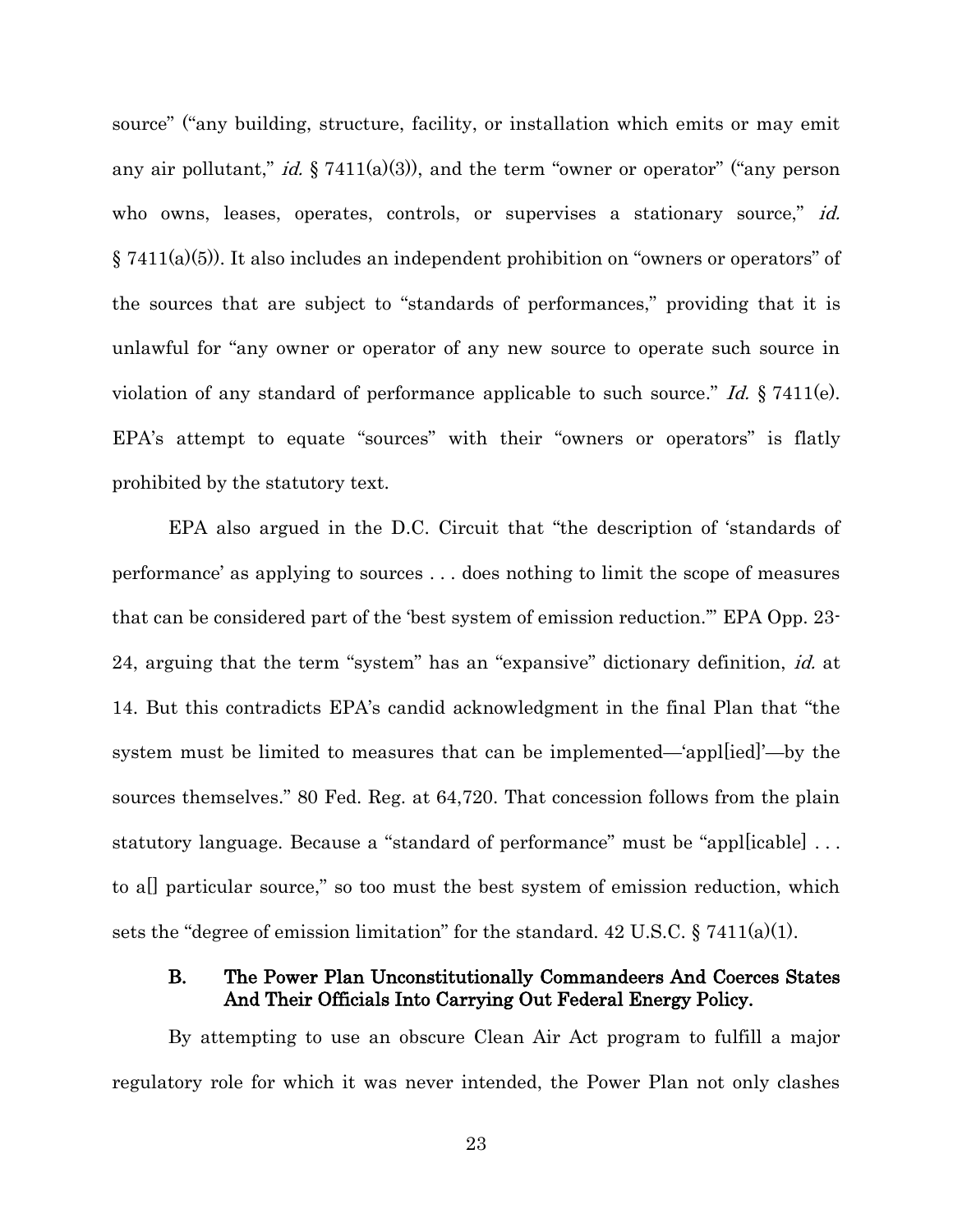with the statutory text, but also unconstitutionally burdens the States by requiring them to carry out federal policy *even if they refuse to implement a State Plan to* carry out federal policy.

## 1. The Power Plan Unlawfully Commandeers the States and Their Officials.

<span id="page-31-0"></span>At the center of the Power Plan is a mismatch between the duties that EPA's actions require the States to carry out and those that the agency is capable of doing on its own. While EPA could conceivably preempt state action with respect to the Plan's first "building block" (which concerns efficiency improvements at existing power plants), the agency lacks the authority itself to carry out the numerous planning and regulatory activities necessary to accommodate the retirements and construction and integration of new capacity entailed by its generation shifting approach. Due to EPA's undisputed lack of authority to preempt State action in these areas, much less to take the necessary regulatory actions, even States that decline to submit and implement a State Plan will nonetheless be forced to take substantial regulatory actions to achieve the emission reductions that will apply under a Federal Plan. This commandeering of the States and state officials to carry out federal policy is unconstitutional.

The Constitution prohibits the federal government from "us[ing] the States as implements of regulation"—in other words, to commandeer them to carry out federal law. New York v. United States, 505 U.S. 144, 161 (1992). On that basis, New York struck down a provision of the Low–Level Radioactive Waste Policy Amendments Act that required States either to legislate to provide for the disposal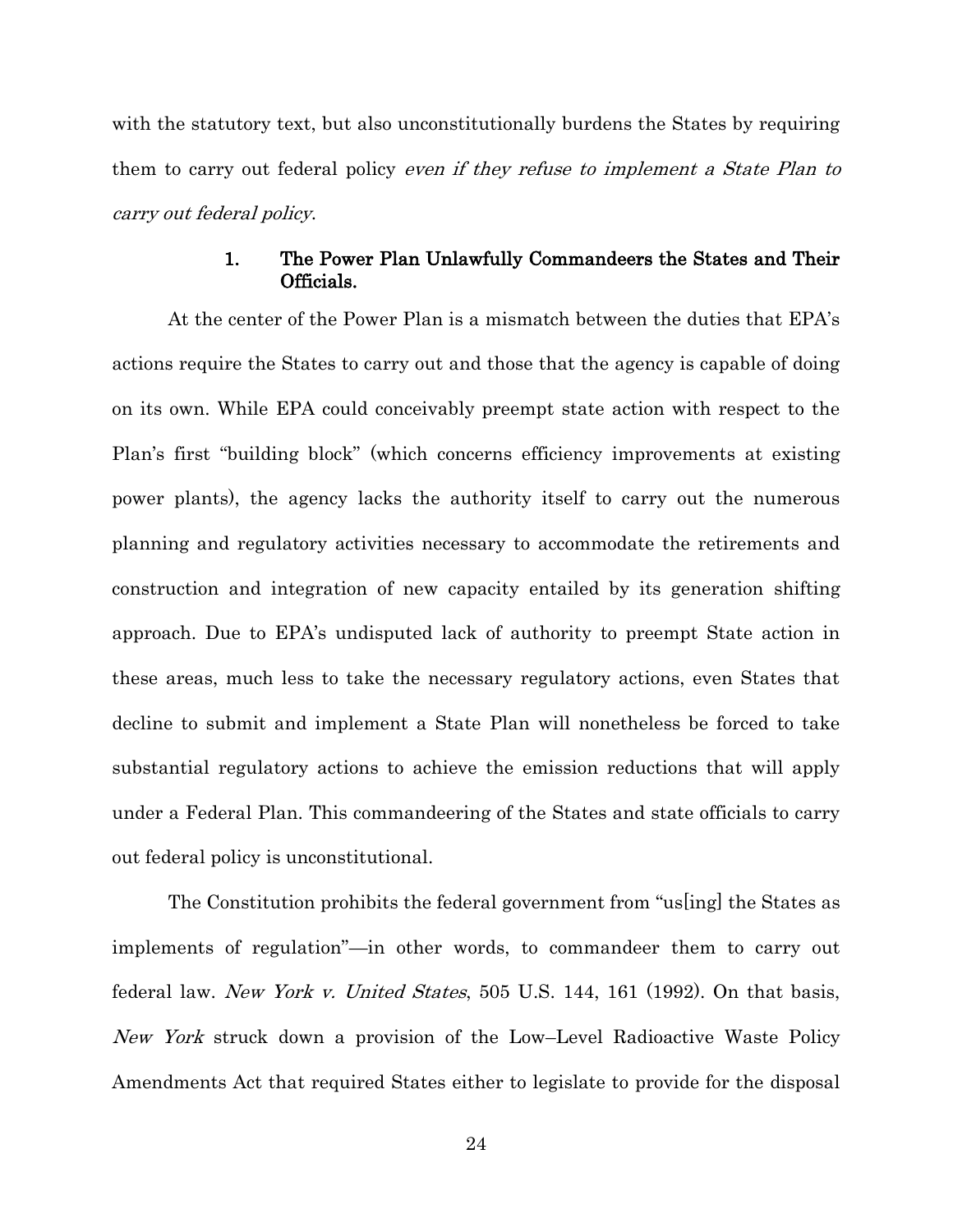of radioactive waste according to the statute or to take title to such waste and assume responsibility for its storage and disposal. Id. at 153-54. It explained that the federal government may "offer States the choice of regulating [an] activity according to federal standards or having state law pre-empted by federal regulation." Id. at 167. But merely providing States flexibility in how to carry out federal policy is unlawful because it "only underscores the critical alternative a State lacks: A State may not decline to administer the federal program." Id. at 176-77. Printz v. United States, 521 U.S. 898 (1997), reaffirmed and extended these principles to the commandeering of state officials, striking down a federal statute that directed state law enforcement officers to conduct background checks on gun buyers and perform related tasks. State officials, it held, may not be "dragooned . . . into administering federal law." Id. at 928 (quotation marks omitted).

Yet achieving the Plan's emissions targets requires far more than just emissions-control requirements of the kind EPA could impose and administer itself; instead, compliance requires States to fundamentally revamp their regulation of their utility sectors and undertake a long series of regulatory actions, many of which are necessarily underway, all at EPA's direction.  $E.g.,$  Wreath Decl.  $\P\P$  2, 4, 6, 15-20. Even States that refuse to submit State Plans—thereby leaving the means of achieving  $CO_2$  goals to EPA in a Federal Plan, see 42 U.S.C. § 7411(d)(2)—will still be forced either to facilitate the generation shifting measures identified by EPA or to otherwise account for the disruption and dislocation caused by the imposition of impossible-to-achieve emission limits on power plants. For example, States must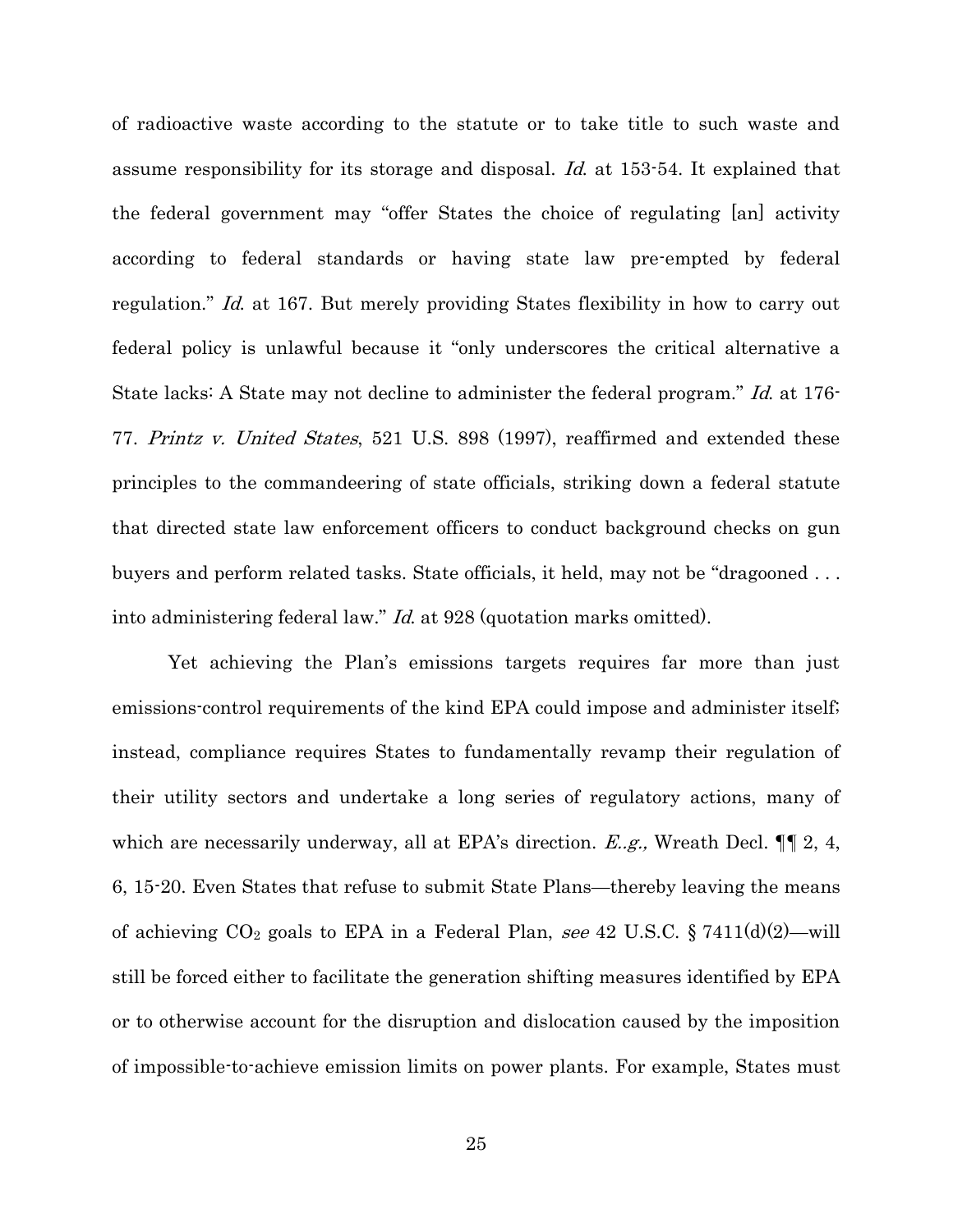alter their laws regulating utilities to achieve a mix of generation sources that satisfies EPA's dictates and adopt electricity efficiency mandates and programs where generation shifting alone proves insufficient to achieve the Plan's targets. See infra at pp. 42-43.

The Power Plan not only commandeers the States but also their officials, whom the Power Plan leaves responsible for permitting and regulating new generation capacity, clearing rights of way for necessary transmission and pipeline projects, and undertaking the planning and associated regulatory actions necessary to integrate new capacity or otherwise shift generation among sources. If EPA effectively mandates through a Federal Plan the retirement of coal-fired and fossil fuel-fired plants or reductions in their utilization (including by mandating the purchase of exorbitantly expensive emissions allowances), state utility and electricity regulators will have to respond in the same way as if the State itself had ordered the retirements. Likewise, if EPA orders through a Federal Plan that power-plant owners construct new capacity, state utility and electricity regulators will have to plan for and oversee its construction and integration into the electric system as if the State itself had issued the order. And even EPA acknowledges that State actors are the ones responsible for addressing the Plan's impact on electric reliability. 80 Fed. Reg. at 64,678. The result is that States have no choice but to act, as they are now doing.

Before the D.C. Circuit, EPA called this arrangement a "textbook example of cooperative federalism." EPA Opp. 44. But it declined to identify any authority by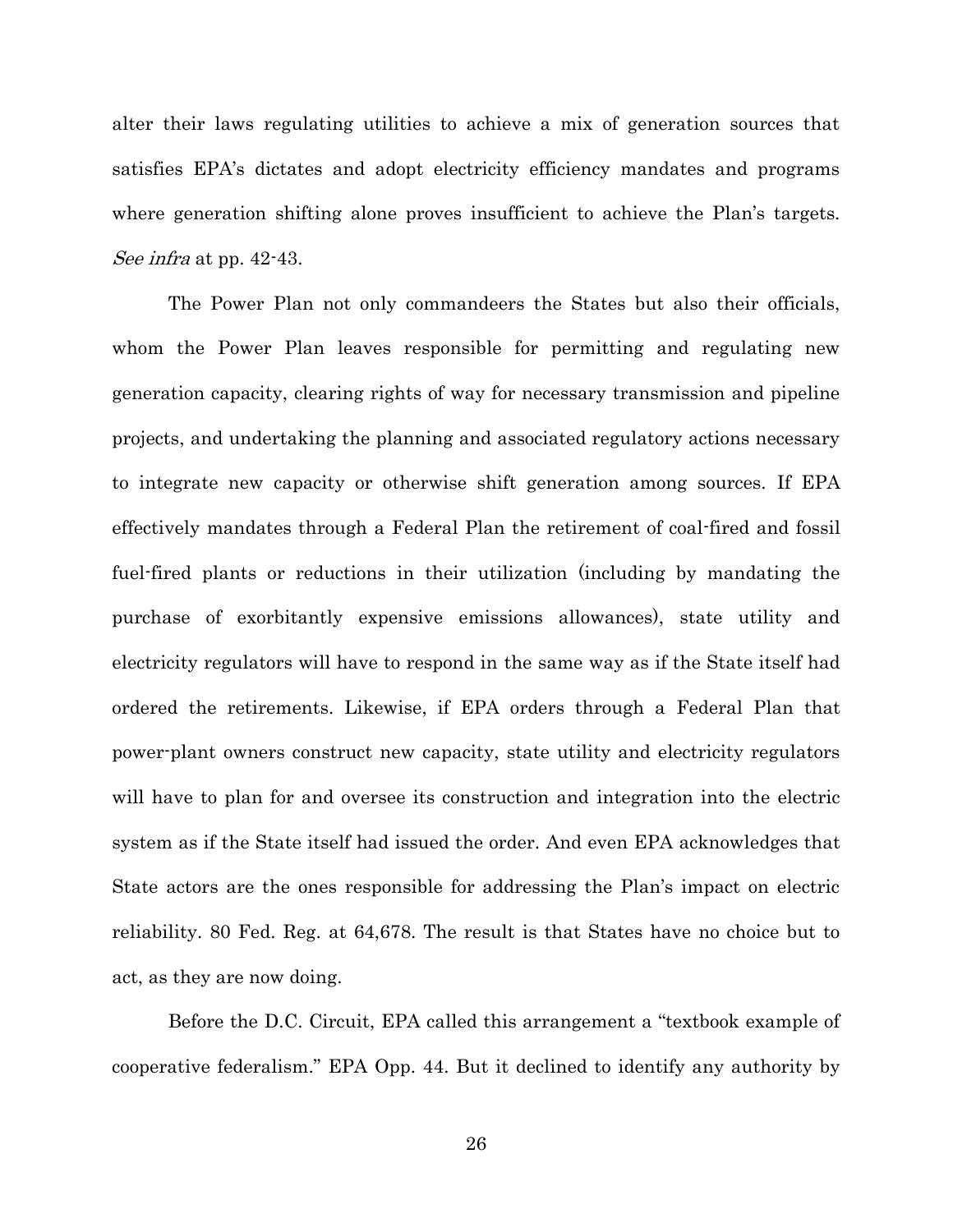which it might supplant the States in carrying out these aspects of the Plan—the essential trade-off that this Court has always required for a program to be truly "cooperative." See New York, 505 U.S. at 176 ("A choice between two unconstitutionally coercive regulatory techniques is no choice at all."); Hodel v. Va. Surface Mining & Reclamation Ass'n, 452 U.S. 264, 288 (1981) ("If a State does not wish to [regulate consistent with statute], the full regulatory burden will be borne by the Federal Government.").

In short, while EPA makes much of the "state flexibilities" the Plan allegedly includes, what States lack, as in New York, is the one option the Constitution requires: choice to "decline to administer the federal program." 505 U.S. at 177. Instead, the Power Plan regards States as "administrative agencies of the Federal Government." Id. at 188. For that reason, it impinges on the States' sovereign authority and, like the actions under review in New York and Printz, exceeds the federal government's power.

#### 2. The Power Plan Unlawfully Coerces the States.

<span id="page-34-0"></span>Just as the federal government may not commandeer States to carry out federal policy, it also may not coerce them to the same end by denying them "a legitimate choice whether to accept the federal conditions." NFIB v. Sebelius, 132 S. Ct. 2566, 2602 (2012) (Roberts, C.J.). The Power Plan violates the Tenth Amendment's anti-coercion principle by threatening to punish States that do not carry out federal policy.

Federal action directed at States "has crossed the line distinguishing encouragement from coercion" when it leverages an existing and substantial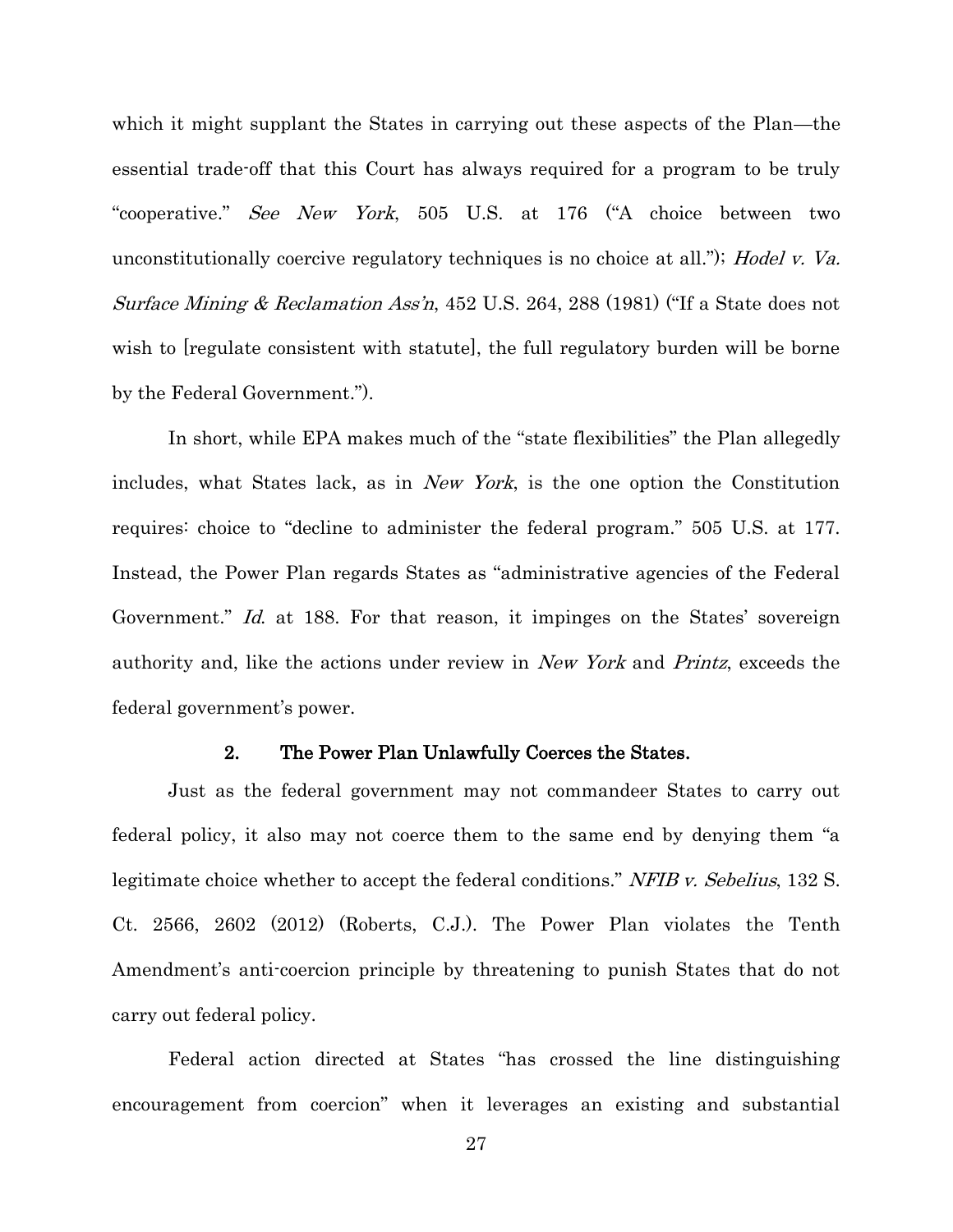entitlement of a State in order to induce the State to implement federal policy. Id. at 2603 (quotation marks omitted). When, "'not merely in theory but in fact,'" such threats amount to "economic dragooning that leaves the States with no real option but to acquiesce" to federal demands, they impermissibly "undermine the status of the States as independent sovereigns in our federal system." Id. at 2602, 2604–05 (quoting South Dakota v. Dole, 483 U.S. 203, 211–12 (1987)).<sup>10</sup>

That describes the Power Plan. EPA has stated that if the States decline to implement its terms, the agency will impose a Federal Plan that does so. 80 Fed. Reg. at 64,942. The implicit threat is that, because efficiency improvements that could be federally administered are nowhere near sufficient to achieve the reduction in emissions targeted by EPA, a Federal Plan will still require States to take regulatory action to administer and facilitate generation shifting, on pain of suffering massive injury and dislocation if they refuse to do so. Indeed, EPA is quite clear that it expects state actors to exercise "responsibility to maintain a reliable electric system" in the face of the Plan's disruptions. Id. at 64,678. If state officials decline to do so, the consequences in terms of state services and operations, public

<sup>&</sup>lt;sup>10</sup> While the claim at issue in *NFIB* concerned conditional exercise of the Spending power, it was premised (as is the claim here) on the principle that a federal threat that overrides States' policymaking discretion "violates the Tenth Amendment by coercing them into complying" with federal prerogatives. 132 S. Ct. at 2482. The Tenth Amendment, of course, equally cabins exercises of the Commerce Clause power like the Plan. See New York, 505 U.S. at 175 (finding that exercise of Commerce Clause power "crossed the line distinguishing encouragement from coercion"); see also id. at 186–87 (upholding another exercise of Commerce Clause power because it did "not pose any realistic risk of altering the form or the method of functioning of [state] government").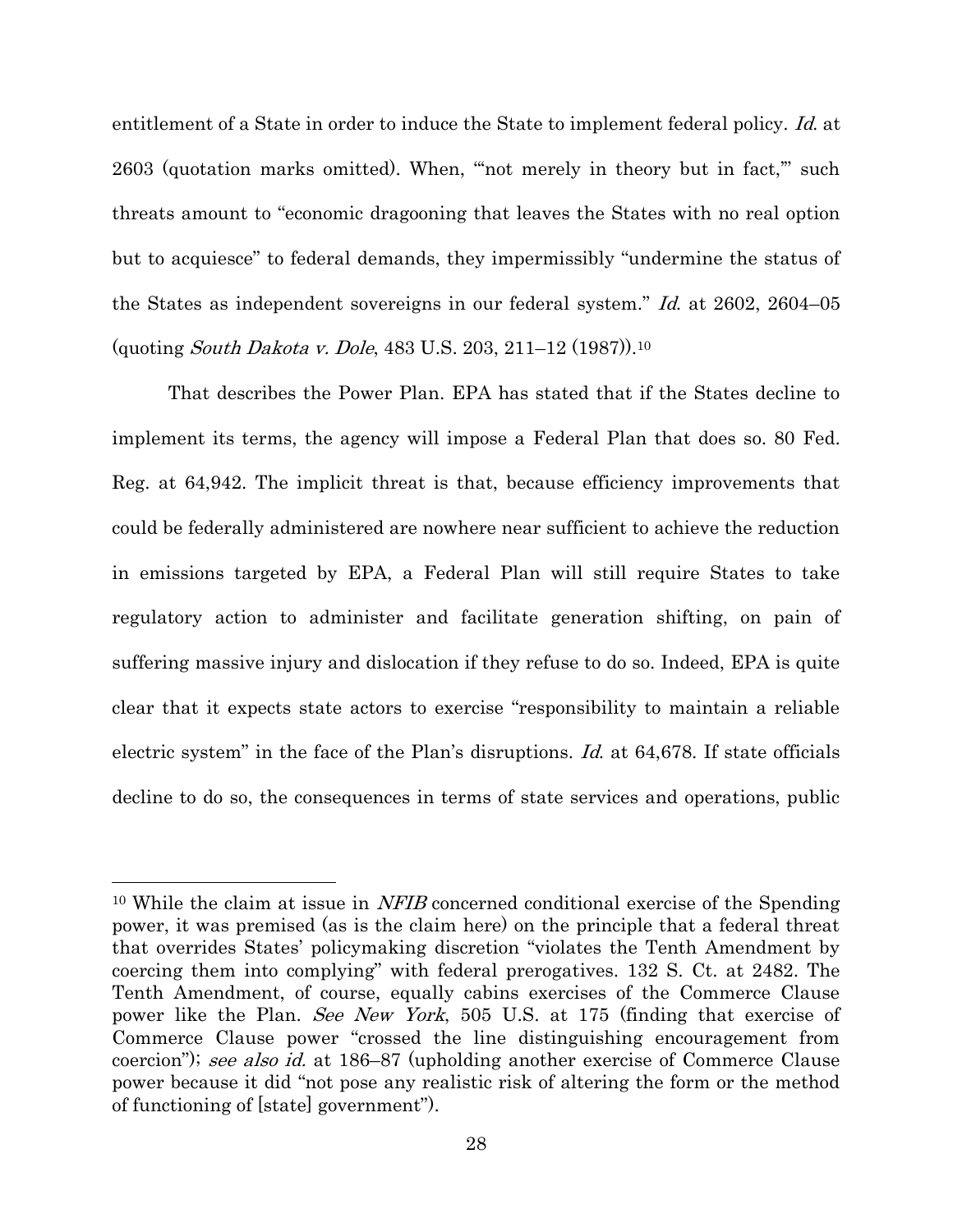safety, and economic disruption are predictably catastrophic: very bad things happen when the electricity goes out.

The whole point is to force States to pick up the slack necessary to maintain reliable and affordable electric service by taking regulatory actions that are beyond EPA's authority, either with a State Plan or with regulatory action taken in the context of a Federal Plan. In neither instance could it be said that the decision to adopt or reject EPA's preferred policies "remain[ed] the prerogative of the States." NFIB, 132 S. Ct. at 2604 (alteration in original) (quoting Dole, 483 U.S. at 211). Instead, EPA's "inducement" "is a gun to the head," *id.*, in light of the disruption and dislocation to citizens and the State itself if EPA were to carry out its threat. This, again, is why States have no choice but to carry out EPA's dictates.

#### C. The Section 112 Exclusion Unambiguously Prohibits The Power Plan.

<span id="page-36-0"></span>The Section 112 Exclusion is an independent bar on the Power Plan. Under EPA's own longstanding reading of the text in the U.S. Code, the Exclusion prohibits EPA from employing Section 111(d) to regulate a source category that is already regulated under Section 112. And because it is undisputed that fossil fuelfired power plants remain regulated under Section 112, see 77 Fed. Reg. 9,304 (Feb. 16, 2012), the Exclusion acts here to prohibit EPA's attempt in the Power Plan to invoke Section 111(d) to doubly regulate those same plants.

## 1. EPA May Not Employ Section 111(d) To Regulate A Source Category That It Has Chosen To "Regulate Under Section [1]12."

<span id="page-36-1"></span>The Exclusion's prohibition against employing Section 111 to regulate "any air pollutant" emitted from a "source category . . . regulated under section [1]12" has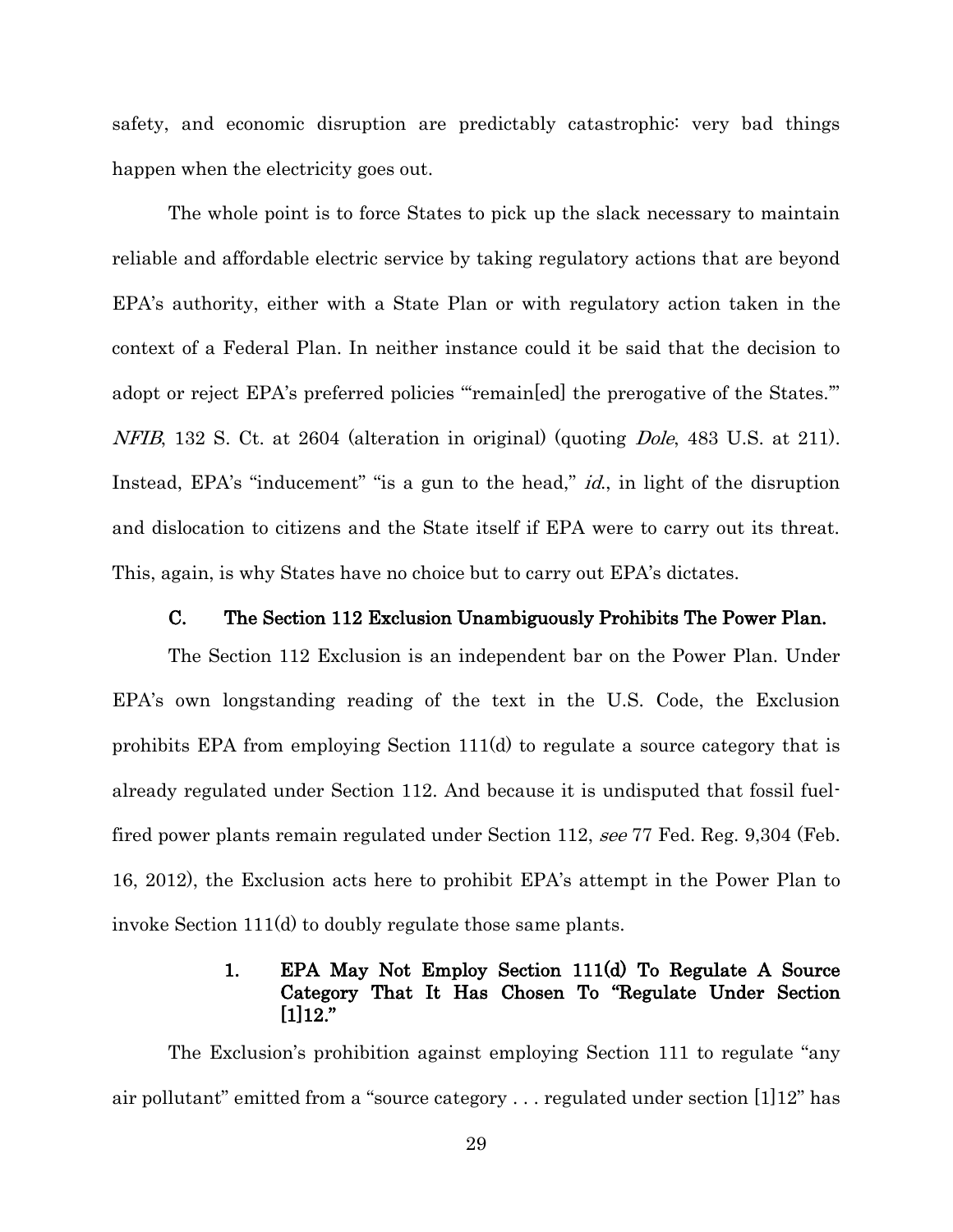a straightforward and unambiguous meaning. "Regulated" means "[g]overned by rule, properly controlled or directed, adjusted to some standard, etc." 13 Oxford English Dictionary 524. Thus, if a source category is "governed by [a] rule" under Section 112, EPA may not require States to set a standard of performance for sources in that category under Section 111(d). Or, as this Court put it, "EPA may not employ [Section 111(d)] if existing stationary sources of the pollutant in question are regulated ... under  $\ldots$  § [1]12." AEP, 131 S. Ct. at 2537 n.7.

EPA has repeatedly agreed that this prohibition against regulating under Section 111(d) any existing "source category ... regulated under section  $[1]12"$ means what it says. In five analyses spanning three different Administrations—in 1995, 2004, 2005, 2007, and 2014—the agency has consistently concluded that this text means that "a standard of performance under section [1]11(d) cannot be established for any air pollutant—HAP and non-HAP—emitted from a source category regulated under section  $[1]12$ ," *repeatedly* describing this as the text's "literal" meaning. 69 Fed. Reg.  $4,652, 4,685$  (Jan. 30, 2004); see EPA, Air Emissions from Municipal Solid Waste Landfills—Background Information for Final Standards and Guidelines, Pub. No. EPA-453/R-94-021, 1-6 (1995) ("1995 EPA Analysis") at 1-6; <sup>11</sup> Fed. Reg. 15,994, 16,031 (Mar. 29, 2005); 2007 EPA Brief, 2007 WL 2155494; EPA Legal Memorandum for proposed Power Plan (June 2, 2014).<sup>12</sup>

<sup>11</sup> This source is available here: http://www3.epa.gov/ttn/atw/landfill/bidfl.pdf. <sup>12</sup> This document may be found here: http://www.epa.gov/sites/production/files/2014- 06/documents/20140602-legal-memorandum.pdf.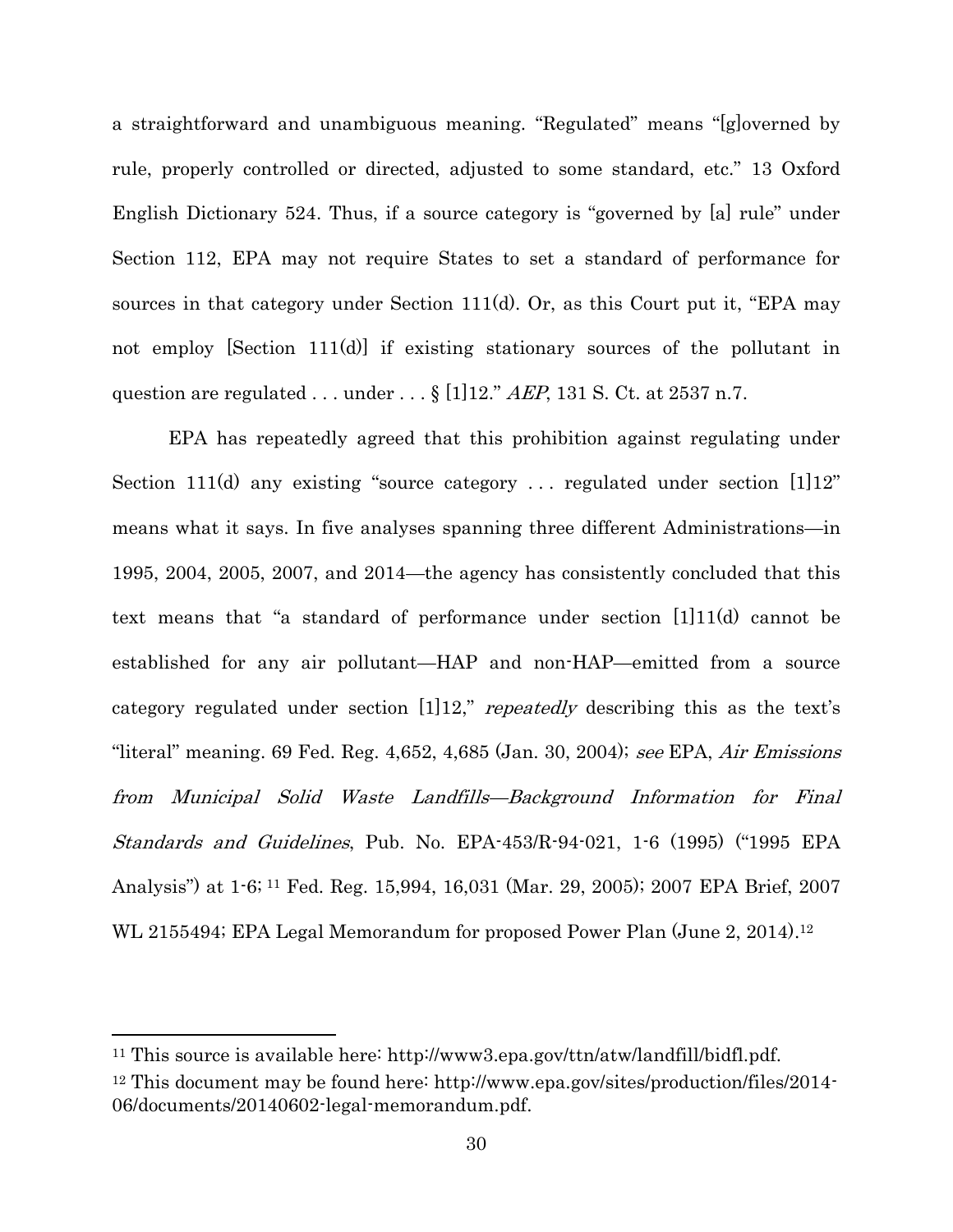This "literal' reading of the Exclusion is, as EPA itself has explained, consistent with the statutory and legislative history of the CAA's 1990 Amendments. Before 1990, Section 112 covered an extremely narrow category of life-threatening pollutants, while Section 111(d) acted as a gap-filler. See S. Rep. No. 91-1196, at 20 (1970). As then-written, the Exclusion authorized EPA to employ Section 111(d) to regulate pollutants that fell outside of Section 112's confined pollutant definition and the CAA's National Ambient Air Quality Standards ("NAAQS") program. 42 U.S.C. § 7411(d) (1977); 70 Fed. Reg. 15,994, 16,030 (Mar. 29, 2005). But in 1990, Congress greatly expanded the reach of the Section 112 program, broadening the definition of pollutants under Section 112 to resemble that under Section 111(d), and increasing the stringency of regulation on those source categories subject to the Section 112 program. See supra at p. 8. As EPA has said in the past, the House of Representatives (where the current text of the Exclusion originated) responded to this fundamental change in the relationship between Section 111(d) and Section 112 by "chang[ing] the focus of [the Exclusion] by seeking to preclude regulation of those pollutants that are emitted from a particular source category that is actually regulated under section 112." 70 Fed. Reg. at 16,031. That is, given the expansion of pollutants covered by Section 112, the House determined that existing sources, which have "significant capital investments" and sunk costs, 70 Fed. Reg. at 16,032, should not be burdened by both the expanded Section 112 program and performance standards under Section 111(d).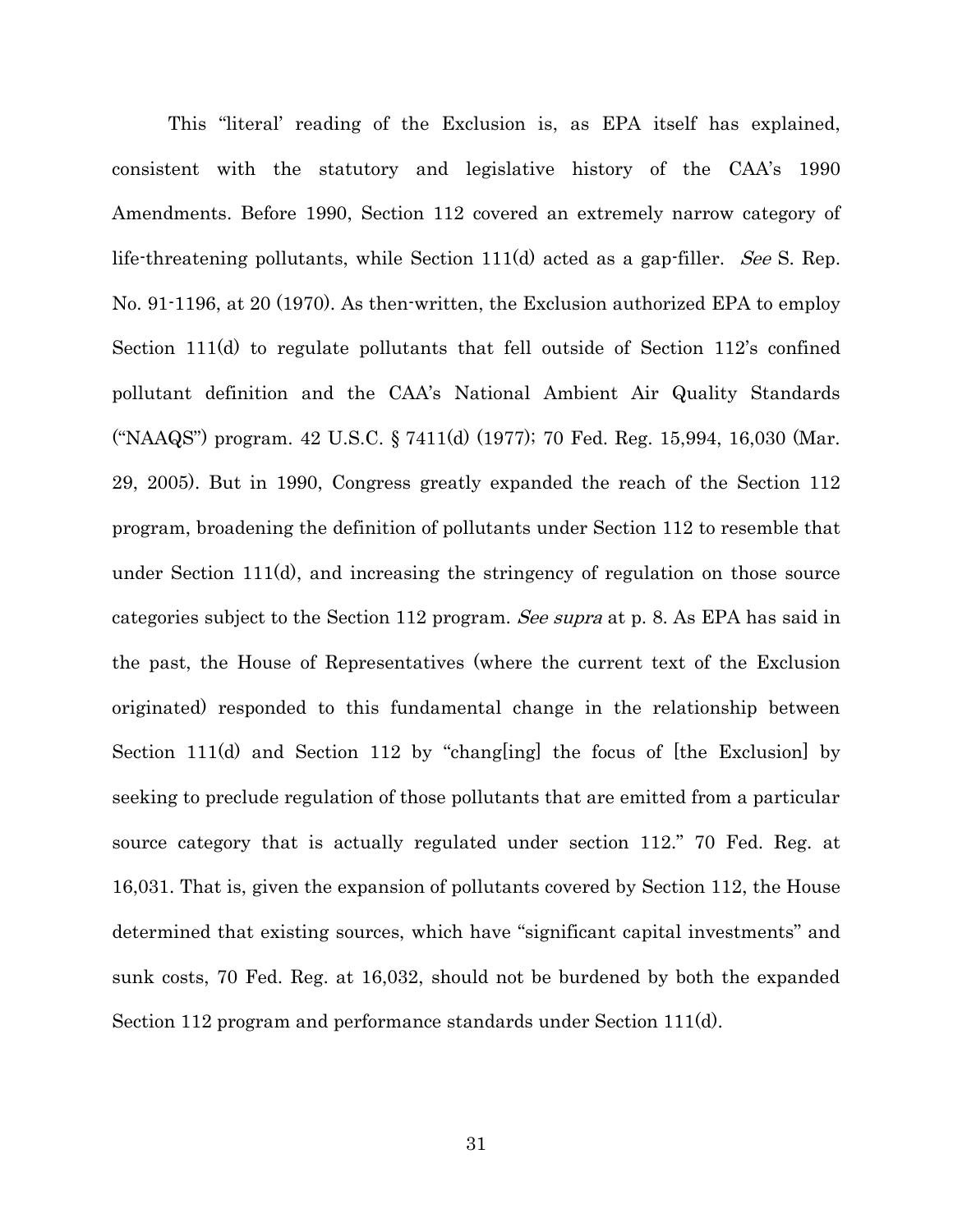The House, EPA has also explained, was especially concerned about "duplicative or otherwise inefficient regulation" when it came to existing power plants, the source category at issue here. 70 Fed. Reg. at 15,999. In the 1990 Amendments, the House drafted a new provision that—similar to the provision now codified at Section  $112(n)(1)$ —gave EPA authority to decline entirely to regulate power plants under Section 112. 70 Fed. Reg. at 16,031. The House revised the Exclusion also to work in tandem with this new provision, so that EPA had a choice between regulating existing power plants under the national standards of Section 112 or under the state-by-state standards of Section 111(d). See 70 Fed. Reg. at 16,031.

## 2. EPA's Attempts To Escape The Literal Reading Of The Exclusion Are Unavailing.

<span id="page-39-0"></span>In the Plan, EPA offers two arguments to avoid what it has consistently concluded is the "literal" meaning of the Section 112 Exclusion. First, the agency claims for the first time in 20 years that the phrase "regulated under section [1]12" is ambiguous. *Second*, EPA exhumes an argument it advanced during its unsuccessful CAMR rulemaking that a second "version" of the Exclusion exists in the 1990 Statutes at Large. Neither argument withstands scrutiny.

#### a. EPA's New Assertions Of Ambiguity Lack Merit.

<span id="page-39-1"></span>Despite 20 years and three Administrations of consistency, EPA now claims to find the phrase "source category . . . regulated under section [1]12" to be ambiguous. 80 Fed. Reg. at 64,713. EPA admits that it could be read in the way the agency has always read it, to "preclude the regulation under [S]ection 111(d) of a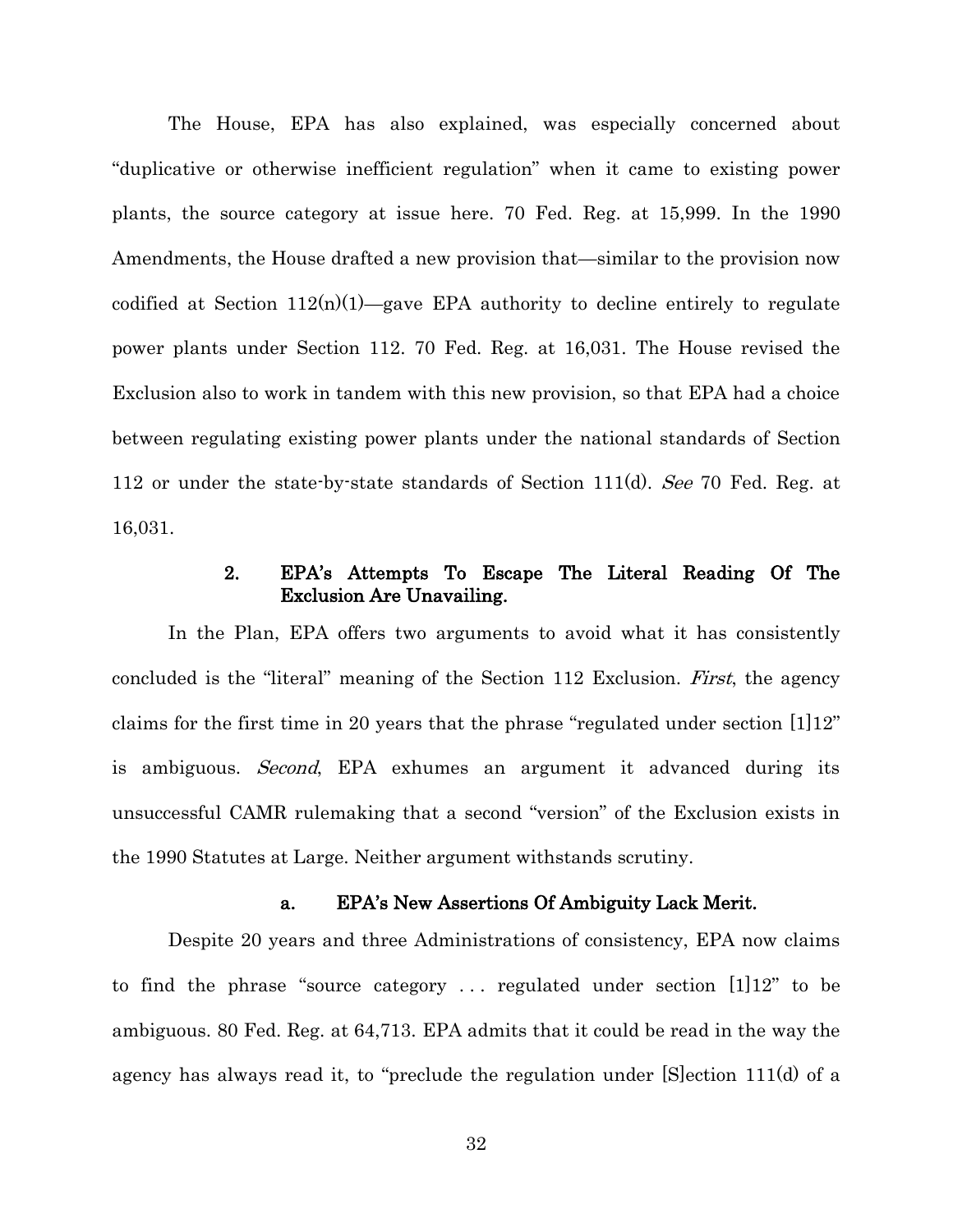specific source category for any pollutant if that source category has been regulated for any HAP under [S]ection 112." *Id.* at 64,714. But EPA now claims the phrase could also be read "only [to] exclud[e] the regulation of HAP emissions under [S]ection 111(d) and only when th[e] source category [at issue] is regulated under [S]ection 112." Id.

EPA's belated attempt to manufacture ambiguity and rewrite the Exclusion is impermissible. There is no ambiguity in the phrase "source category . . . regulated under section [1]12." As noted above, "regulated" means "[g]overned by rule, properly controlled or directed, adjusted to some standard, etc." 13 Oxford English Dictionary 524. Clearly, if a source category is subject to Section 112's stringent standards for HAP emissions, that source category is "governed by" Section 112. EPA's interpretation would read new words into the Exclusion's plain terms, turning the straightforward prohibition against regulating under Section 111(d) any source category "regulated under section [1]12" into a prohibition against the regulation of any "source category which is regulated under section 112 only where the air pollutant is a hazardous air pollutant regulated under section 112." As this Court explained in UARG, where EPA similarly sought to evade what it had previously admitted was "a literal reading" of the CAA, 75 Fed. Reg. 31,514, 31,516 (June 3, 2010), the agency has no authority to "rewrite clear statutory terms to suit its own sense of how the statute should operate." UARG, 134 S. Ct. at 2446.

EPA attempts to bolster its statutory rewrite with a plea to legislative history, but this argument cuts against the agency's position. According to EPA,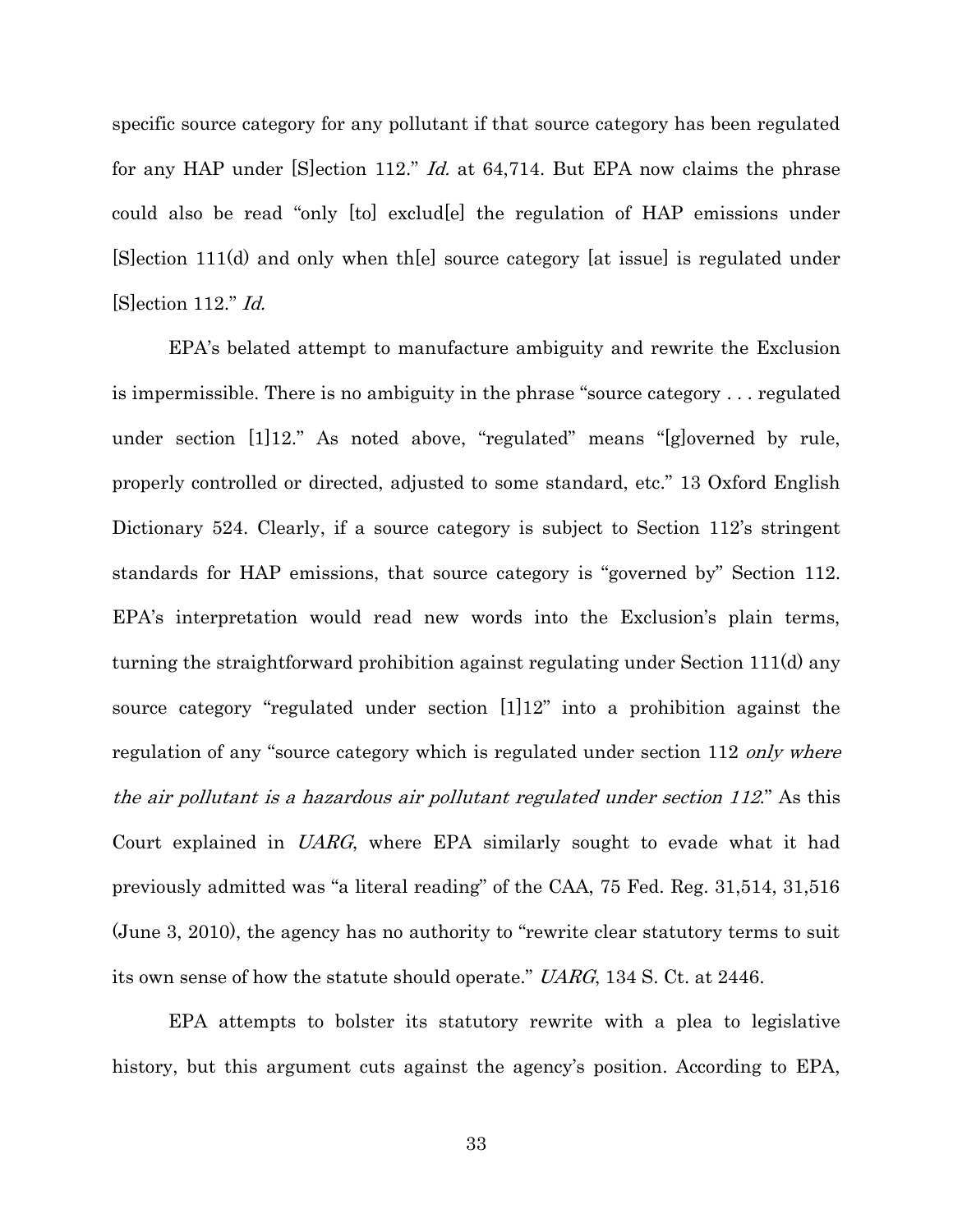reading the Exclusion as prohibiting Section 111(d) regulation of non-HAPs emitted from a source category regulated under Section 112 would create an impermissible "gap" in the CAA, contrary to the intent of those who wrote the 1970 version of the CAA. 80 Fed. Reg. at 64,741 (discussing legislative history from the 1970 CAA).

*First, UARG* forecloses such atextual appeals to purpose or legislative history where a statute's literal terms are clear and unambiguous. This Court stated unequivocally that an agency's authority "does not include a power to revise clear statutory terms that turn out not to work in practice." 134 S. Ct. at 2446.

Second, EPA's argument is based upon an outdated understanding of the CAA, which ignores entirely the fundamental change in the Section 112 program that Congress enacted in 1990. As explained above, see supra at p. 8, the 1990 Congress expanded Section 112 from a program that covered only a small universe of extremely dangerous pollutants into an expansive program, which eliminated the need for gap-filling by Section 111(d). Indeed, since 1990, EPA has never identified a single pollutant that it believes to meet the definition of pollutant under Section 111 but not Section 112—including carbon dioxide. E.g., 73 Fed. Reg. 44,354, 44,493-95 (July 30, 2008).

Third, EPA's own limited activity under Section 111(d) since 1990 shows that there is no real-world concern about a "gap" in coverage under the Exclusion's literal terms. Since 1990, EPA has enacted only two Section 111(d) regulations, and both were consistent with the Exclusion's plain terms. Until now, EPA has never attempted to regulate a source category simultaneously under Section 112 and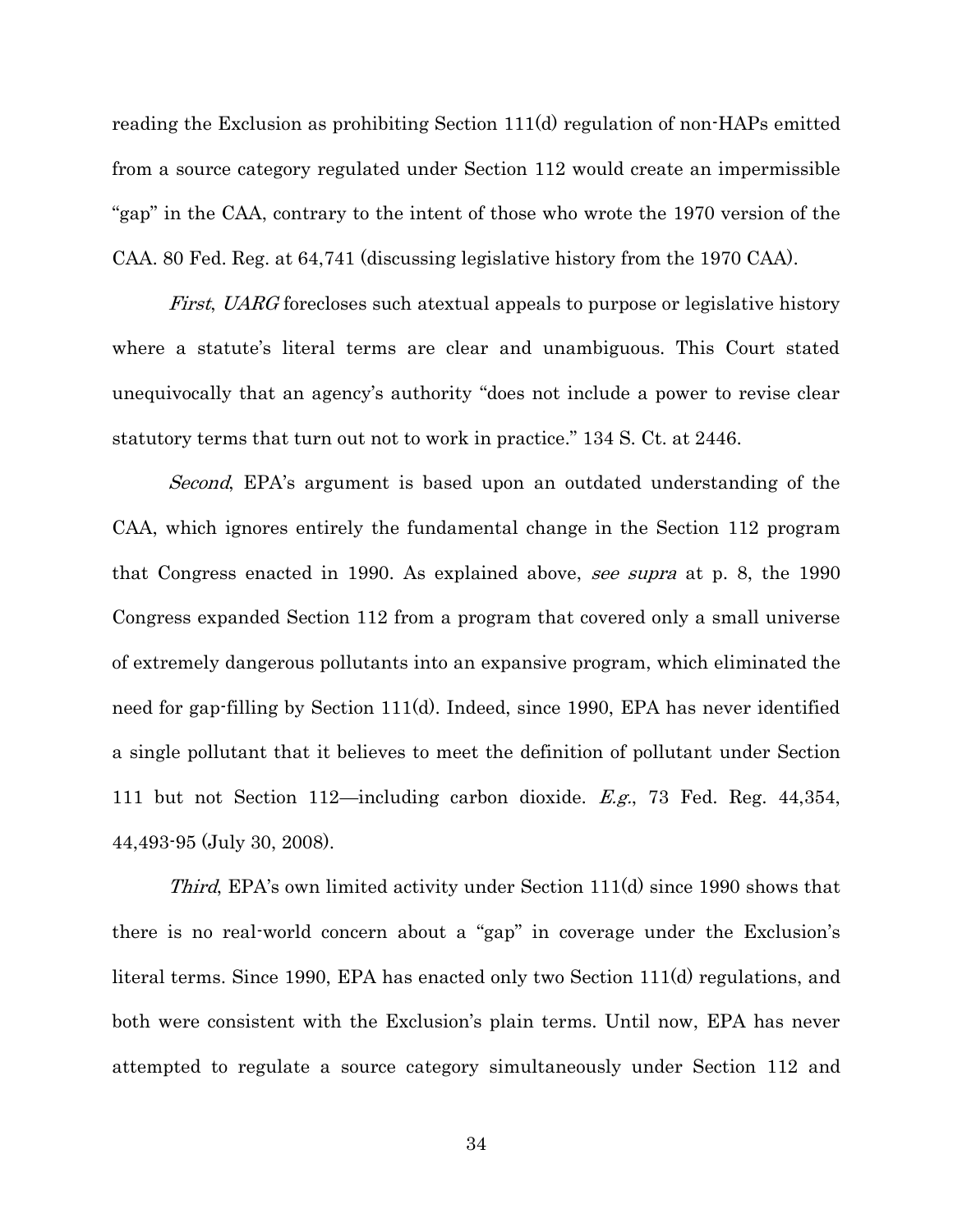111(d). In the first rule, the Clinton-era EPA expressly acknowledged the Exclusion's prohibition against regulating a source category under Section 111(d) where that source category is already regulated under Section 112, but explained that its Section 111(d) regulation of MSW landfills was permissible because the landfills were not "actually being regulated under [S]ection 112." 1995 EPA Analysis at 1-6. The second rule was CAMR, in which EPA sought first to delist power plants entirely under Section 112 before regulating those plants under Section 111(d). 70 Fed. Reg. 15,994 (Mar. 29, 2005) (delisting); 70 Fed. Reg. 28,606  $(May 18, 2005)$  (imposing standards).<sup>13</sup>

#### b. The Failed Clerical Amendment Is Entirely Irrelevant.

<span id="page-42-0"></span>EPA's alternative avenue to avoiding the "literal" meaning of the Section 112 Exclusion, as it appears in the U.S. Code, is the argument that a second "version" of the Exclusion exists in the 1990 Statutes at Large and creates ambiguity as to the Exclusion's meaning. This second "version" theory, 80 Fed. Reg. at 64,714 n.294, derives from the fact that in 1990, Congress passed an erroneous "conforming amendment" that appears in the Statutes at Large but was not included in the U.S. Code.

EPA's contention is that the non-partisan Office of Law Revision Counsel of the U.S. House of Representatives, see 2 U.S.C. §§ 285a-285g, erred in compiling the U.S. Code. By law, the Code "establish[es] prima facie the laws of the United

l

<sup>13</sup> In New Jersey v. EPA, 517 F.3d 574 (D.C. Cir. 2008), the D.C. Circuit held that EPA violated the CAA in the manner it delisted power plants under Section 112, rejected the agency's delisting effort, and vacated the Section 111(d) regulation of those power plants under the Section 112 Exclusion. Id. at 582-83.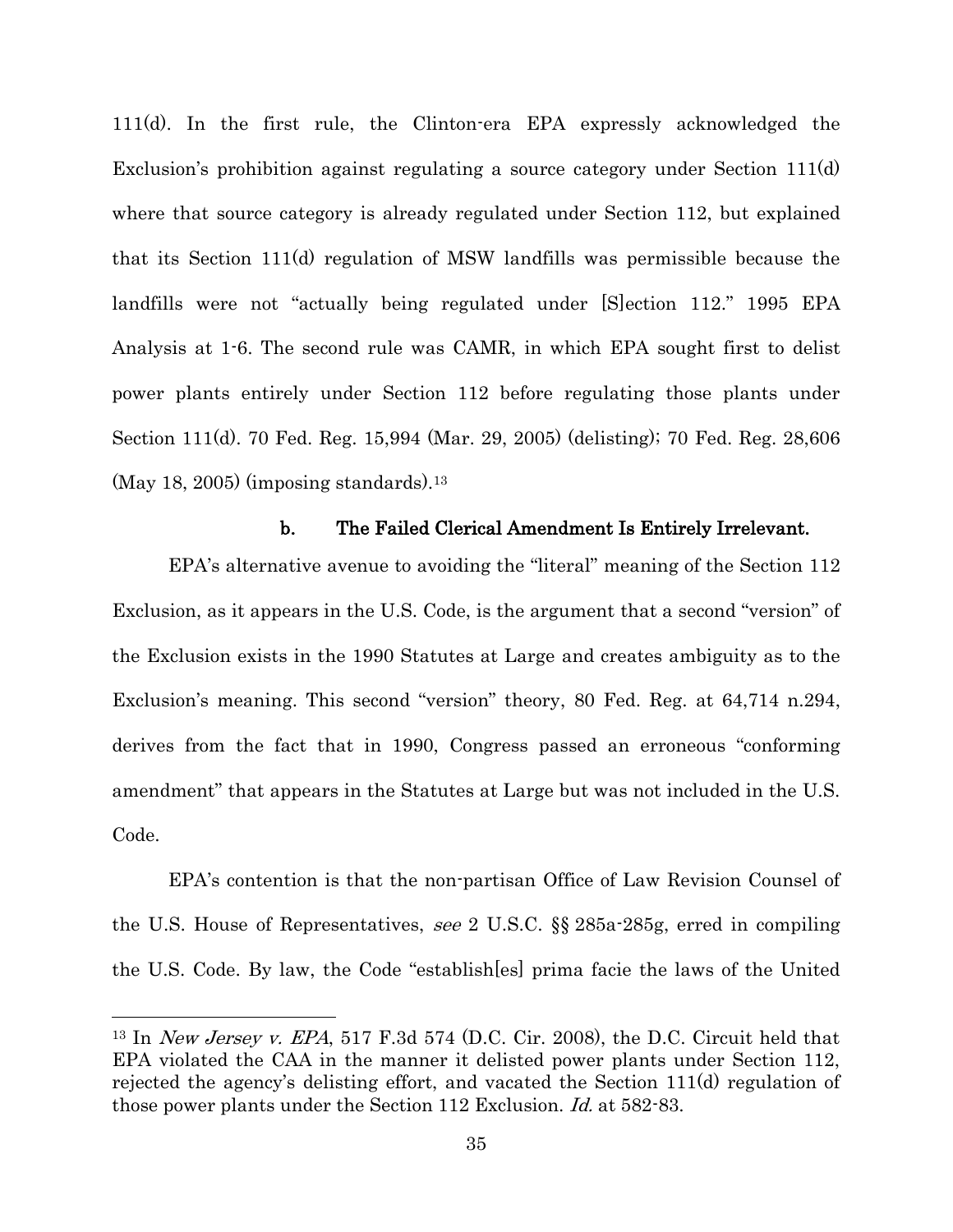States." 1 U.S.C. § 204(b). It is controlling unless the Law Revision Counsel has made an error, such that the Code is "inconsistent" with the Statutes at Large. Stephan v. United States, 319 U.S. 423, 426 (1943).

Under recognized and longstanding practices, the Law Revision Counsel did not err. As explained in Congress's official legislative drafting guides, there are "substantive amendments" and "conforming amendments," the latter of which make clerical adjustments to "tables of contents" and corrections to pre-existing crossreferences that are "necessitated by the substantive amendments."<sup>14</sup> The issue here is that in 1990, Congress passed one of each type of amendment that altered the same text in the Exclusion. See also Pet'rs' Br., 2014 WL 6687575 at \*40-51, No. 14-1146, ECF 1524569 at 40-51 (D.C. Cir. Nov. 26, 2014).

The Law Revision Counsel properly excluded the conforming amendment from the U.S. Code. Consistent with Congress's drafting manuals, the Law Revision Counsel follows a regular practice of first executing substantive amendments, then executing subsequent conforming amendments, and excluding as "cannot be executed" conforming amendments rendered unnecessary by previously executed substantive amendments.<sup>15</sup> That is what happened here: the conforming

<sup>14</sup>http://www.law.yale.edu/documents/pdf/Faculty/SenateOfficeoftheLegislativeCoun sel\_LegislativeDraftingManual(1997).pdf.

<sup>&</sup>lt;sup>15</sup> See, e.g., Revisor's Note, 11 U.S.C. § 101; Revisor's Note, 12 U.S.C. § 4520; Revisor's Note, 15 U.S.C. § 2064; Revisor's Note, 18 U.S.C. § 2327; Revisor's Note, 21 U.S.C. § 355; Revisor's Note, 23 U.S.C. § 104; Revisor's Note, 26 U.S.C. § 1201; Revisor's Note, 42 U.S.C. § 1395u; Revisor's Note, 42 U.S.C. § 1395ww; Revisor's Note, 42 U.S.C. § 1396b; Revisor's Note, 42 U.S.C. § 3025; Revisor's Note, 42 U.S.C. § 9875; see also Revisor's Note, 7 U.S.C. § 2018; Revisor's Note, 10 U.S.C. § 869; Revisor's Note, 10 U.S.C. § 1407; Revisor's Note, 10 U.S.C. § 2306a; Revisor's Note,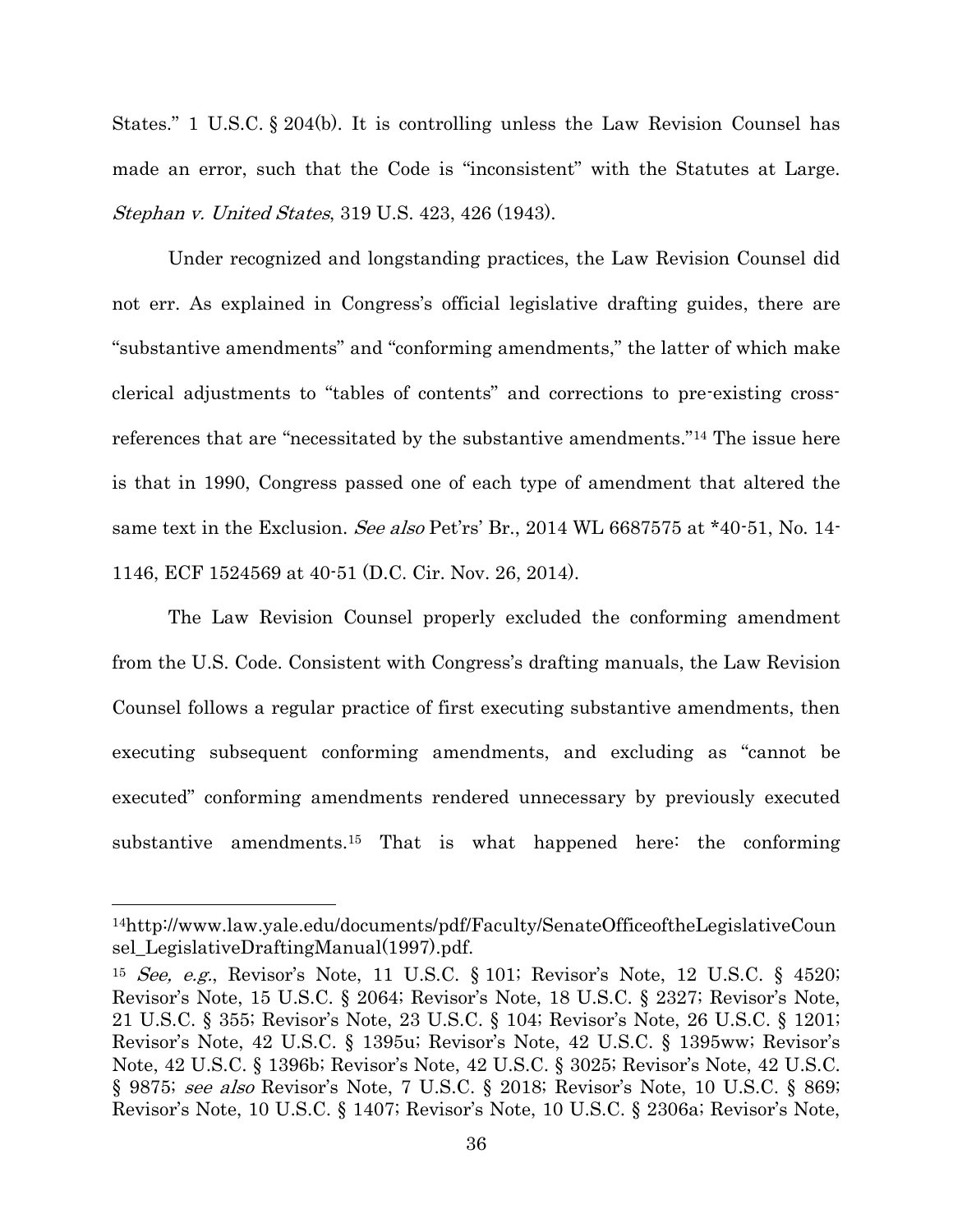amendment could not be executed because it sought to make a clerical correction to a cross-reference that the substantive amendment had already deleted.<sup>16</sup> See Revisor's Note, 42 U.S.C. § 7411. Writing five years after the amendments, the Clinton EPA agreed, explaining that the conforming amendment should be disregarded because it was a clearly erroneous clerical update: "a simple substitution of one subsection citation for another, [made] without consideration of other amendments of the section in which it resides." 1995 EPA Analysis, 1-5–1-6.

Despite many opportunities, EPA has never identified a single example of the Law Revision Counsel—or any court or even other agency—giving any meaning to a conforming amendment that could not be executed as a result of a previously executed substantive amendment. Importantly, if the courts were to adopt EPA's approach to interpreting un-executable conforming amendments, then every one of the numerous instances of such amendments—which are common in modern,

<sup>10</sup> U.S.C. § 2533b; Revisor's Note, 12 U.S.C. § 1787; Revisor's Note, 14 U.S.C. ch. 17 Front Matter; Revisor's Note, 15 U.S.C. § 2081; Revisor's Note, 16 U.S.C. § 230f; Revisor's Note, 20 U.S.C. § 1226c; Revisor's Note, 20 U.S.C. § 1232; Revisor's Note, 20 U.S.C. § 4014; Revisor's Note, 22 U.S.C. § 3651; Revisor's Note, 22 U.S.C. § 3723; Revisor's Note, 26 U.S.C. § 105; Revisor's Note, 26 U.S.C. § 219; Revisor's Note, 26 U.S.C. § 4973; Revisor's Note, 29 U.S.C. § 1053; Revisor's Note, 33 U.S.C. § 2736; Revisor's Note, 37 U.S.C. § 414; Revisor's Note, 38 U.S.C. § 3015; Revisor's Note, 40 U.S.C. § 11501; Revisor's Note, 42 U.S.C. § 218; Revisor's Note, 42 U.S.C. § 290bb– 25; Revisor's Note, 42 U.S.C. § 300ff–28; Revisor's Note, 42 U.S.C. § 1395x; Revisor's Note, 42 U.S.C. § 1396a; Revisor's Note, 42 U.S.C. § 1396r; Revisor's Note, 42 U.S.C. § 5776; Revisor's Note, 42 U.S.C. § 9601; Revisor's Note, 49 U.S.C. § 47415.

<sup>16</sup> Further evidence that the conforming amendment was passed in error is found in the legislative history of the 1990 Amendments. The conforming amendment had originated in the Senate and the substantive amendment in the House, and records of the floor discussion of the 1990 Amendments show that the Senate Manager specifically "recede[d]" to seven substantive changes in Section 108 of the House bill. S. 1630, 101st Cong., § 108 (Oct. 27, 1990), reprinted in 1 LEG. HISTORY at 885 (1998). One of those changes is the substantive amendment.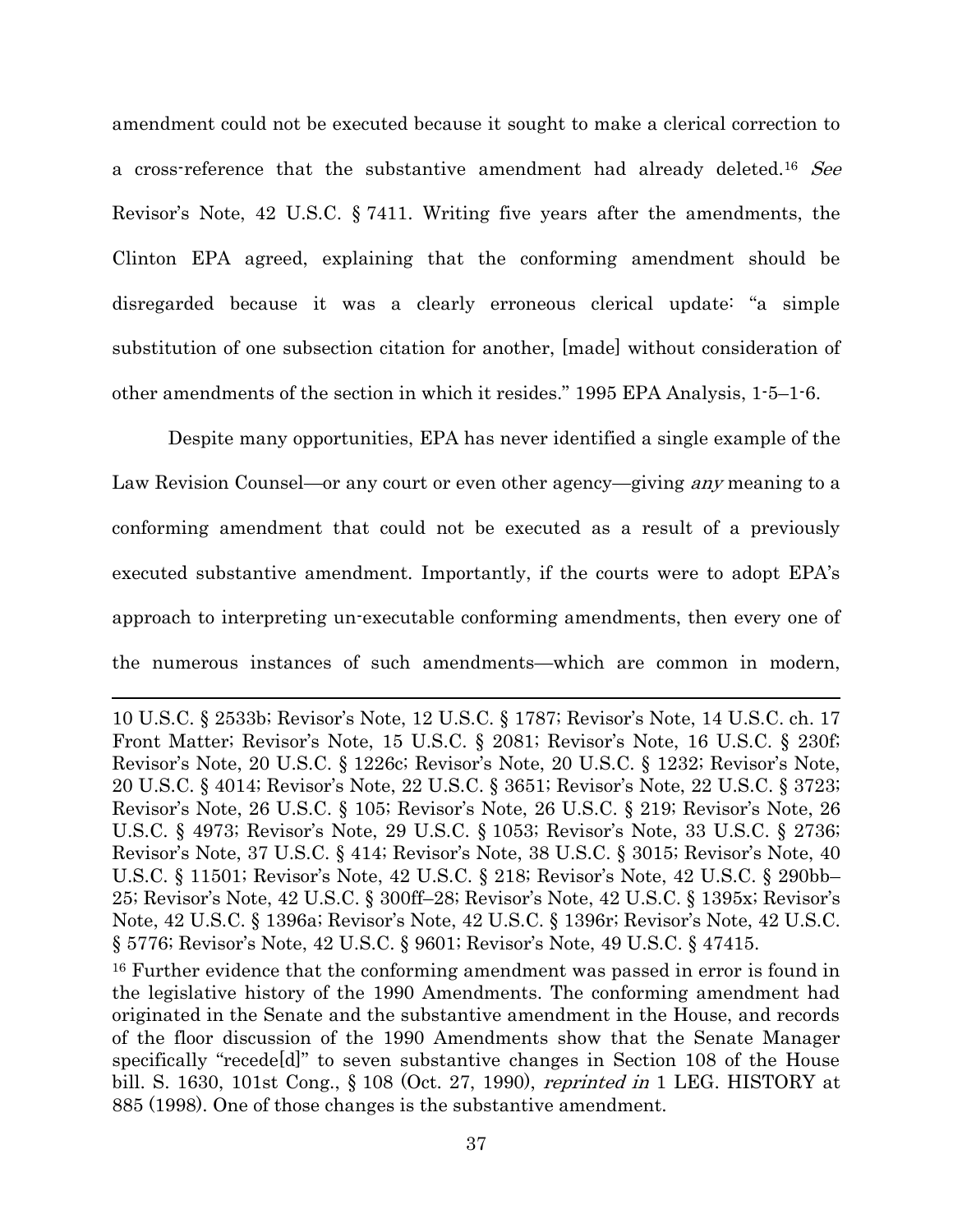complex legislation—would become previously unnoticed versions-in-exile, causing severe disruptions throughout the U.S. Code. See supra at pp. 36-37.<sup>17</sup>

In any event, even if this Court agrees with EPA's "second version" theory, that would not save the Power Plan. Assuming that there are two "versions" of the Exclusion, EPA would need to give "effect" to "every word" of both Exclusions. *Reiter v. Sonotone Corp.*, 442 U.S. 330, 339 (1979). The only way to do that would be to prohibit EPA both from regulating under Section 111(d) any "source category regulated under Section [1]12" (the text in the U.S. Code), and from regulating any HAP under Section 111(d) (EPA's view of the Conforming Amendment). And the Power Plan would still be unlawful because the prohibition in the U.S. Code against regulating under Section 111(d) any "source category regulated under Section [1]12" would remain fully intact.<sup>18</sup>

#### <span id="page-45-0"></span>II. Absent A Stay, The States Will Suffer Substantial Irreparable Harms.

 $\overline{\phantom{a}}$ 

If this Court does not stay the Power Plan, the States will continue to suffer immense sovereign and financial harms as a direct result of the Plan, on a scale exceeding any environmental regulations the States have ever faced. Gross Decl.

<sup>17</sup> EPA is currently objecting to the Law Revision Counsel's long-running effort to codify the CAA into a new positive law title in the U.S. Code. Among its objections is the second "version" theory of the Section 112 Exclusion. The Law Revision Counsel has responded that EPA's objection is "unfounded" and cautioned that it could have wide-ranging implications for any "codification bill dealing with any other subject." Letter from Ralph V. Seep, Law Revision Counsel, to Tom Marino, Chairman, Subcommittee Regulatory Reform at \*12 (Sept. 16, 2015), http://goo.gl/xtskmv.

<sup>&</sup>lt;sup>18</sup> Scialabba v. Cuellar De Osorio, 134 S. Ct. 2191 (2014), on which EPA relies in the Power Plan, 80 Fed. at 64,715, thus provides no support for the agency's position. That case dealt with a situation where—unlike here—the U.S. Code contained two irreconcilable, substantive commands.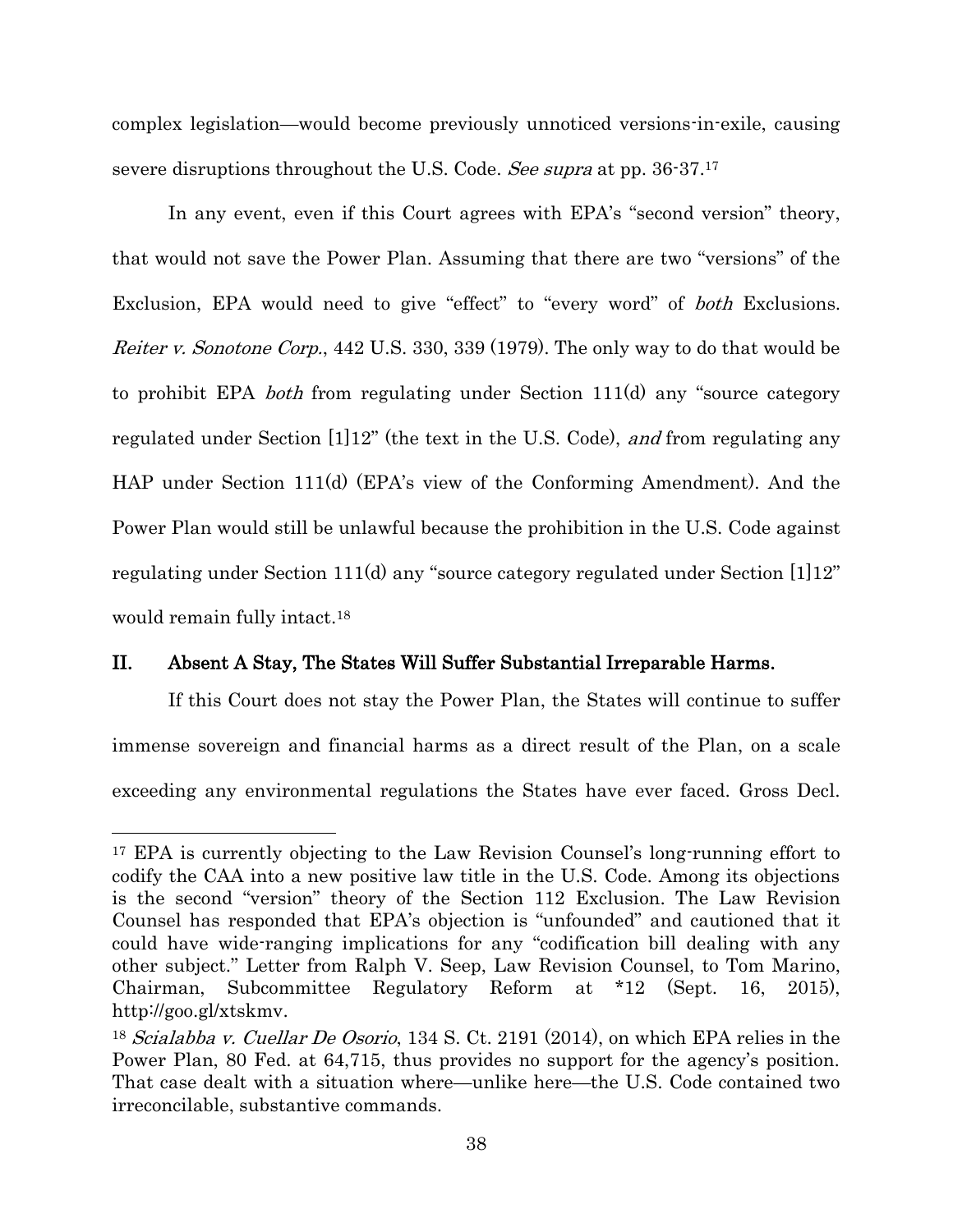¶ 3; Stevens Decl. ¶ 8. Both immediately and over the next year, States will enact new laws, revise regulations, and devote many millions of dollars and tens of thousands of hours of employee time. Moreover, the Plan will impose per se irreparable injury by unconstitutionally invading States' sovereign authority.

#### <span id="page-46-0"></span>A. The States Are Suffering And Will Continue To Suffer Irreparable Harm To Their Sovereignty.

The Plan is inflicting upon the States significant sovereign harms, which are irreparable per se. See Maryland v. King, 133 S. Ct. 1, 3 (2012) (Roberts, C.J., in chambers); New Motor Vehicle Bd. of Calif. v. Orrin W. Fox Co., 434 U.S. 1345, 1351 (1977) (Rehnquist, J., in chambers); Alfred L. Snapp & Son, Inc. v. Puerto Rico, 458 U.S. 592, 601 (1982).

In response to the Power Plan, the States need to design and enact transformative legislative and regulatory changes, to give their state regulators the authority both to require generation shifting and to react to the rate and reliability impacts of such shifting. Specifically, as several States explained in declarations before the D.C. Circuit, compliance with the Plan will require new legislation in the next 1 to 2 years to ensure that there is sufficient growth in their domestic natural gas, wind, and solar power sectors to meet the Power Plan's reductions in coal-fired generation. E.g., Lloyd Decl. ¶¶ 78-81; Nowak Decl. ¶ 17; Bracht Decl. ¶ 12; McClanahan Decl. ¶ 11. The sources of energy that EPA assumes will replace coal take years to plan, develop, approve, and then build. E.g., Lloyd Decl.  $\P\P$  6, 55, 58-59, 75. Indeed, EPA admitted in the Plan that at least some States will need to enact legislation to comply. 80 Fed. Reg. at 64,859. In addition, States have to revise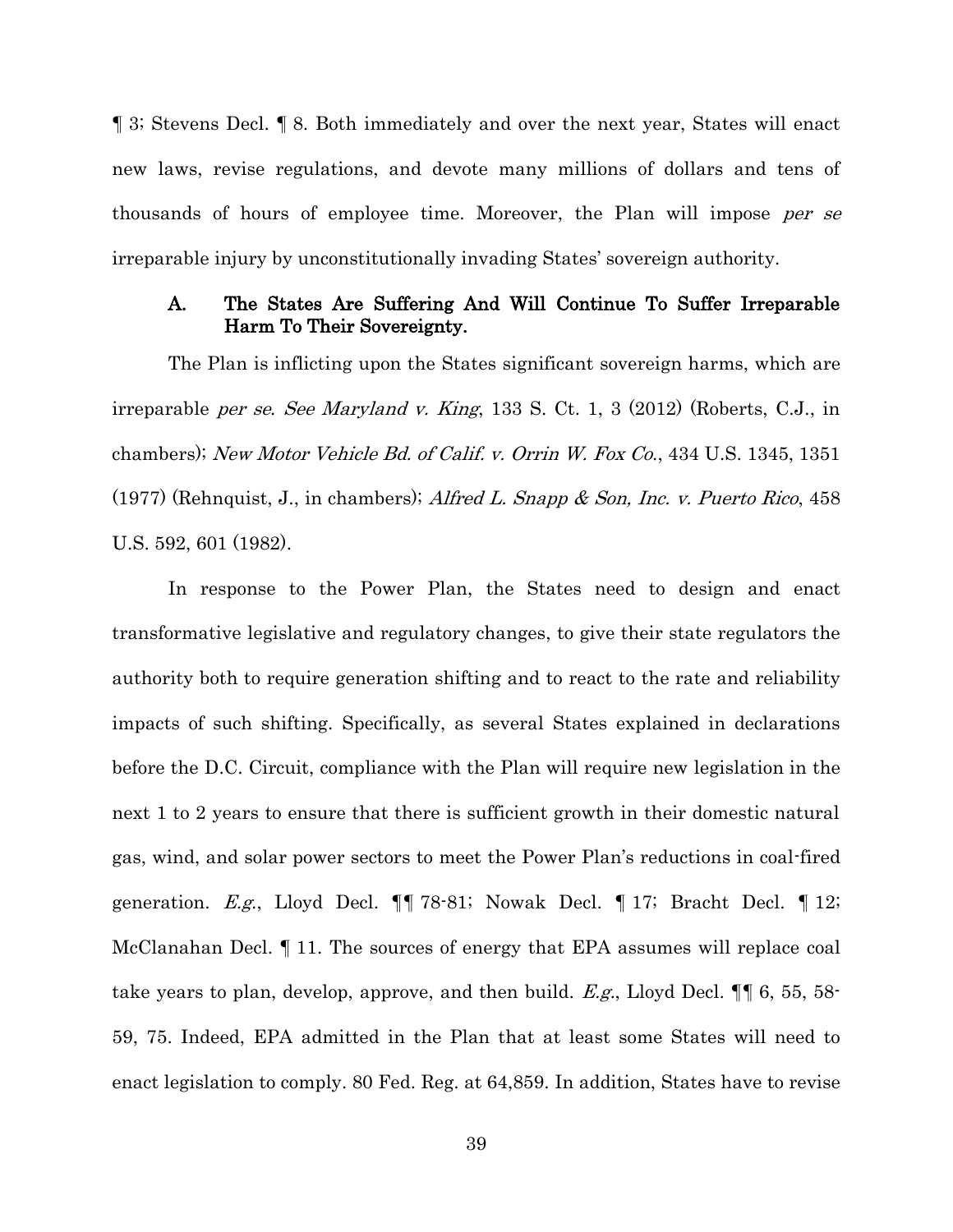numerous regulations to ensure that state public utility commissions can respond to and mitigate the Plan's energy price and reliability impacts. E.g., Lloyd Decl.  $\P\P$  88-93; Bracht Decl. ¶¶ 12-13; Nowak Decl. ¶¶ 7, 16; Hodanbosi Decl. ¶¶ 5, 8; McClanahan Decl. ¶ 4; Hyde Decl. ¶ 35; Hays Decl. ¶¶ 5, 9.

These massive legislative and regulatory changes, which are irreparable harms in and of themselves, will also undermine the States' ability to maintain or achieve their own sovereign priorities. Requiring state regulators to design, mandate, and then implement federally-mandated "generation shifting" will displace contrary policies that many States have carefully crafted over decades. Lloyd Decl. ¶¶ 31-46, 87. Once made, many changes will be "impossible" to reverse. Lloyd Decl. ¶ 47; McClanahan Decl. ¶ 11; Nowak Decl. ¶ 12; Bracht Decl. ¶¶ 11, 14; Mroz Decl.  $\P\P$  3, 8. In addition, the time spent by legislators and state agencies to comply with the Power Plan will limit the finite time that they can devote to their own sovereign priorities. E.g., Lloyd Decl. ¶¶ 31-46, 75, 80, 87; Parfitt Decl. ¶ 10; Easterly Decl. ¶ 9. This problem is particularly acute because many state legislatures sit every year or every other year, and only for a relatively brief period of time. E.g., Lloyd Decl. ¶¶ 39, 75, 80; Parfitt Decl. ¶ 10; Easterly Decl. ¶ 9.

Moreover, EPA's invasion of the States' Tenth Amendment rights constitutes ongoing and per se irreparable harm. As explained above, EPA is commandeering the States' regulatory agencies by requiring them to be involved with decommissioning dozens of coal-fired power plants, and granting regulatory and siting approval to many new renewable energy and transmission projects. *E.g.*,

40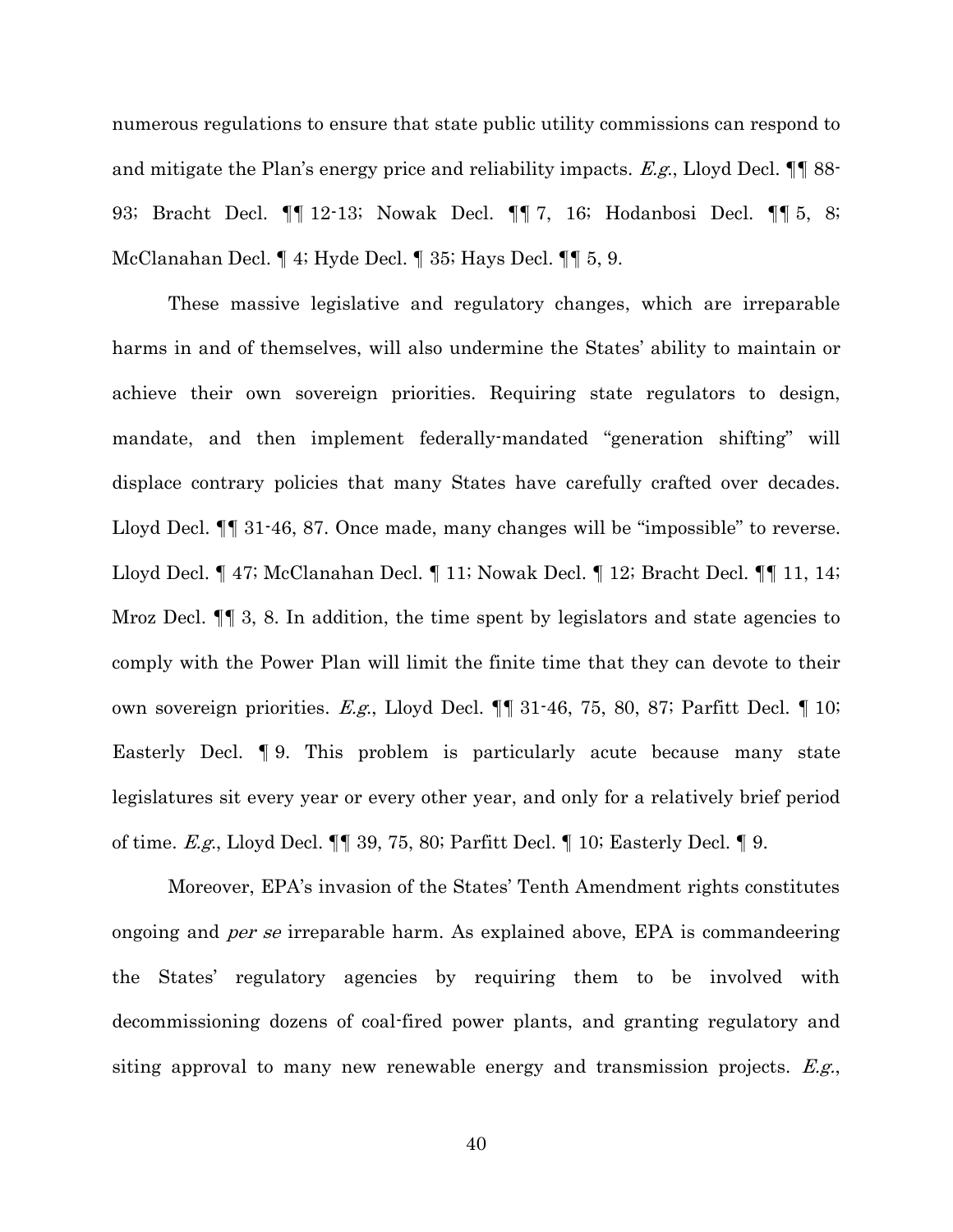Lloyd Decl. ¶¶ 6, 57, 59; Nowak Decl. ¶ 12; McClanahan Decl. ¶ 7. The invasion of the States' constitutional rights, "for even minimal periods of time, unquestionably constitutes irreparable injury." Elrod v. Burns, 427 U.S. 347, 373 (1976).

### <span id="page-48-0"></span>B. The States Have Expended And Will Continue To Expend Significant And Unrecoverable Resources.

The Power Plan will also entail massive financial expenditures by States, which are entirely irreparable. See Thunder Basin Coal Co. v. Reich, 510 U.S. 200, 220-21 (1994) (Scalia, J., concurring) ("[A] regulation later held invalid almost always produces the irreparable harm of nonrecoverable compliance costs."); Odebrecht Constr., Inc. v. Sec'y, Fla. Dep't of Transp., 715 F.3d 1268, 1289 (11th Cir. 2013) ("[N]umerous courts have held that the inability to recover monetary damages . . . renders the harm suffered irreparable.").

1. The States' efforts under the Plan will cost them tens of thousands of unrecoverable hours and millions of unrefundable dollars. See, e.g., Durham Decl. ¶ 6 (7,100 hours of 9 senior staff members); McClanahan Decl. ¶ 6 (\$500,000 to \$1 million on consultants alone); Gore Decl. [6 (\$760,000 per year); see also AP, Wyoming regulators seek \$550K for climate change planning, Casper Star Tribune (Jan 18, 2016) ("Wyoming environmental regulators have asked for about \$550,000 to prepare for [the Power Plan].").<sup>19</sup> States on *both* sides of this case submitted declarations below explaining that they are responding to the Plan right now. Efforts are being made by those opposing the Plan, see, e.g., Hyde Decl. 1 10; Lloyd

<sup>19</sup> This source may be found here: http://trib.com/business/energy/wyomingregulators-seek-k-for-climate-change-planning/article\_19e5e28f-0de8-5f7a-9c61 c63406a495dd.html.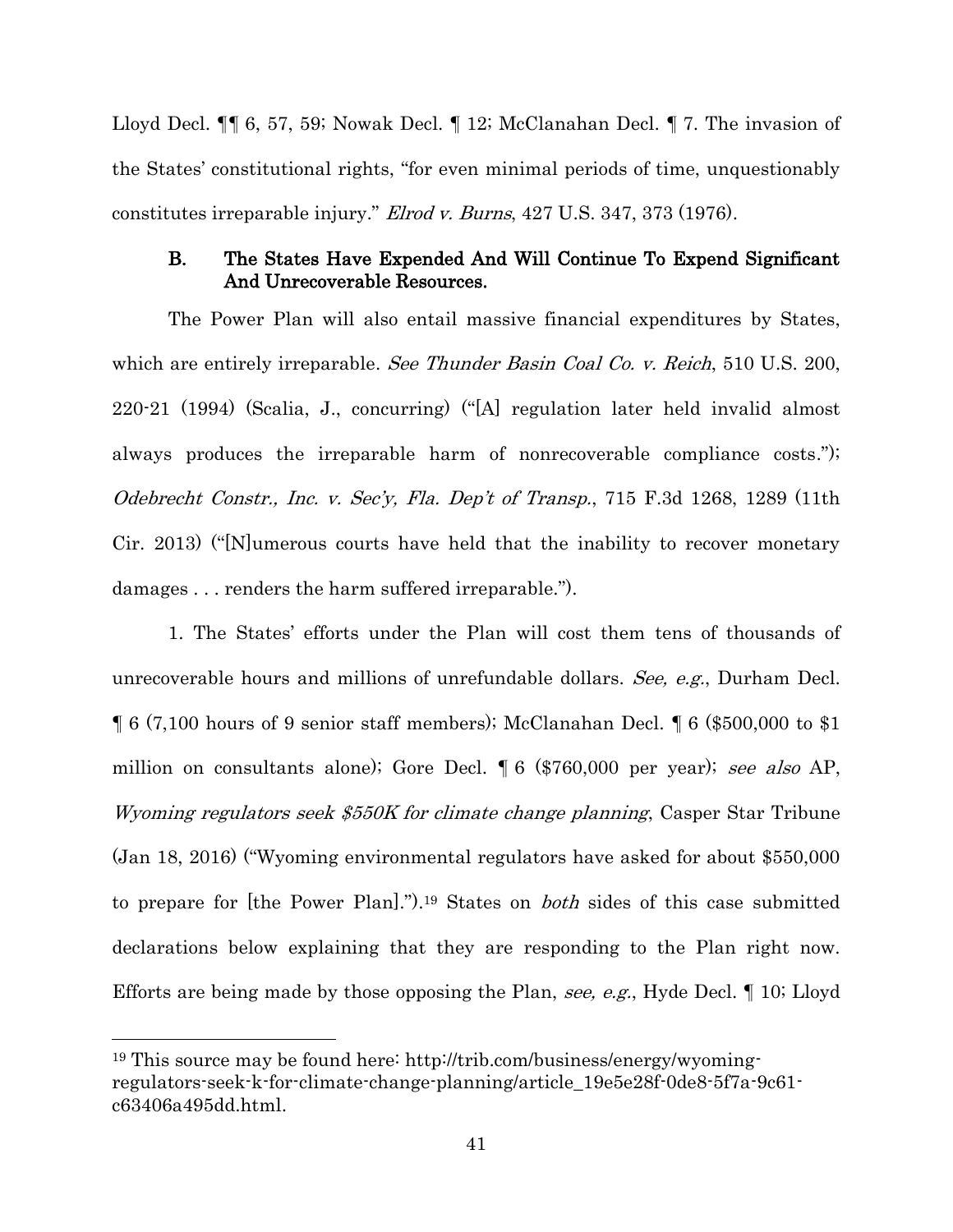Decl. ¶¶ 86, 93; Stevens Decl. ¶¶ 5-10; Thomas Decl. ¶ 7; Bracht Decl. ¶¶ 7-8, and also those supporting the Plan, see, e.g., Snyder Decl. ¶ 47; Chang Decl. ¶ 30; Clark Decl. ¶ 16; McVay Decl. ¶ 18; Wright Decl. ¶ 24. Indeed, EPA's Administrator recently boasted that the Plan "is being actively engaged by every state in the United States." Joel Kirkland, Obama's A-Team touts Clean Power Plan's enforceability, E&E News (Dec. 7, 2015).<sup>20</sup>

Just a few examples of the States' responsibilities under the Power Plan illustrate the scale of the States' obligations over the next 1 to 3 years. To design State Plans that shift the energy grids in some States away from coal-fired generation, and in others away from natural gas-fired generation, States will need to conduct interagency analyses and consult with stakeholders to determine what changes can plausibly be made to shift generation among sources and add renewable energy generation. Nowak Decl. ¶¶ 4-13; McClanahan ¶¶ 4-10. This process will include an assessment of the State's available forms of energy, whether developing more new energy sources is feasible, and the changes required to state law. Bracht Decl. ¶¶ 2, 8, 10, 12; McClanahan Decl. ¶¶ 5, 7-8; Hodanbosi Decl. ¶ 5; Gore Decl. ¶¶ 5-6; Lloyd Decl. ¶¶ 47-48, 82-87. States will then need to undertake to change state laws and regulations governing their electricity markets. Gustafson Decl. ¶ 15. And since the Power Plan contemplates interstate regimes, States will

<sup>20</sup> In addition to the activities documented in the declarations submitted by all States here and below, the attached table shows that States are actively engaged with the Plan. See App. 3A.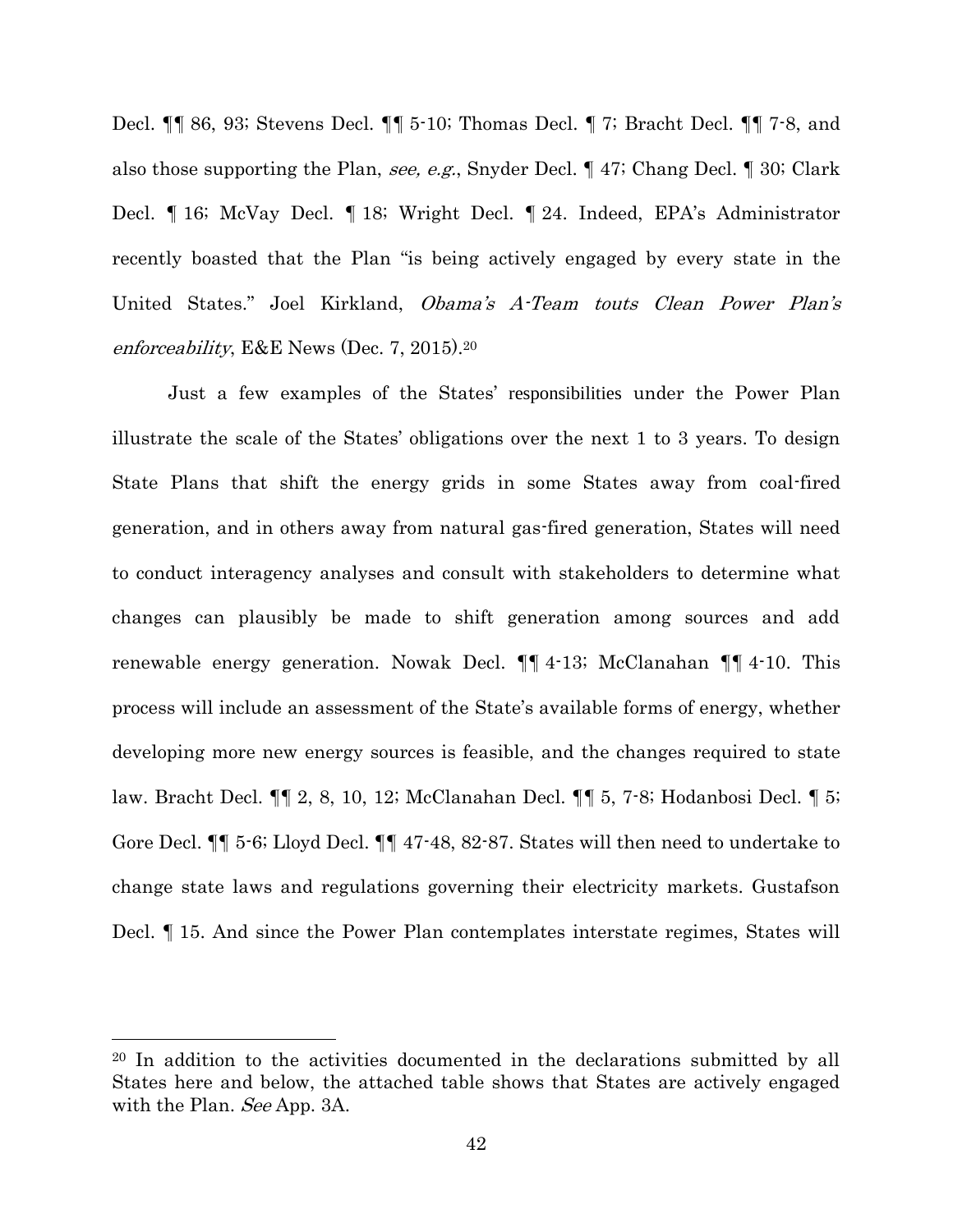also need to engage in time-consuming interstate consultation. E.g., Lloyd Decl. ¶¶ 85-86; Bracht Decl. ¶ 14; Stevens Decl. ¶ 10; Macy ¶ 5; McClanahan Decl. ¶ 14.

By September 2016, the States must submit their Plans or seek extensions by: (1) identifying the State Plans that are "under consideration"; (2) providing an "appropriate explanation" for the extension; and (3) describing how they have provided for "meaningful engagement" with the public. 80 Fed. Reg. at 64,856. Even the steps for an extension require immediate and unrecoverable expenditures, Hyde Decl. ¶ 9; Stevens Decl. ¶¶ 5-10; McClanahan Decl. ¶¶ 4-10; Bracht Decl. ¶¶ 2, 7-8, 12; Spencer Decl. ¶ 4; Nowak Decl. ¶¶ 4-13; Hodanbosi Decl. ¶¶ 5-6; Gore Decl. ¶¶ 5-6, a fact EPA itself does not dispute, EPA Opp. 56. States that await the end of this litigation to begin these efforts will miss the September 2016 deadline, which would permit EPA to impose a Federal Plan. 80 Fed. Reg. at 64,856-57.

States that intend to seek an extension until September 2018 cannot simply do the work required for the extension and then await completion of this litigation. The Power Plan is the most complex rule the States have faced. It will take some States 3 to 5 years to finish their State Plans. Gross Decl. ¶ 3; Stevens Decl. ¶ 8. And because the massive changes required by the Power Plan can take years to implement, States have to take immediate action. E.g., Lloyd Decl. ¶ 86; Hyde Decl. ¶¶ 9, 20, 22. For example, the Power Plan requires States to submit an "update" to EPA by September 2017, describing "the type of approach it will take in the final plan submittal and to draft legislation or regulations for this approach." 80 Fed. Reg. at 64,859. Crafting such legislation and rules is a complex endeavor, which will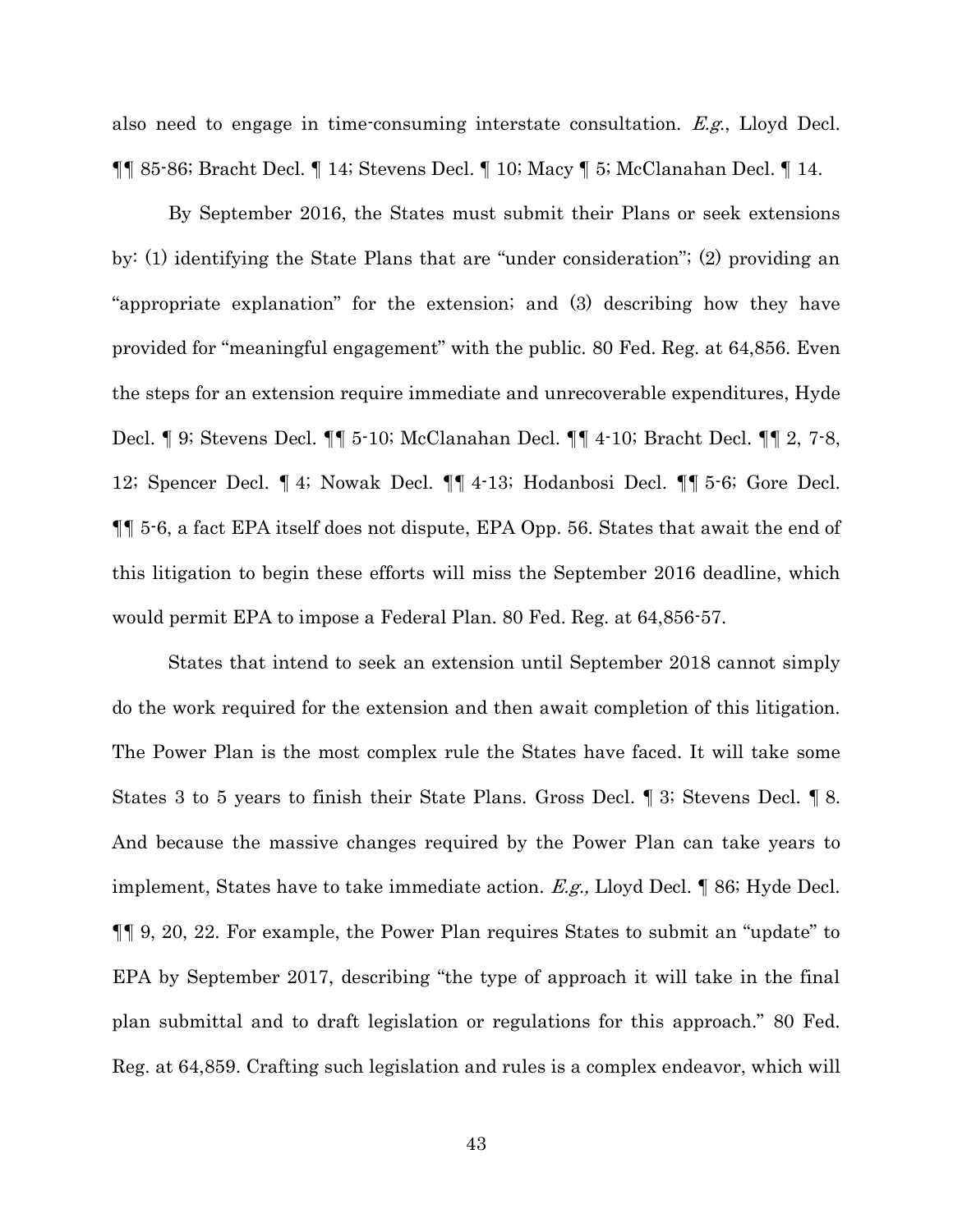divert significant resources. E.g., Lloyd Decl. ¶ 93; Hyde Decl. ¶ 31. By comparison, a state implementation plan under the CAA's NAAQS program is something with which state regulators are familiar, typically impacts a limited geographic area within a State, and does not expressly require an electric reliability assessment. 80 Fed. Reg. at 64,876.

2. EPA's attempts below to diminish the irreparable harm from state expenditures are meritless.

First, the agency's assertion that treating state expenditures as irreparable harm would lead to stays of "virtually any agency action" and "disrupt the entire statutory scheme for . . . air quality standards as well as other pollution control programs that rely on state plans," EPA Opp. 55, is baseless. EPA cited no authority for this principle, and there is none. The check on this alleged slippery slope is that courts do not look only to irreparable harm in granting a stay. They also consider likelihood of success, the balance of equities, and the public interest factors that are satisfied here but that would not be in challenges to most rules.

Second, EPA's assertion that all of the States can do nothing now and default to a Federal Plan that the agency has not even finalized, EPA Opp. 46, is a madefor-litigation fiction. In the Power Plan, EPA told the States to phase out the Nation's most common form of energy, while devoting 94 pages in the Federal Register to detailing the various approaches the States could take to achieve this transformation. 80 Fed. Reg. at 64,820-914. The agency then said that it will impose some form of a Federal Plan on States that reject all of these state-run methods. Id.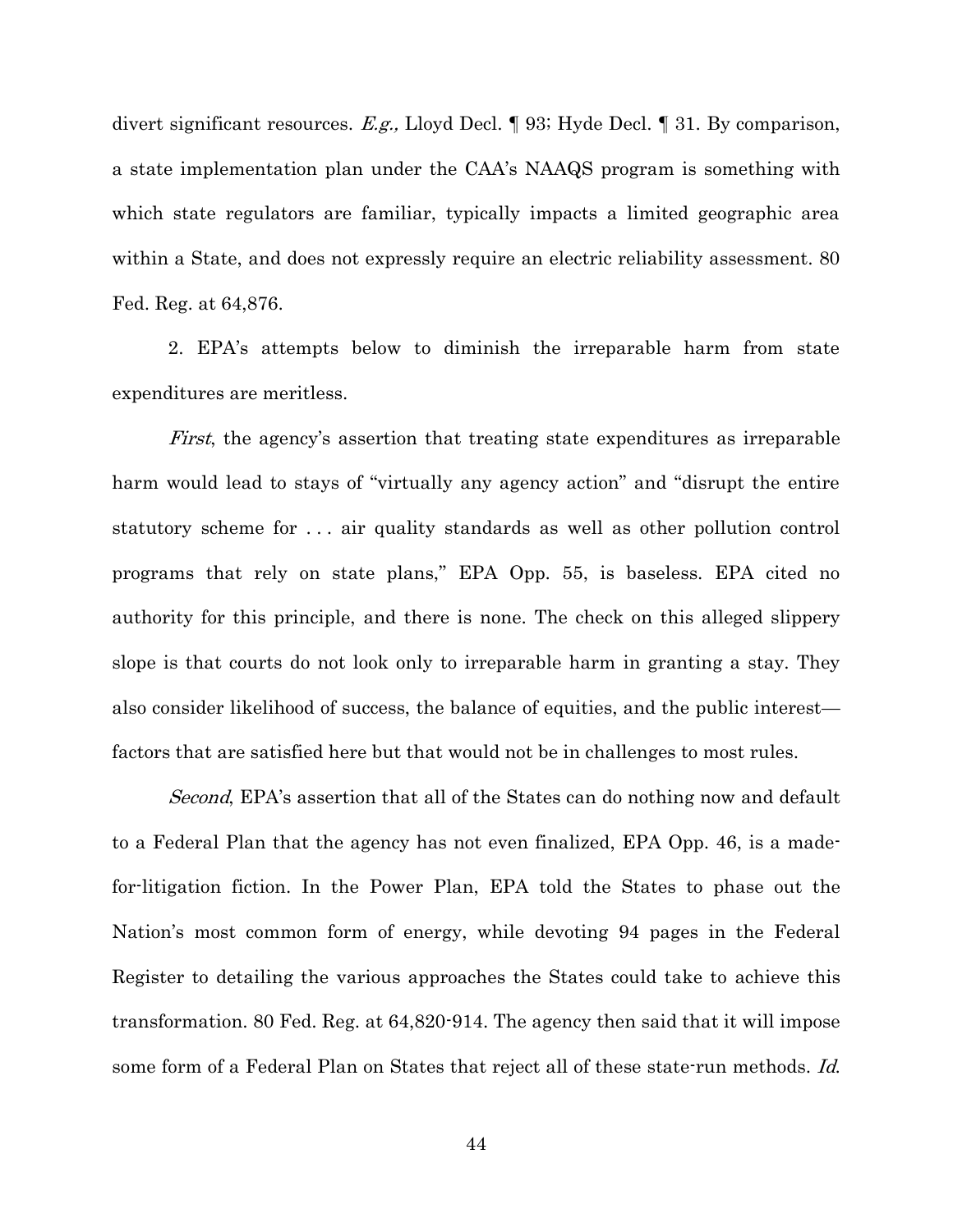at 64,856-57. Designing and then modeling the impacts of each of EPA's suggested state-run approaches is a complex, interagency endeavor that States must engage in now, if they want a complete picture of their options before being forced to choose between a federal or state approach. See supra at p. 11. Given the Plan's deadlines, those States cannot simply wait until whenever EPA finalizes the model Federal Plan to begin this design, modeling, and evaluation effort. E.g., Hyde Decl. 122 ("Texas [has] little choice but to being allocating[] time, effort and resources immediately" because "Texas will have virtually no time to review the final Federal Plan.").

Moreover, States must prepare for the impact of the Power Plan's shift in electricity generation, regardless of whether that shift is imposed under a state-run approach or under the yet-to-be-finalized Federal Plan design. States need to act now to mitigate the impacts on price and reliability that drastically reducing reliance on coal will impose. E.g., Wreath Decl.  $\parallel$  3. That is why States on *both* sides of this case are actively working right now in response to the Power Plan. See supra at pp. 41-42. These massive efforts will be entirely wasted and irreparable if and when this Court ultimately decides that the Plan is unlawful.

#### <span id="page-52-0"></span>III. The Equities And Relative Harms Favor A Stay.

 $\overline{\phantom{a}}$ 

In the words of EPA's Administrator, the Plan's monumental consequences for each State's energy markets are being "bak[ed] into the system" right now.<sup>21</sup> In those markets, decisions must be made many years in advance, given the long lead

<sup>&</sup>lt;sup>21</sup> Interview of EPA Administrator Gina McCarthy (Dec. 7, 2015), *available at* https://archive.org/details/KQED\_20151207\_235900\_BBC\_World\_News\_America#st art/1020/end/1080.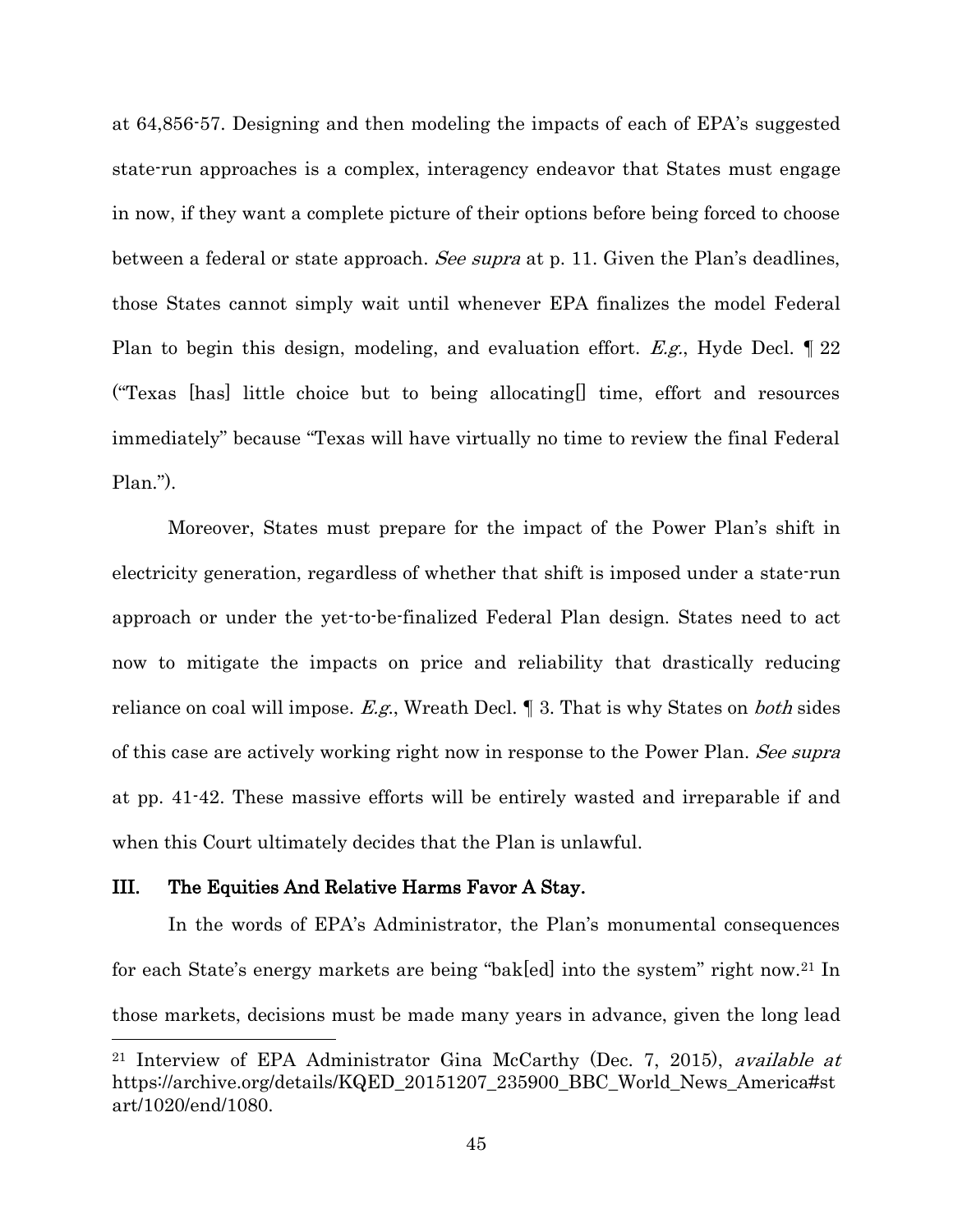time necessary to plan, approve, finance and then build new sources of energy. See Utility Mot. at 18-19 (citing declarations). For example, construction of new natural gas facilities takes 5 years, with 6 to 15 years needed for new transmission infrastructure. Id. at 15 (citing Greene Decl. ¶ 6). Even if planning began today, such a facility might not be fully operational and placed in service until 2023 at the soonest. Id.

Absent a stay, the Power Plan will have massive and immediate impacts on both sides of the generation shifting equation, none of which is in the public interest. As noted above, EPA's own modeling demonstrates that that the "shift" the Power Plan portends will lead to closures of numerous coal-fired power plants in 2016 alone. See Schwartz Decl. ¶4; Energy Ventures Analysis, "Evaluation of the Immediate Impact of the Clean Power Plan Rule on the Coal Industry," at 16, 66-68 (Sept. 2015).<sup>22</sup> This modeling is based upon the well-accepted understanding that owners and operators of coal-fired power plants, including those plants already straining under Section 112 requirements, will not make the additional costly investments necessary to keep operations running in the face of the Plan's effective mandate that those owners "shift" to competitor industries. See Schwartz Report at 63. The shutdown of these plants will cause the closures of related coal mines, resulting in the loss of jobs in some of this country's most economically depressed, rural communities. Id. at  $70-72$ . On the other side of the generation shifting calculus, renewable energy businesses supporting EPA explained below that the

<sup>22</sup> This source may be found here: http://www.nma.org/pdf/EVA-Report-Final.pdf.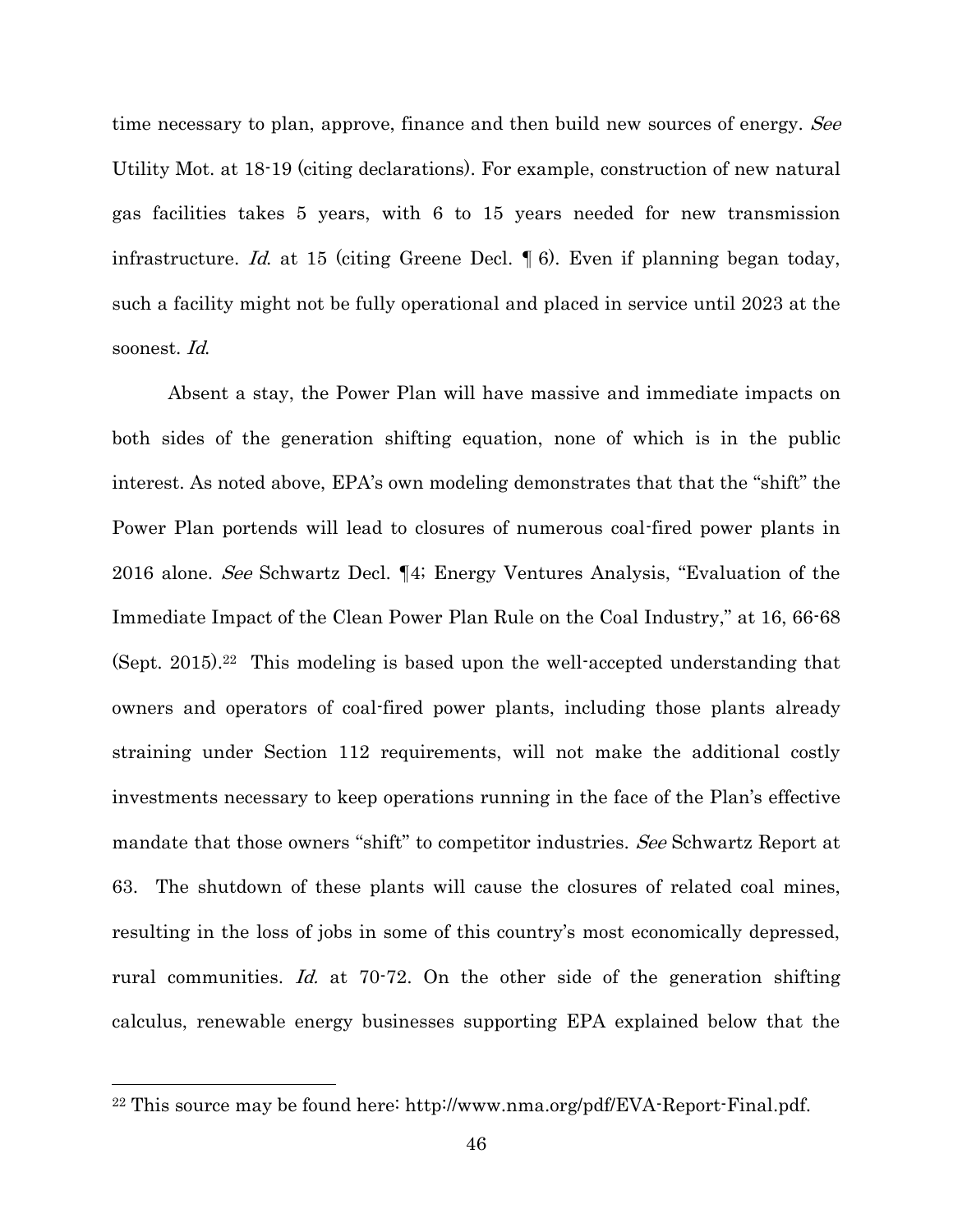Plan is "driving" *billions* of dollars of investments to their industry. See Advanced Energy Opp. 7-8. Such a dramatic reallocation of capital resources, in reliance on a rule that this Court is likely to find unlawful, is also contrary to the public interest.

Before the D.C. Circuit, EPA sought to avoid a stay by pointing to what it described as the Power Plan's urgent and needed impacts, including its effect on the Administration's political efforts in the international community. EPA Opp. 1, 68. But EPA has not previously demonstrated urgency in the Plan's deadlines, having missed its own commitments to issue the Plan by more than three years. 77 Fed. Reg. 22,392, 22,404 (Apr. 13, 2012); 75 Fed. Reg. 82,392 (Dec. 30, 2010). Furthermore, "the public has no interest in the enforcement of what is very likely" an illegal rule. Odebrecht, 715 F.3d at 1273. If this Court agrees with the States that the Power Plan is unlikely to survive judicial review, then any compliance or diplomatic commitments the Federal Government can lock in before the Plan is declared illegal are contrary to the public interest as a matter of law.

In the end, a stay would preserve the status quo, allowing the States to continue to exercise their traditional policy discretion over utilities and the electric systems. See San Diegans for Mt. Soledad Nat'l War Mem'l, 548 U.S. at 1304 (Kennedy, J., in chambers) (stay warranted to "preserv[e] the status quo"). EPA's argument to the contrary is a transparent effort to "bak[e] into the system" the Power Plan's "aggressive<sup>[]</sup> transform[ation] . . . [of] the domestic energy industry," and to deploy again the cynical tactic that EPA successfully used just last term to nullify this Court's holding in *Michigan v. EPA*, 135 S. Ct. 2699 (2015). A federal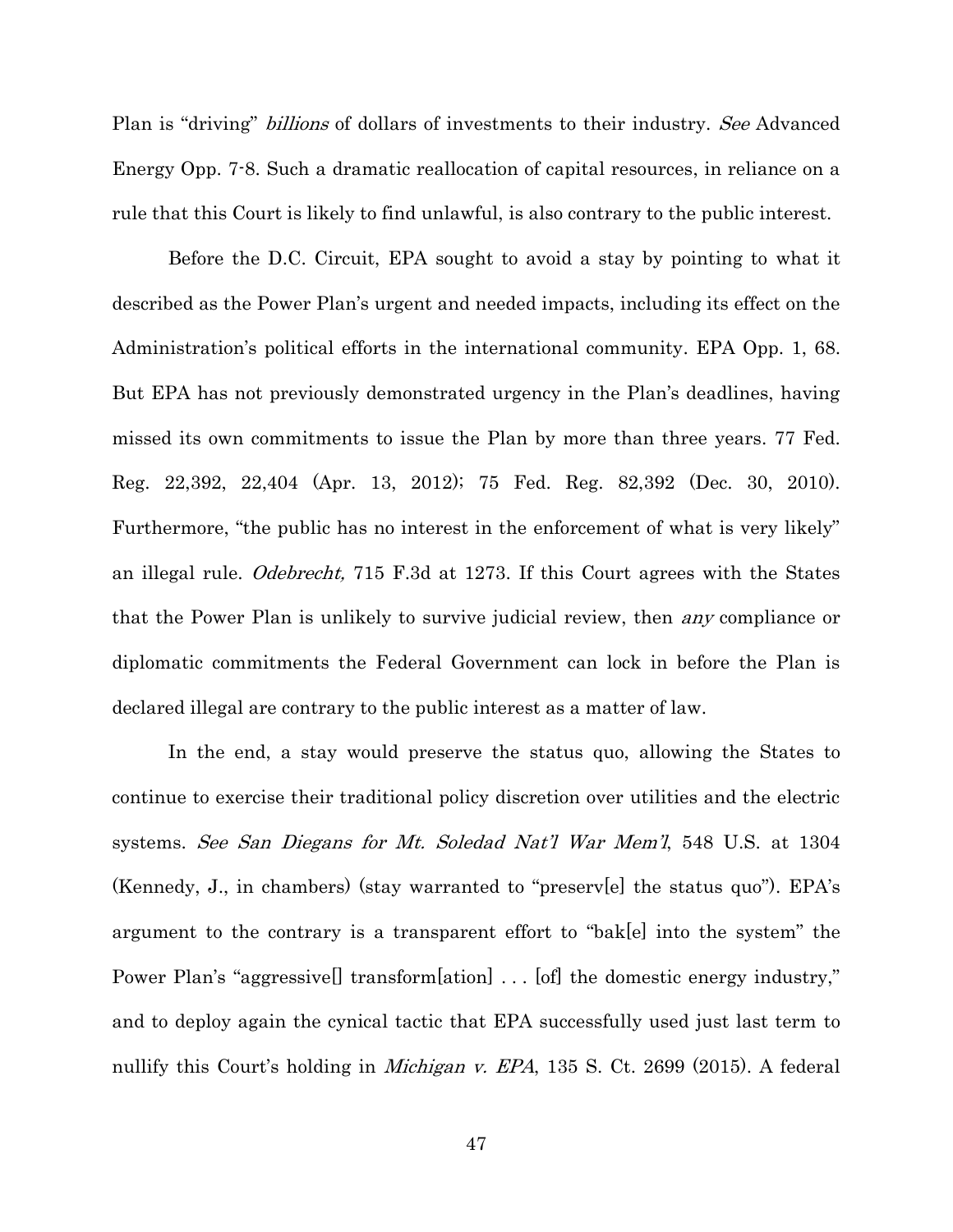agency's exertion of raw power cannot be allowed to trample the courts' orderly and effective adjudication of important disputes like this one.

Although the D.C. Circuit has expedited its consideration of the petitions for review, see App. 2A, oral argument will not be heard until June 2, 2016. That means that a decision on the merits is at least half a year away, and likely more. In addition, possible rehearing or rehearing *en banc* proceedings may take many additional months. An immediate stay from this Court is necessary to prevent the irreversible changes and harms that will continue to occur during the D.C. Circuit proceedings, which could stretch well into 2017. Cf. White Stallion Energy Center, LLC v. EPA, 748 F.3d 1222 (petition for review filed February 16, 2012, argued December 10, 2013, and decided April 15, 2014), rev'd by Michigan v. EPA, 135 S. Ct. 2699 (cert. petition filed July 14, 2014, argued March 25, 2015, and decided June 29, 2015).

#### **CONCLUSION**

<span id="page-55-0"></span>For the foregoing reasons, the States respectfully request an immediate stay of the Power Plan.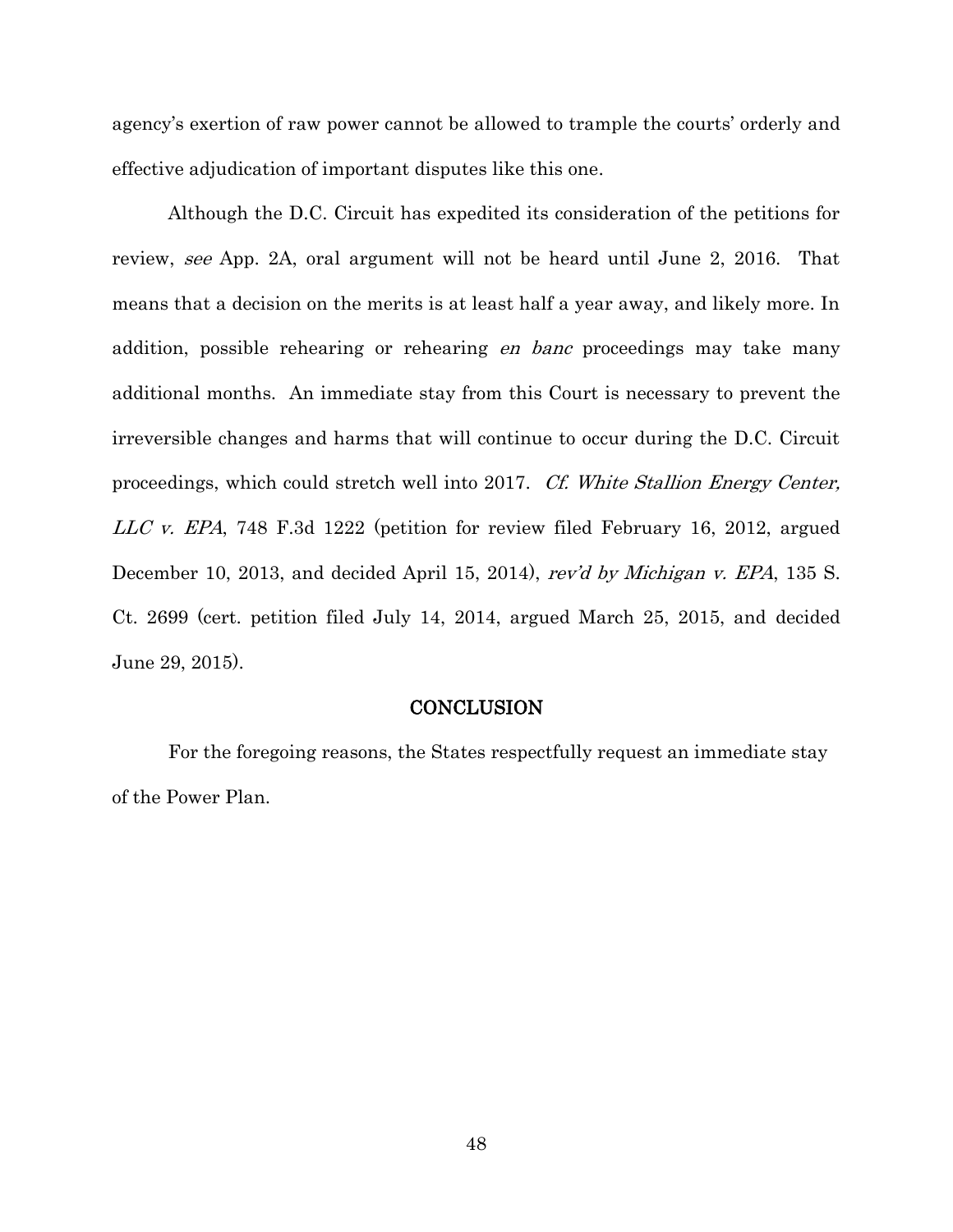#### Dated: January 26, 2016 Respectfully submitted,

/s/ Scott A. Keller

Ken Paxton Attorney General of Texas Charles E. Roy First Assistant Attorney General Scott A. Keller Solicitor General P.O. Box 12548 Austin, Texas 78711-2548 Tel. (512) 936-1700 Email: Scott.Keller@texasattorneygeneral.gov Counsel for the State of Texas

 /s/ Andrew Brasher Luther Strange Attorney General of Alabama Andrew Brasher Solicitor General 501 Washington Ave. Montgomery, AL 36130 Tel. (334) 590-1029 Email: abrasher@ago.state.al.us Counsel for the State of Alabama

/s/ Elbert Lin

Patrick Morrisey Attorney General of West Virginia Elbert Lin Solicitor General Counsel of Record J. Zak Ritchie Assistant Attorney General State Capitol Building 1, Room 26-E Tel. (304) 558-2021 Fax (304) 558-0140 Email: elbert.lin@wvago.gov Counsel for the State of West Virginia

/s/ John R. Lopez IV

Mark Brnovich Attorney General of Arizona John R. Lopez IV Dominic E. Draye Keith Miller Assistant Attorneys General Maureen Scott Janet Wagner Janice Alward Arizona Corp. Commission, Staff Attorneys 1275 West Washington Phoenix, AZ 85007 Tel. (602) 542-5025 Email: john.lopez@azag.gov Counsel for the State of Arizona by the Arizona Corporation Commission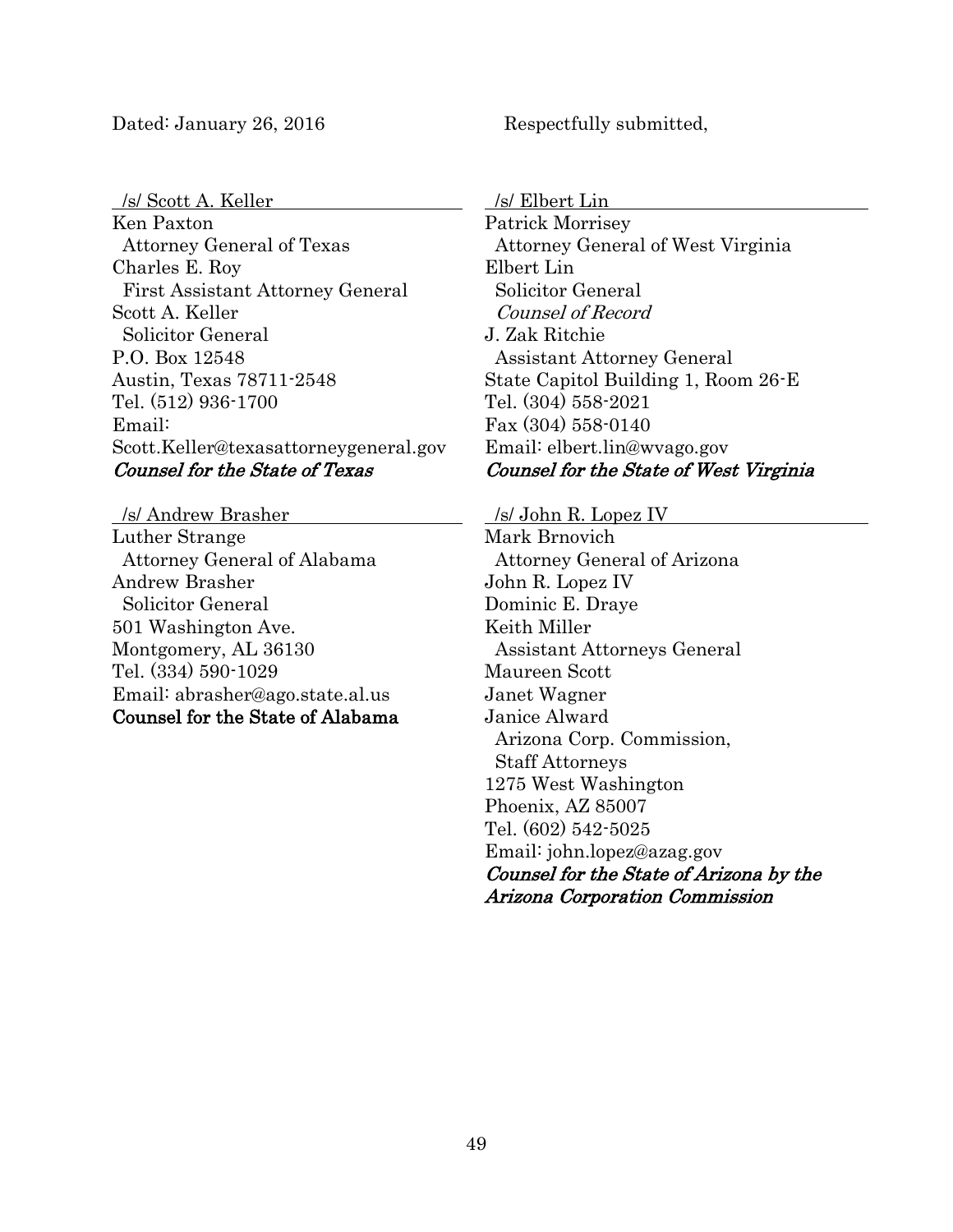/s/ Jamie L. Ewing Leslie Rutledge Attorney General of Arkansas Lee Rudofsky Solicitor General Jamie L. Ewing Assistant Attorney General 323 Center Street, Ste. 400 Little Rock, AR 72201 Tel. (501) 682-5310 Email: jamie.ewing@arkansasag.gov Counsel for the State of Arkansas

/s/ Allen Winsor

Pamela Jo Bondi Attorney General of Florida Allen Winsor Solicitor General of Florida Office of the Attorney General PL-01, The Capitol Tallahassee, FL 32399-1050 Tel. (850) 414-3681 Fax (850) 410-2672 Email: allen.winsor@myfloridalegal.com Counsel for the State of Florida

 /s/ Timothy Junk Gregory F. Zoeller Attorney General of Indiana Timothy Junk Deputy Attorney General Indiana Government Ctr. South, Fifth Floor 302 West Washington Street Indianapolis, IN 46205 Tel. (317) 232-6247 Email: tim.junk@atg.in.gov Counsel for the State of Indiana

/s/ Frederick Yarger

Cynthia H. Coffman Attorney General of Colorado Frederick Yarger Solicitor General 1300 Broadway, 10th Floor Denver, CO 80203 Tel. (720) 508-6168 Email: fred.yarger@state.co.us Counsel for the State of Colorado

/s/ Britt C. Grant

Samuel S. Olens Attorney General of Georgia Britt C. Grant Solicitor General 40 Capitol Square SW Atlanta, GA 30334 Tel. (404) 656-3300 Fax (404) 463-9453 Email: bgrant@law.ga.gov Counsel for the State of Georgia

/s/ Jeffrey A. Chanay

Derek Schmidt Attorney General of Kansas Jeffrey A. Chanay Chief Deputy Attorney General Bryan C. Clark Assistant Solicitor General 120 SW 10th Avenue, 3d Floor Topeka, KS 66612 Tel. (785) 368-8435 Fax (785) 291-3767 Email: jeff.chanay@ag.ks.gov Counsel for the State of Kansas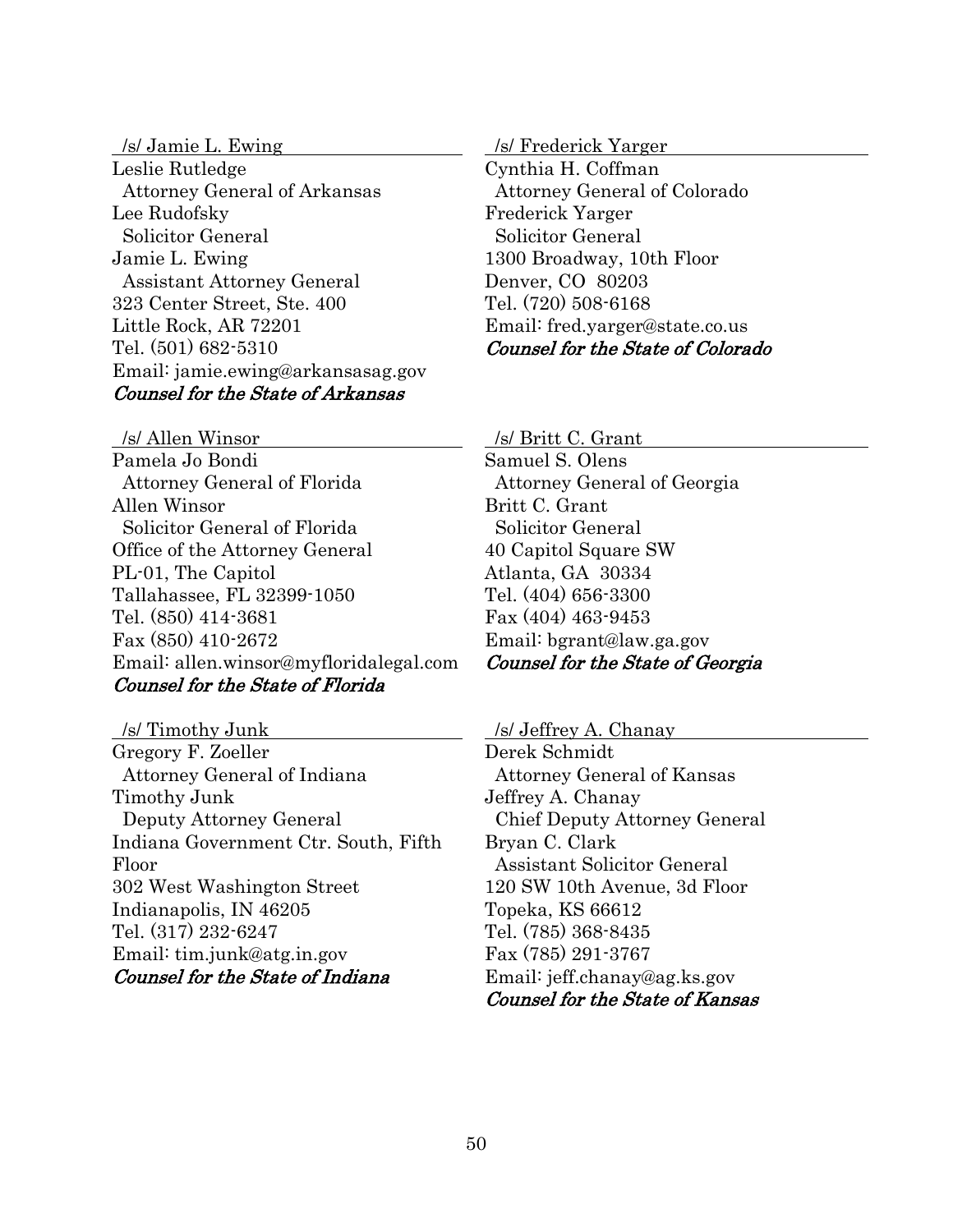/s/ Gregory Dutton Andy Beshear Attorney General of Kentucky Gregory Dutton Assistant Attorney General 700 Capital Avenue Suite 118 Frankfort, KY 40601 Tel: (502) 696-5453 Email: gregory.dutton@ky.gov Counsel for the Commonwealth of Kentucky

 /s/ Aaron D. Lindstrom Bill Schuette Attorney General for the People of Michigan Aaron D. Lindstrom Michigan Solicitor General P.O. Box 30212 Lansing, MI 48909 Tel. (515) 373-1124 Fax (517) 373-3042 Email: LindstromA@michigan.gov Counsel for the People of the State of Michigan

 /s/ Donna J. Hodges Donna J. Hodges Senior Counsel Mississippi Department of Environmental Quality P.O. Box 2261 Jackson, MS 39225-2261 Tel. (601) 961-5369 Fax (601) 961-5349 Email: donna\_hodges@deq.state.ms.us Counsel for the Mississippi Department of Environmental Quality

 /s/ Steven B. "Beaux" Jones Jeff Landry Attorney General of Louisiana Steven B. "Beaux" Jones Duncan S. Kemp, IV Assistant Attorneys General Environmental Section – Civil Division 1885 N. Third Street Baton Rouge, LA 70804 Tel. (225) 326-6705 Email: JonesST@ag.state.la.us Counsel for the State of Louisiana

 /s/ Harold E. Pizzetta, III Jim Hood

 Attorney General of Mississippi Harold E. Pizzetta, III Assistant Attorney General Civil Litigation Division Office of the Attorney General P.O. Box 220 Jackson, MS 39205 Tel. (601) 359-3816 Fax (601) 359-2003 Email: hpizz@ago.state.ms.us Counsel for the State of Mississippi

/s/ Todd E. Palmer

Todd E. Palmer Valerie L. Green Michael, Best & Friedrich LLP 601 Pennsylvania Ave. NW, Suite 700 Washington, DC 20004-2601 Tel. (202) 747-9560 Fax (202) 347-1819 Email: tepalmer@michaelbest.com vlgreen@michaelbest.com Counsel for the Mississippi Public Service Commission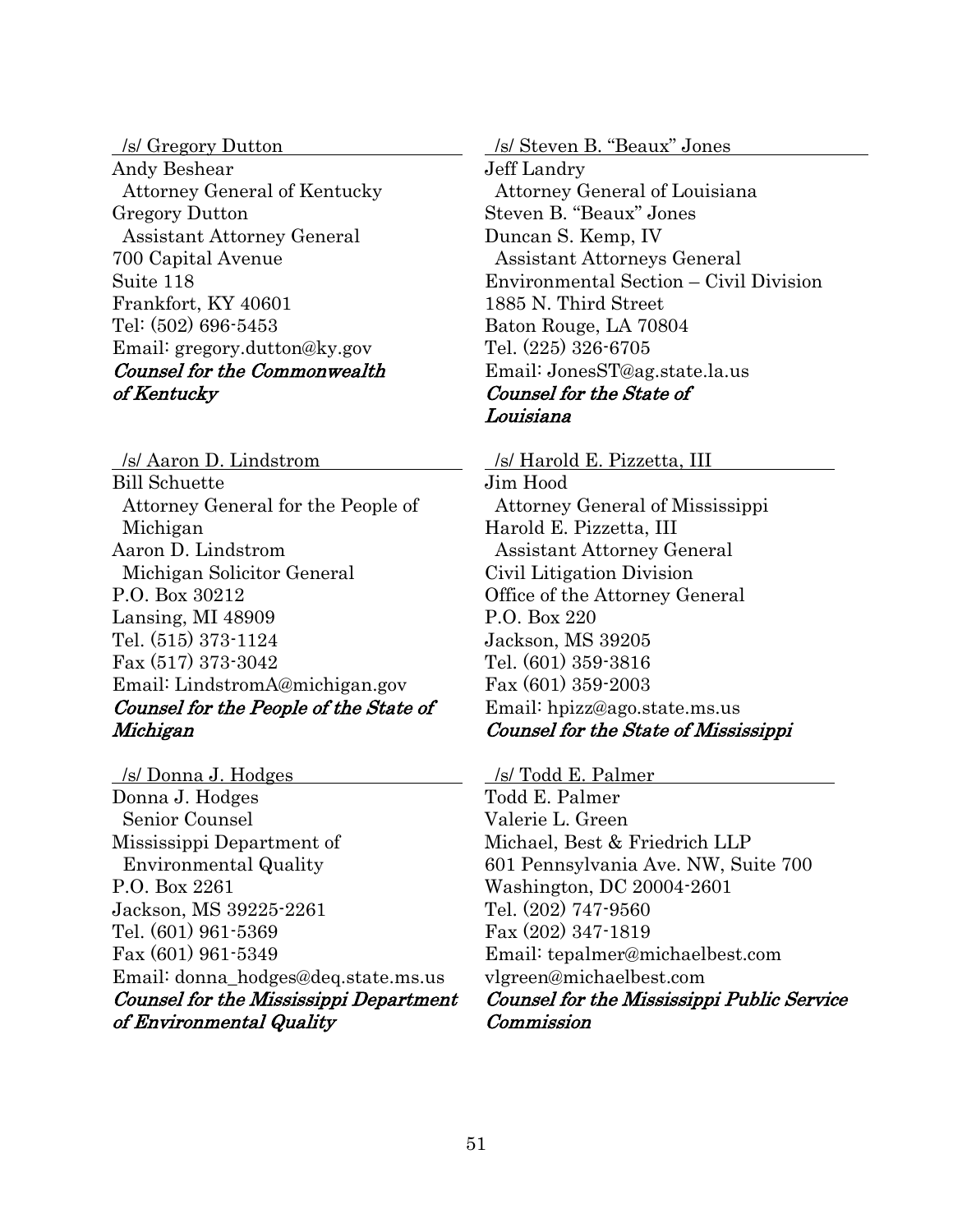/s/ James R. Layton Chris Koster Attorney General of Missouri James R. Layton Solicitor General P.O. Box 899 207 W. High Street Jefferson City, Missouri 65102 Tel. (573) 751-1800 Fax (573) 751-0774 Email: james.layton@ago.mo.gov Counsel for the State of Missouri

 /s/ Justin D. Lavene Doug Peterson Attorney General of Nebraska Dave Bydlaek Chief Deputy Attorney General Justin D. Lavene Assistant Attorney General Counsel of Record 2115 State Capitol Lincoln, NE 68509 Tel. (402) 471-2834 Email: justin.lavene@nebraska.gov Counsel for the State of Nebraska

/s/ Dale Schowengerdt

Timothy C. Fox Attorney General of Montana Alan Joscelyn Chief Deputy Attorney General Dale Schowengerdt Solicitor General 215 North Sanders Helena, Montana 59620-1401 Tel: (406) 444-7008 Email: dales@mt.gov Counsel for the State of Montana

/s/ Robert J. Kinney

John J. Hoffman Acting Attorney General of New Jersey David C. Apy Assistant Attorney General Robert J. Kinney Deputy Attorney General Division of Law R.J. Hughes Justice Complex P.O. Box 093 25 Market Street Trenton, NJ 08625-0093 Tel. (609) 292-6945 Fax (609)341-5030 Email: Robert.Kinney@dol.lps.state.nj.us Counsel for the State of New Jersey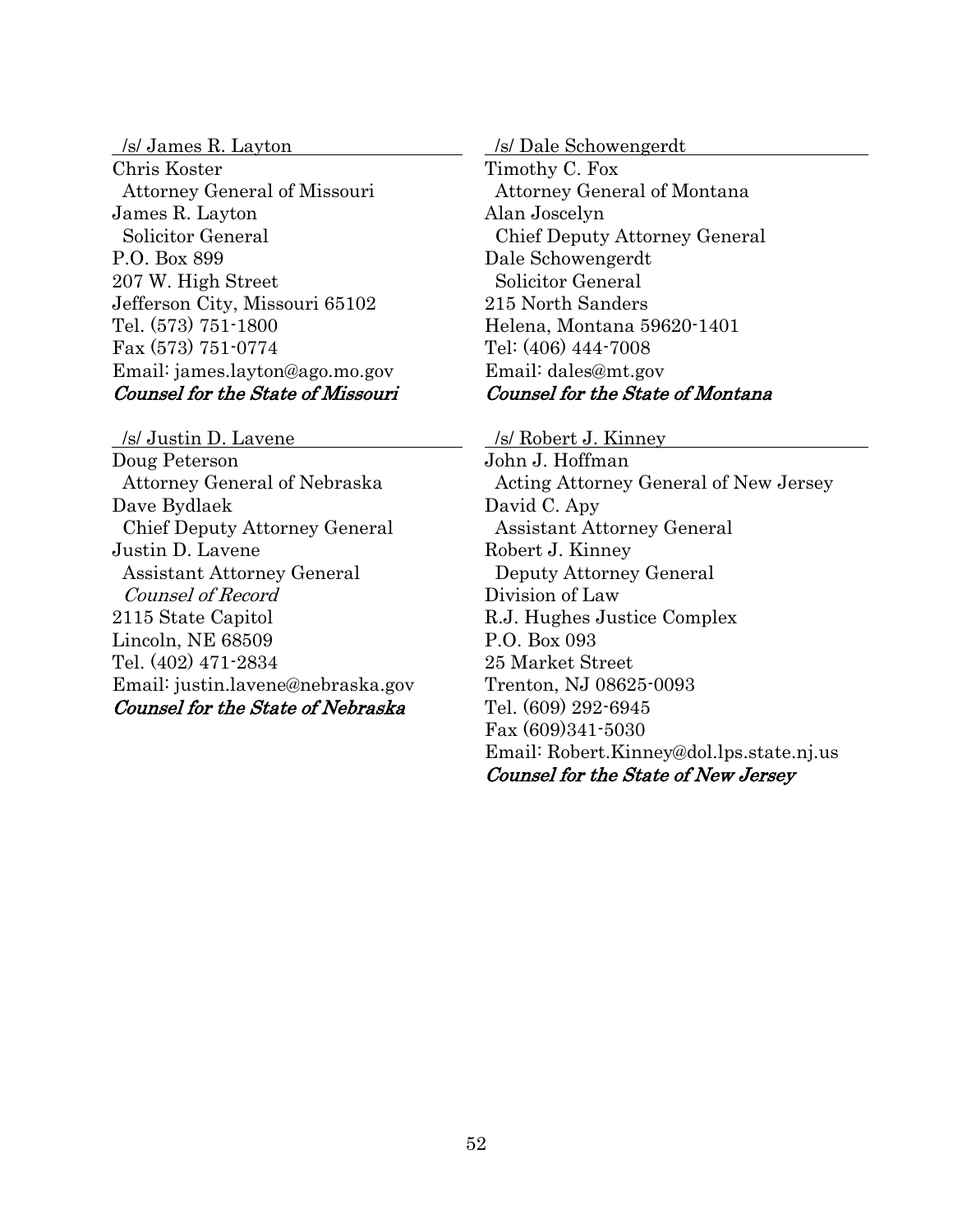/s/ Sam M. Hayes Sam M. Hayes General Counsel Craig Bromby Deputy General Counsel Andrew Norton Deputy General Counsel North Carolina Department of Environmental Quality 1601 Mail Service Center Raleigh, NC 27699-1601 Tel. (919) 707-8616 Email: sam.hayes@ncdenr.gov Counsel for the North Carolina Department of Environmental Quality

 /s/ David B. Rivkin, Jr. David B. Rivkin, Jr. Mark W. DeLaquil Andrew M. Grossman Baker & Hostetler LLP Washington Square, Suite 1100 1050 Connecticut Avenue, N.W. Washington, D.C. 20036 Tel. (202) 861-1731 Email: drivkin@bakerlaw.com

/s/ Eric E. Murphy

Michael DeWine Attorney General of Ohio Eric E. Murphy State Solicitor 30 E. Broad St., 17th Floor Columbus, OH 43215 Tel. (614) 466-8980 Email: eric.murphy@ohioattorneygeneral.gov Counsel for the State of Ohio

E. Scott Pruitt Attorney General Of Oklahoma Patrick R. Wyrick Solicitor General 313 NE 21st Street Oklahoma City, OK 73105 Tel. (405) 521-4396 Fax (405) 522-0669 Service email: fc.docket@oag.state.ok.us Email: Scott.Pruitt@oag.ok.gov

## Counsel for the State of Oklahoma and Oklahoma Department of Environmental **Quality**

 /s/ James Emory Smith, Jr. Alan Wilson Attorney General of South Carolina Robert D. Cook Solicitor General James Emory Smith, Jr. Deputy Solicitor General P.O. Box 11549 Columbia, SC 29211 Tel. (803) 734-3680 Fax (803) 734-3677 Email: ESmith@scag.gov Counsel for the State of South Carolina

/s/ Steven R. Blair

Marty J. Jackley Attorney General of South Dakota Steven R. Blair Assistant Attorney General 1302 E. Highway 14, Suite 1 Pierre, SD 57501 Tel. (605) 773-3215 Email: steven.blair@state.sd.us Counsel for the State of South Dakota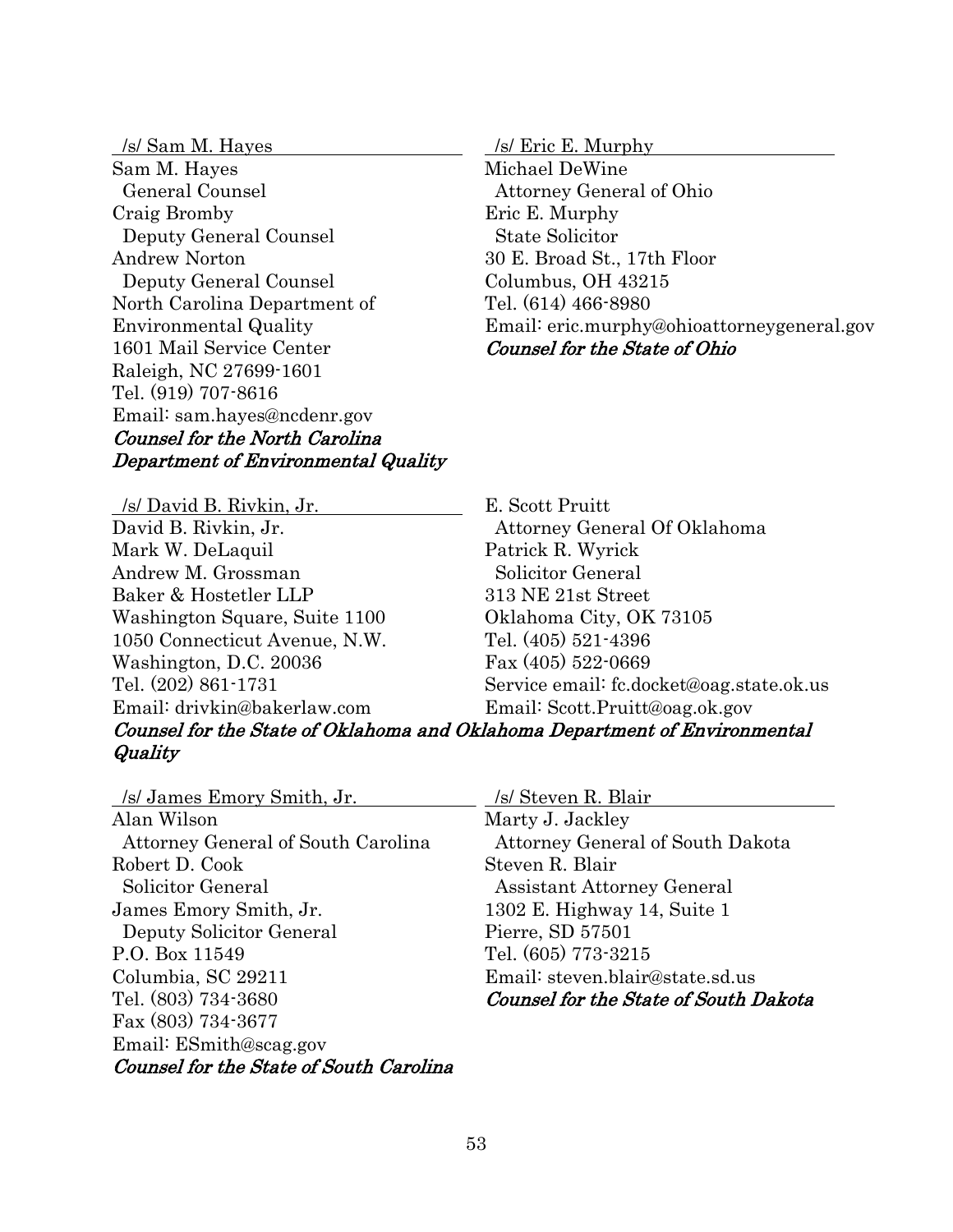| /s/ Tyler R. Green                   | /s/ Misha Tseytlin                       |
|--------------------------------------|------------------------------------------|
| Sean Reyes                           | <b>Brad Schimel</b>                      |
| Attorney General of Utah             | <b>Attorney General of Wisconsin</b>     |
| Tyler R. Green                       | Misha Tseytlin                           |
| Solicitor General                    | Solicitor General                        |
| Parker Douglas                       | Andrew Cook                              |
| <b>Federal Solicitor</b>             | Deputy Attorney General                  |
| Utah State Capitol Complex           | Delanie M. Breuer                        |
| 350 North State Street, Suite 230    | <b>Assistant Deputy Attorney General</b> |
| Salt Lake City, Utah 84114-2320      | Wisconsin Department of Justice          |
| Email: pdouglas@utah.gov             | 17 West Main Street                      |
| <b>Counsel for the State of Utah</b> | Madison, WI 53707                        |
|                                      | Tel: (608) 267-9323                      |
|                                      | Email: tseytlinm@doj.state.wi.us         |

Counsel for the State of Wisconsin

 /s/ James Kaste Peter K. Michael Attorney General of Wyoming James Kaste Deputy Attorney General Michael J. McGrady Erik Petersen Senior Assistant Attorneys General Elizabeth Morrisseau Assistant Attorney General 2320 Capitol Avenue Cheyenne, WY 82002 Tel. (307) 777-6946 Fax (307) 777-3542 Email: james.kaste@wyo.gov Counsel for the State of Wyoming